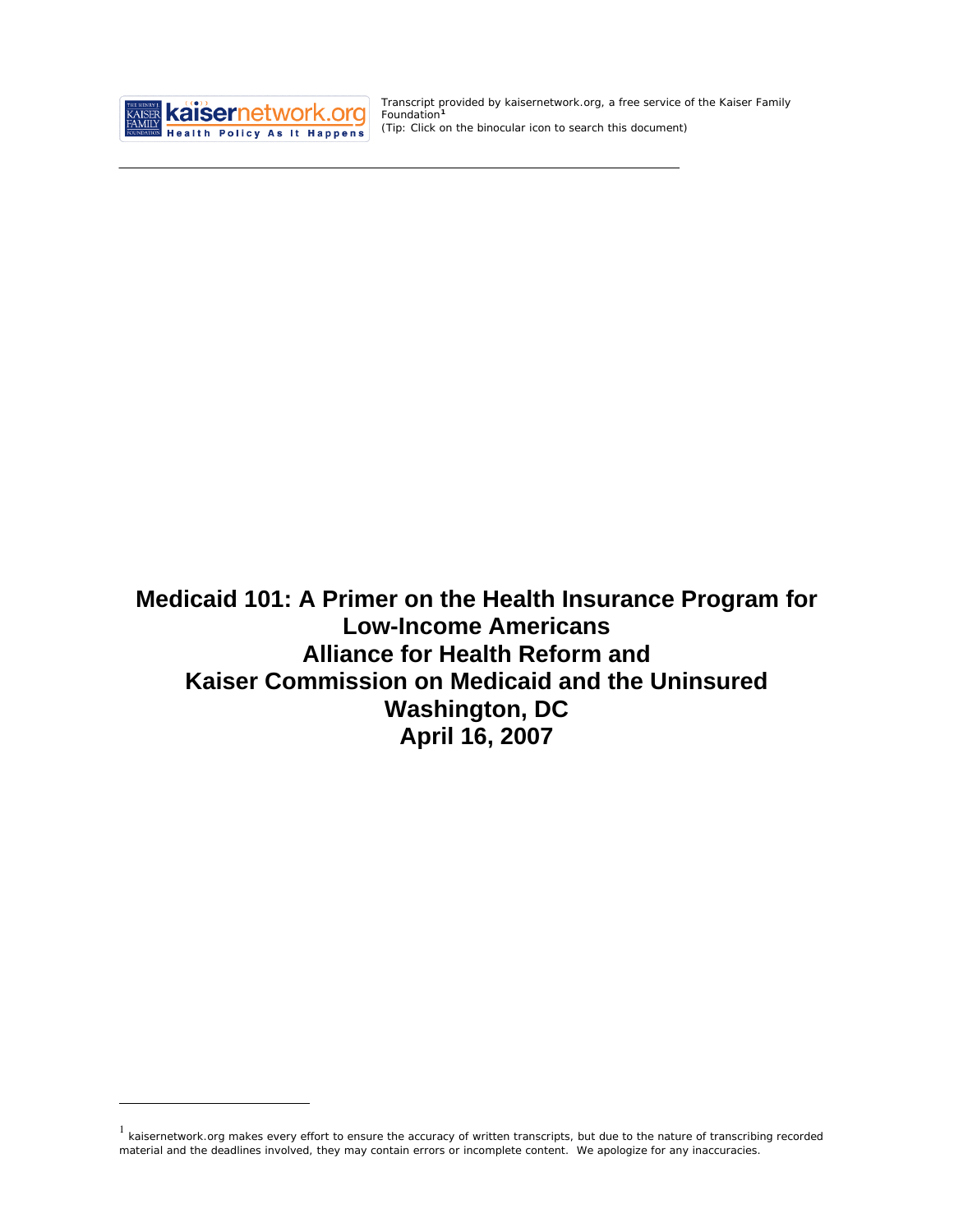[START RECORDING]

**ED HOWARD, J.D.:** Good day. My name's Ed Howard. I'm with the Alliance for Health Reform. And I want to welcome you to this briefing on Medicaid and the basics of that program, extend that on behalf of our chairman, Senator Jay Rockefeller, our co-chair, Senator Susan Collins, and the rest of the board.

 Medicaid, you may not know this. You may know this. A lot of people don't. In terms of enrollment, Medicaid is the biggest health insurance program in the country. Over the course of the year it covers many more people than Medicare does. Depending on how you count, maybe as many as 55 million Americans. It's costly. Counting both the federal and state government shares, its price tag is going to be greater than \$300 billion dollars this year. And there are two other things you ought to know about Medicaid. First it's enormously important to those millions of low income Americans whom it serves. And secondly, it's incredibly complicated. And it's different in every state.

 And that's why we're so pleased to be able to be part of brining you this primer on the Medicaid program. Our partner and our co-sponsor of this briefing, the Kaiser Commission on Medicaid and the Uninsured, is a project of the Kaiser Family Foundation. And Diane Rowland, whom you'll hear from presently, is here from the Commission as one of the country's leading Medicaid experts. I'd like to welcome not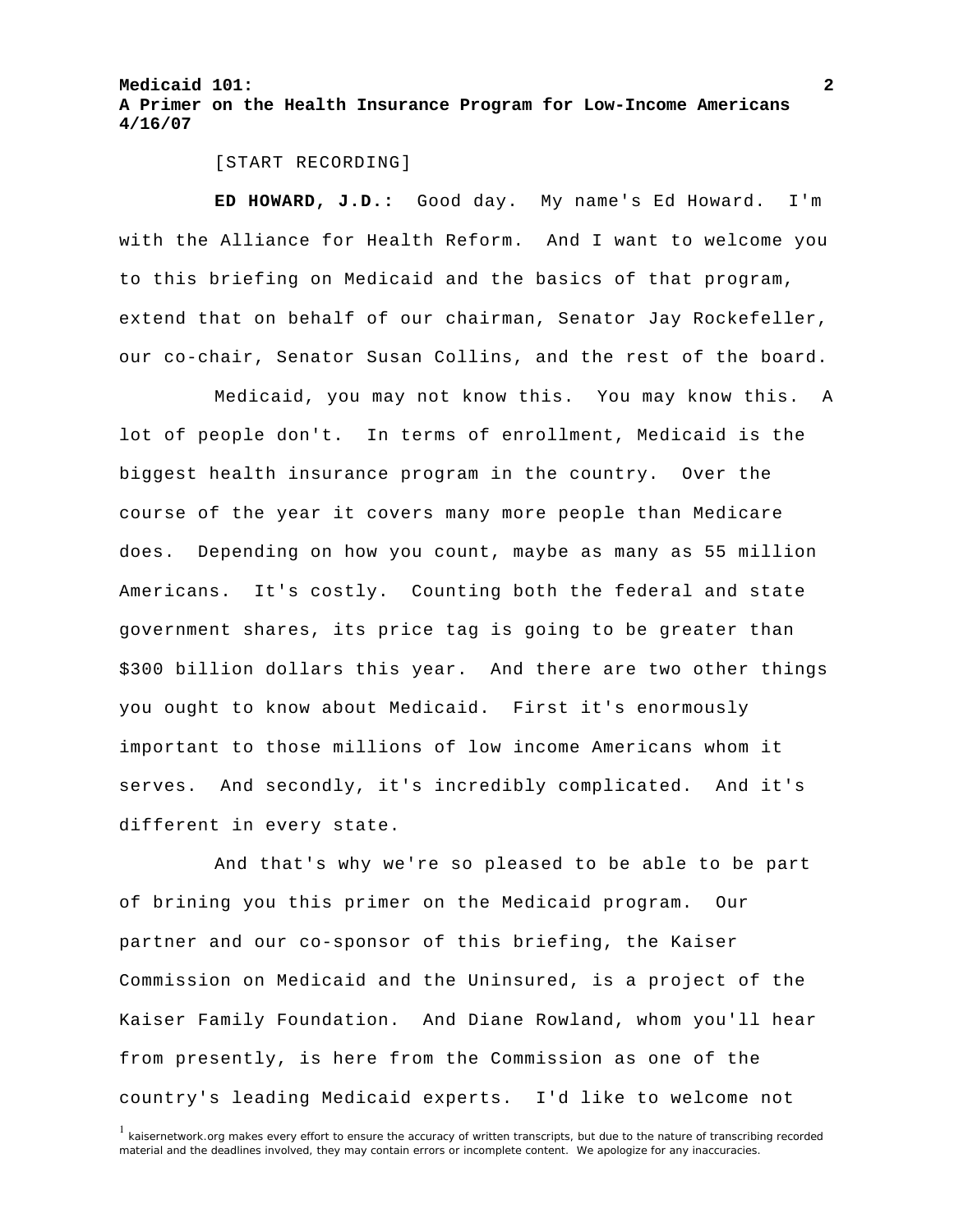only those of you who are here in the Hart Senate Office Building in Washington, but also those of you in congressional staff offices, state and district offices around the country, and some selected reporters as well. We want you to understand the basics of this important program. You come into contact with people who run it, who have to interact with it, who are beneficiaries of it, who are trying to be beneficiaries of it. And you need to be armed with the information that will help you help them. Thank you for tuning in.

 Let me do a couple of logistical tasks before we turn to the program, if I can. In the packets those of you in the room have, you'll find a lot of background information including speaker biographies that are much more generous in time and detail than I will have time to give to our speakers. You'll also find the PowerPoint presentations that are available in your packets and on the screen. And if you're listening on the conference call or tuning in on the webcast, you can find all of those presentations on our Web site, which is allhealth.org a-l-l-h-e-a-l-t-h, which of course brings up the fact that some of you maybe watching live webcast on kaisernetwork.org. You can listen to a conference call if you're computer conks our on you. The number is 1-866-710- 0179. The passcode is 264110. There are instructions about all of this, if you didn't copy it all down, on that same Alliance Web site at allhealth.org. If you don't have the

<sup>1</sup> kaisernetwork.org makes every effort to ensure the accuracy of written transcripts, but due to the nature of transcribing recorded material and the deadlines involved, they may contain errors or incomplete content. We apologize for any inaccuracies.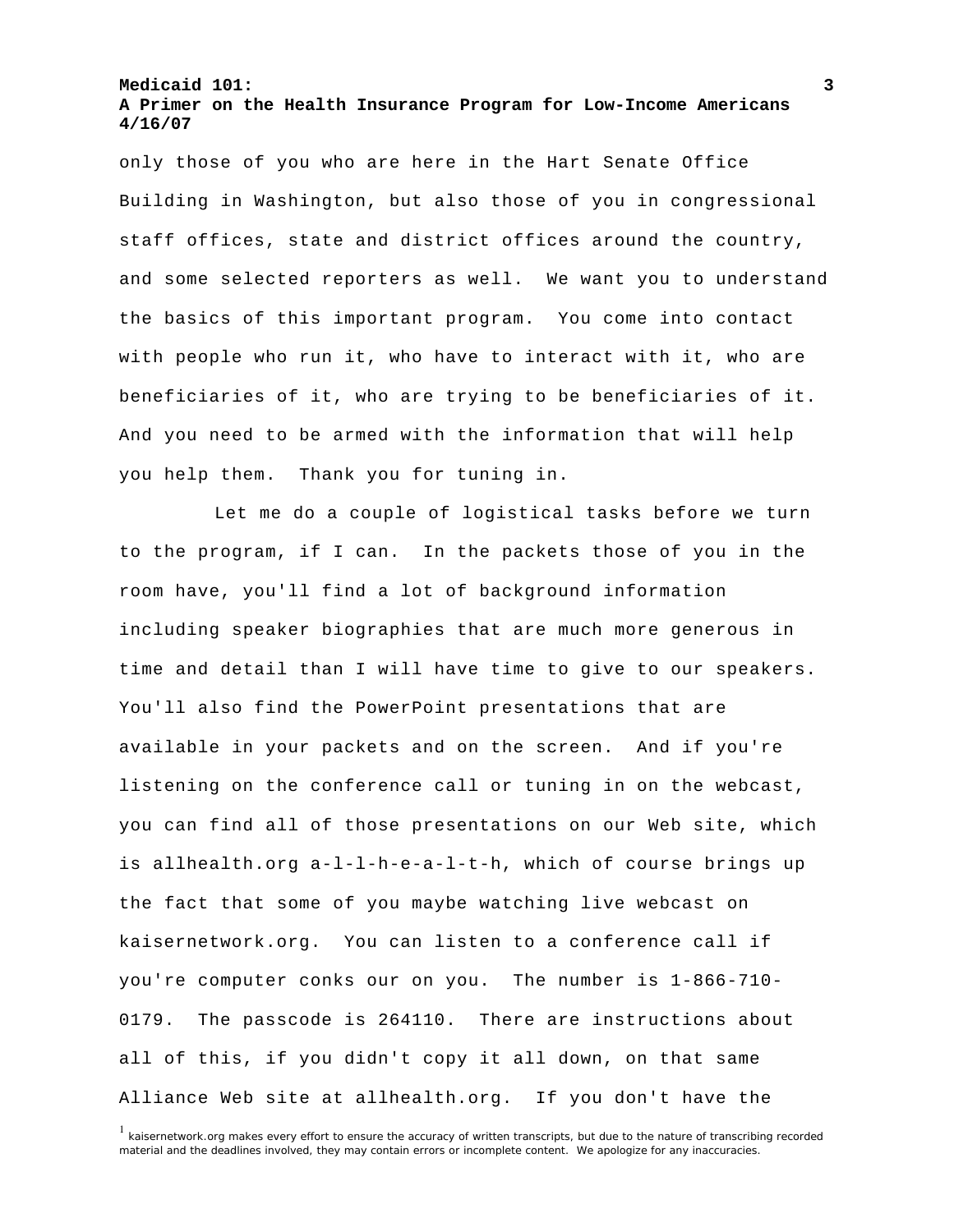background materials that we sent to the offices, those are also on the Web site. And you can follow along and read them also at your leisure afterwards. In a couple of days, you'll be able to view a transcript of this program, copies of materials as well at the kaisernetwork.org Web site. You can even download a podcast if you want.

 At the appropriate time, once we get through the formal presentations you'll be able to ask questions of our panelists. You have green question cards in the packets that you got when you came in. There are two microphones that you can use to ask your question orally. If you're in a state or district office, you can either send an e-mail with a question if you have it. And that e-mail address is [info@allhealth.org,](mailto:info@allhealth.org) i-n-f-o. And you can send a question by telephone to area code 202-789-2300. And we'll get it relayed to us here. If you missed any of that, as I say you can get it all on our Web site at allhealth.org.

 And only one other thing I'd like to say before we move on and that is those of you who have an interest in the Medicare program as well, we're going to be doing a program very much like this Friday afternoon Eastern time. And we invite you to take part in that.

 Now, let's get to the program. We have a terrific group of experts for your enlightenment today. They're going to give brief presentations and then answer your questions.

<sup>&</sup>lt;sup>1</sup> kaisernetwork.org makes every effort to ensure the accuracy of written transcripts, but due to the nature of transcribing recorded material and the deadlines involved, they may contain errors or incomplete content. We apologize for any inaccuracies.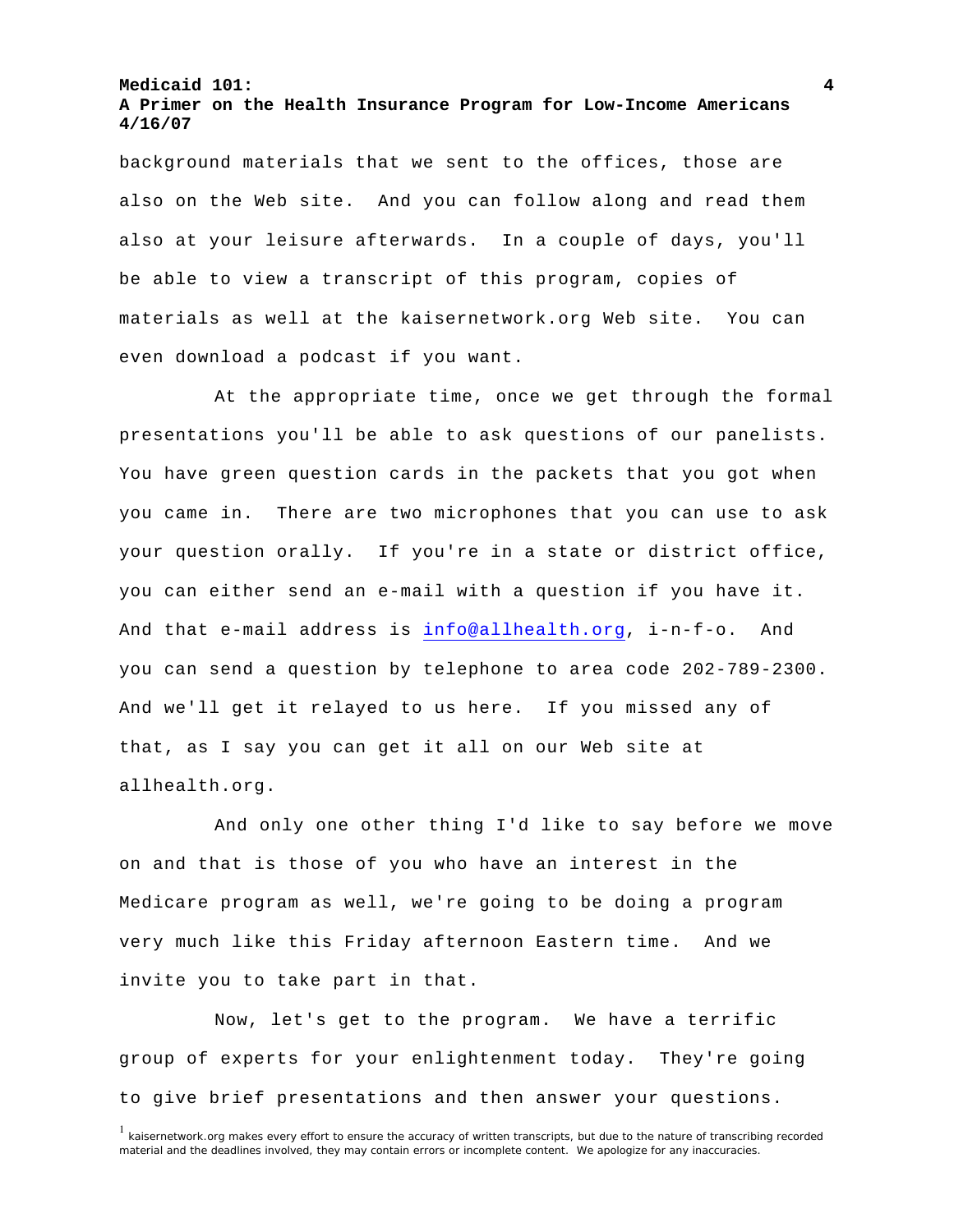And let me just make it clear there is no question too simple or too complicated. We really want you to get your questions answered. So don't hold back. I urge you, if you can, to make those questions more factual than policy argument than is normally the case in these sessions because we really want to make sure that once we start arguing we are at least arguing from the same factual base. So let me get started on the more important part of the program.

 As I said, we have Diane Rowland with us today. She's our first presenter in her capacity as one of America's foremost authorities on the subject of Medicaid. She's the executive director of the Kaiser Commission on Medicaid and the Uninsured. She's executive vice president of the Kaiser Family Foundation. Diane, if you do not know a bit about her background, has served as a senior professional staff member both here on the Hill and in the Administration. And her task today is to give us a broad overview of this important program. Diane, great to have you with us.

**DIANE ROWLAND, SC.D.:** Thank you, Ed, and thank you all for coming. Ed said the Medicaid program was complex. I think his instructions for today [laughter] are perhaps more complex than the Medicaid program. And my goal at the beginning of this session is really to just set out the basic framework of the program. And my colleagues on the panel are going to then

<sup>&</sup>lt;sup>1</sup> kaisernetwork.org makes every effort to ensure the accuracy of written transcripts, but due to the nature of transcribing recorded material and the deadlines involved, they may contain errors or incomplete content. We apologize for any inaccuracies.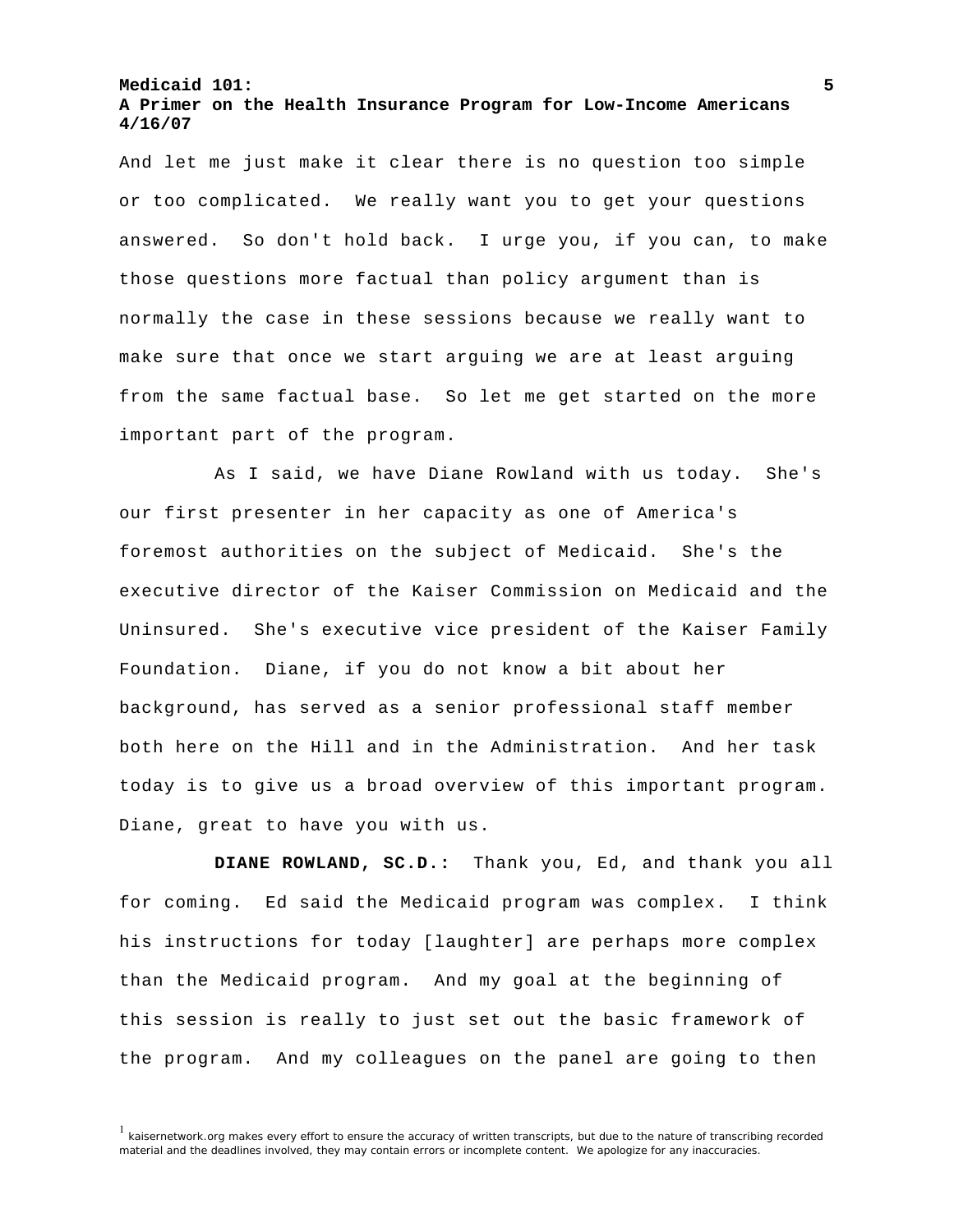delve more into its responsibilities for the different populations it serves.

 Medicaid is a complicated program, yes. But it's also an old program that's gone through many changes. It was enacted in 1965 to provide health insurance assistance to lowincome individuals receiving cash assistance through then what was the Aid to Families with Dependent Children and the old-age programs for the elderly in the states. In 1972, Congress enacted a federal cash assistance program for the aged, blind, and disabled, SSI or the Supplemental Security Income Program, which broadened Medicaid's coverage for the elderly and disabled along with the implementation of that new cash assistance program.

 But the real trend in Medicaid over its history has been in its expansions as a program for providing health coverage, not just to the welfare population but to other lowincome families, especially low-income children and pregnant women. Leading in 1997 to the severance of its official welfare link when TANF, the new welfare assistance program, was enacted and then coupled with the enactment in that year of the State Children's Health Insurance Program, which layers coverage for children on top of the Medicaid program.

 In terms of the program today, it has many moving parts. And we're going to talk about those as we go through. It provides health insurance coverage to some 27 million

<sup>&</sup>lt;sup>1</sup> kaisernetwork.org makes every effort to ensure the accuracy of written transcripts, but due to the nature of transcribing recorded material and the deadlines involved, they may contain errors or incomplete content. We apologize for any inaccuracies.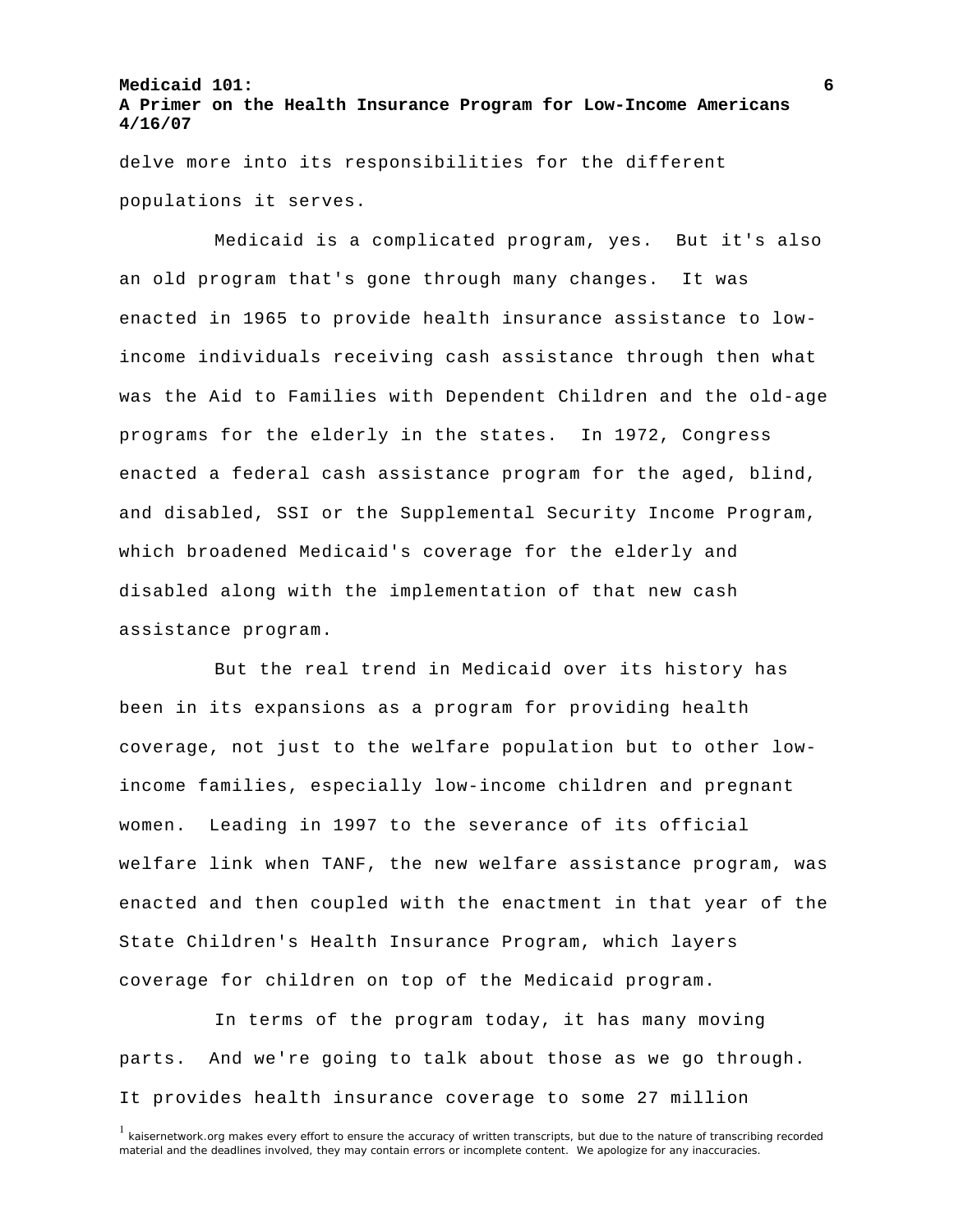# **A Primer on the Health Insurance Program for Low-Income Americans 4/16/07**

children, 14 million of their parents in low-income families, another 8 million persons with disabilities. So it is our major source of health insurance coverage for the low-income population. But it is also an incredibly important supplement to Medicare for low-income Medicare aged and disabled beneficiaries helping some 19-percent of Medicare's population. And it is our nation's main source of long-term care assistance, covering some nearly 1 million nursing home residents and paying for 41-percent of long-term care. But those roles for the populations it serves are also not reflected in the broader role it plays in our health care system. It is a major source of national health care spending, accounting for 18-percent of our nation's health care bill. And it is the major source of federal financial assistance to states providing 45-percent of all federal funds to the states.

 It is a program that varies by states. There are 50 states and the District of Columbia. Each one of them operates a Medicaid program under federal rules and federal guidance. But each shapes and administers its program to suit some of the particular needs of that area. So the structure of this program, unlike Medicare, which you'll hear about later this week, is that it is a joint federal/state program. The federal government puts up some share of matching funds to the states, gives the states guidance as to how they can utilize those funds, and then states design and operate their own programs.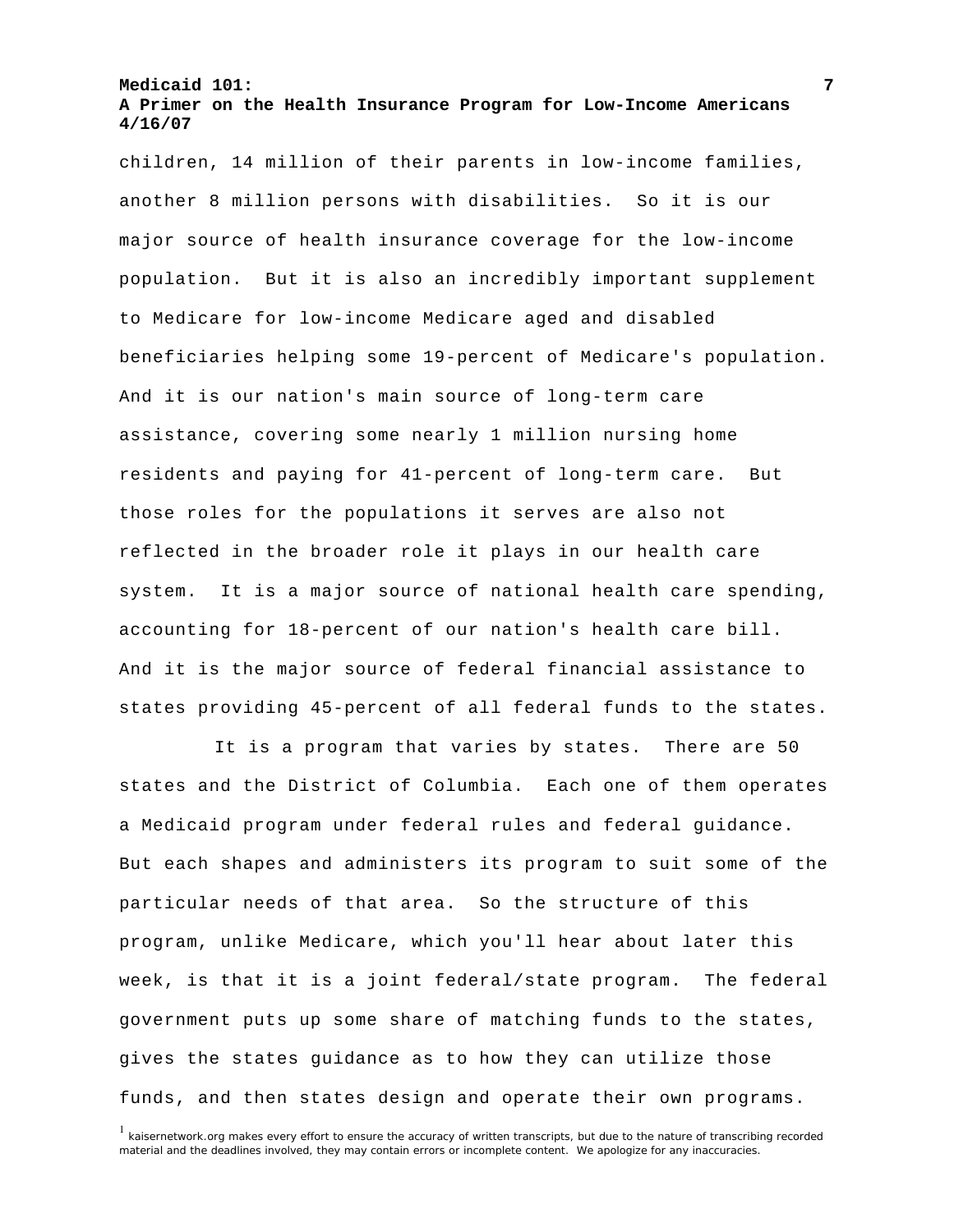In terms of the basics of the program, Ed talked about the 55 million enrollees. The face of Medicaid is really the face of children. Nearly half of its beneficiaries are children, but the majority of its dollars, 70-percent of its spending, goes for care of the elderly and disabled.

 And this slide perhaps is the one that you should remember as you go forward with Medicaid. It really does tell you the story of where the people are versus where the dollars are. And it's another way of looking at is that children are relatively inexpensive as a share of Medicaid because they primarily use the program for preventive health care services and for basic medical care. Whereas the elderly and the disabled use the program for both long-term care and for more intensive medical care then children and incur therefore much higher per capita expenditures.

 And I would point out, particularly for the elderly, that those expenditures under Medicaid are on top of whatever Medicare has already paid for their acute care services, really reflective of how expensive it is to care for individuals who are over 65 and have greater medical needs than the young relatively healthy children. People with disabilities fall into a mixed bag, as I'm sure Jeff will talk to you. Some have Medicare. But others are in a waiting period for Medicare or not yet eligible for Medicare, for which Medicaid is the entire health care coverage provider.

<sup>&</sup>lt;sup>1</sup> kaisernetwork.org makes every effort to ensure the accuracy of written transcripts, but due to the nature of transcribing recorded material and the deadlines involved, they may contain errors or incomplete content. We apologize for any inaccuracies.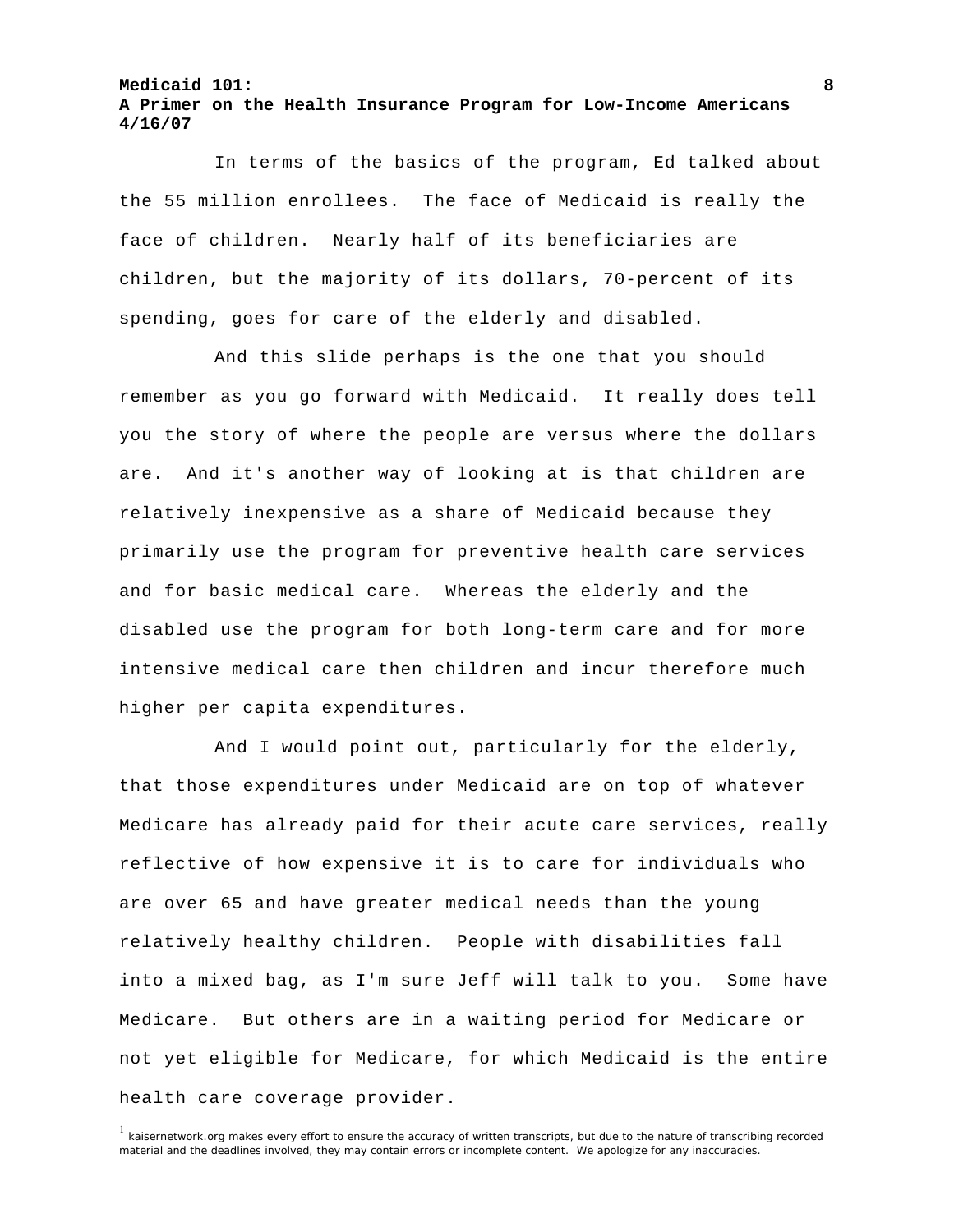When we look at how these services relate in terms of expenditures, you see that about a third, 34-percent of Medicaid spending is on long-term care services and about 60 percent on acute care. And then this small white slice, DSH payments, disproportionate share hospital payments do not go directly to care for individuals as do the acute and long-term care expenditures but instead go to safety net hospitals and other health facilities as a way of helping to provide care not only to the Medicaid population, but to some of the uninsured population.

 As I mentioned, within our health care system, Medicaid plays a very important role as a financer of care, 18-percent of overall health care spending. But you can see in the case of nursing homes, 44-percent of their dollars come from the Medicaid program. Prescription drugs, 19-percent though that was just pre the implementation of the Medicare Drug Benefit. So that number will undoubtedly change as some of those expenditures are now covered under the Medicare program.

 What we do know about Medicaid is that it is an expensive program because all health care in America is expensive. Most of us know that health care premiums and health insurance require substantial expenditures. The average private health insurance premium today is over \$11,000 dollars for a family. But what we do see in Medicaid is that the federal government and the states have a joint financing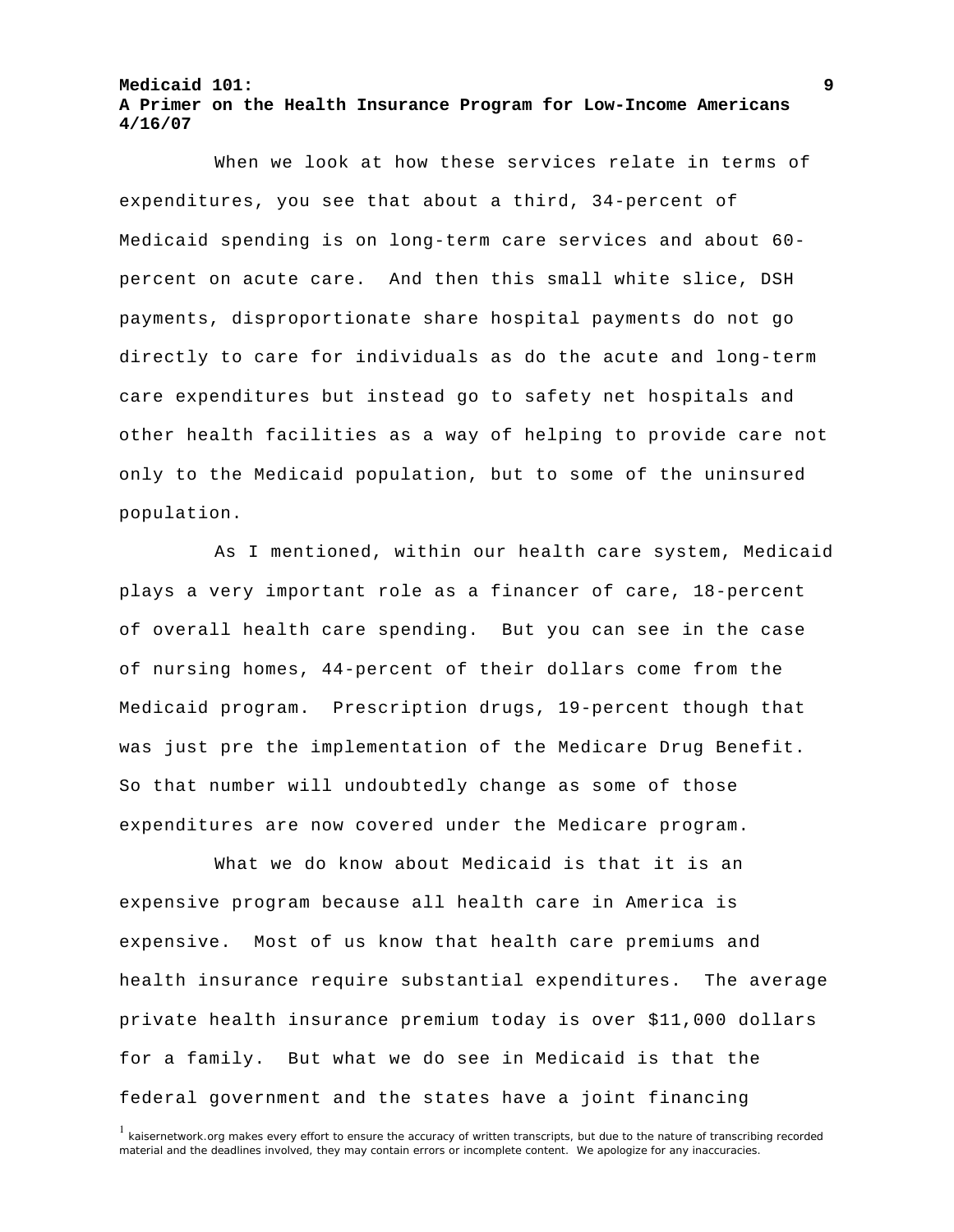# **A Primer on the Health Insurance Program for Low-Income Americans 4/16/07**

partnership. And what this figure shows you is the FMAP, the Federal Medicaid Assistance Percentages, which is the share of Medicaid service spending that the federal government will pick up in each state. It is the matching rate for the states. And you see there that some states, 13, only get one federal dollar for every state dollar they spend. Whereas some six states and the District get over 70-percent of every dollar spent from the federal government. The formula that's used to establish matching rates on an annual basis is based on per capita income in the states and really tries to give a greater share of federal financing to those states that are lower income and that need more assistance in terms of being able to provide their services.

 If we look then at how this program shapes up, and what it covers, and who it covers, we see that it covers about 40 percent of the poor, 22-percent of the near poor. It has a much more substantial role for low-income children. But it covers some 19-percent of Medicare beneficiaries, 20-percent of people with severe disabilities, 44-percent of people living with HIV/AIDS, and some 60-percent of nursing home residents. So it has a diverse population with a very different range of healthcare needs. But its benefit package covers that whole scope of needs.

 As a health insurer, Medicaid, and Trish Riley's going to give you much more detail on this, provides very different

<sup>&</sup>lt;sup>1</sup> kaisernetwork.org makes every effort to ensure the accuracy of written transcripts, but due to the nature of transcribing recorded material and the deadlines involved, they may contain errors or incomplete content. We apologize for any inaccuracies.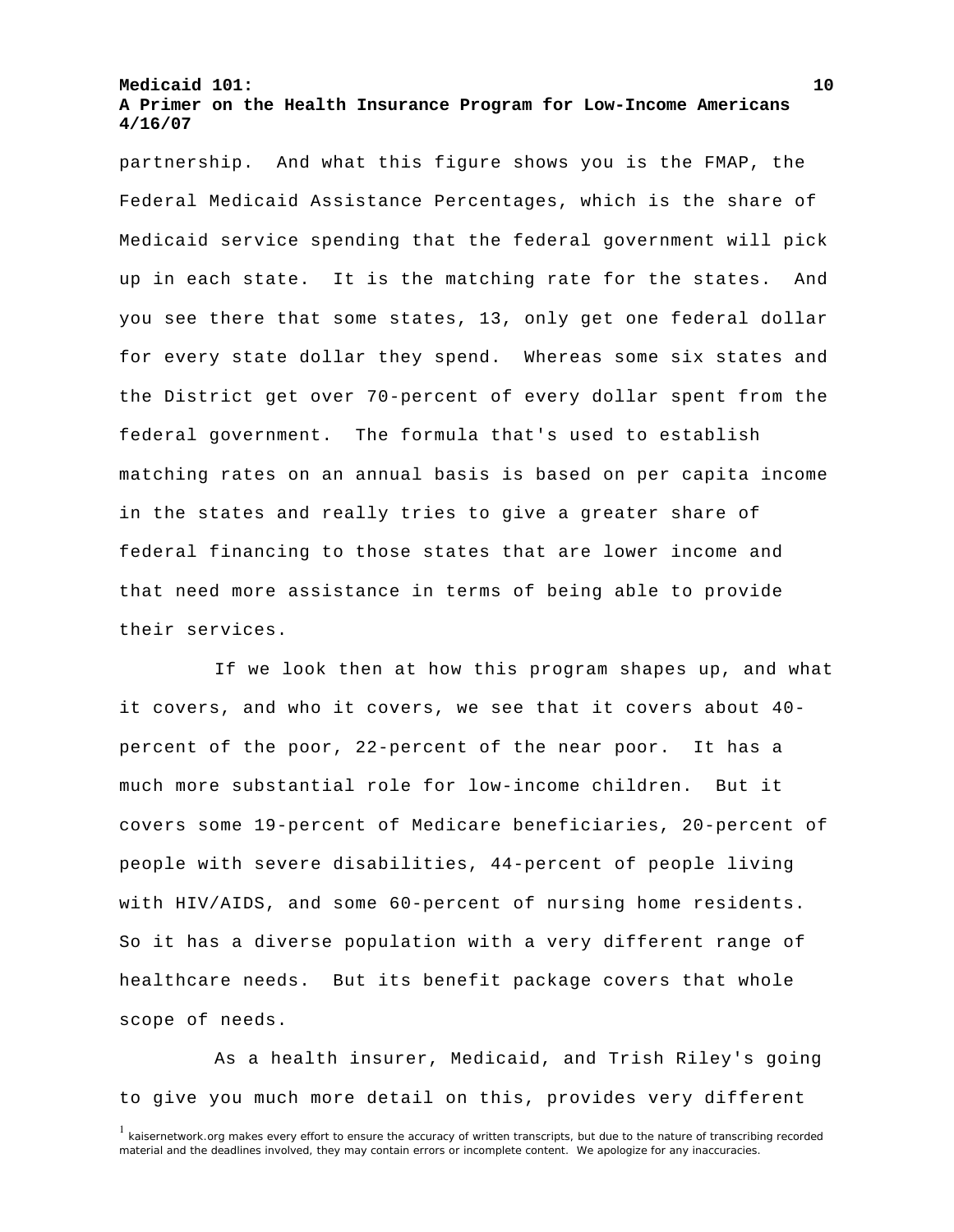levels of coverage depending on your family characteristic. Going back to its heritage with welfare and to the fact that welfare assistance was only provided to children and adults with dependent children, Medicaid does not provide matching funds for adults without children under the federal statute unless a state either has a waiver to try and provide that coverage or if that individual, that adult without children, qualifies as an individual with severe disabilities, so therefore qualifies under the disability policy. It does cover parents of children who are eligible for the program. But it only covers those parents at whatever income eligibility level the state sets. Whereas for children, the Congress has gone and set some minimum requirements that children under age six are covered up to 133-percent of poverty and children above that under poverty must also be covered.

 So, some minimum standards from the federal government for what constitutes coverage of children. Therefore, as you look at this chart, you see that children are far more likely to have Medicaid coverage or now SCHIP coverage to complement Medicaid then are parents and certainly then are adults without children.

 In terms of the role that Medicaid plays, we will be hearing a lot this year about the reauthorization of SCHIP, the State Children's Health Insurance Program. It is a program that layers on top of Medicaid coverage for children. It has a

<sup>&</sup>lt;sup>1</sup> kaisernetwork.org makes every effort to ensure the accuracy of written transcripts, but due to the nature of transcribing recorded material and the deadlines involved, they may contain errors or incomplete content. We apologize for any inaccuracies.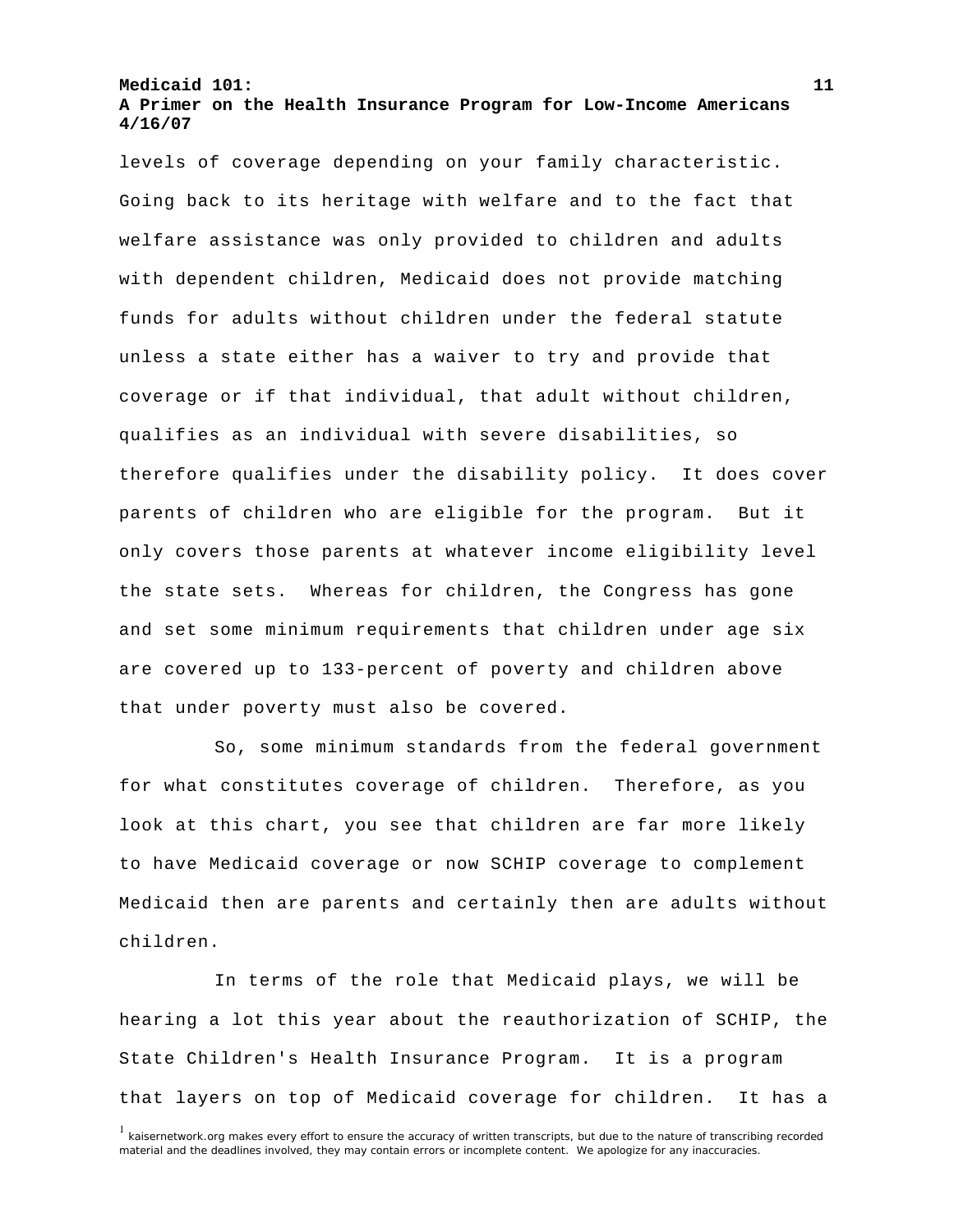# **A Primer on the Health Insurance Program for Low-Income Americans 4/16/07**

higher matching rate. So it's more generous to the states in terms of the federal dollars. But it is capped. There is a federal allocation to each state. And once that allocation is hit, the state cannot get additional funds as Medicaid is more open-ended and continues to match all state expenditures. And it tends to cover children above Medicaid, therefore somewhat higher-income children than Medicaid. You see here, however, that for children, Medicaid is still the substantial share of expenditures. It is actually the pink, not the SCHIP program. SCHIP is the yellow. So SCHIP covers about 6.1 million children. And Medicaid covers about 22.3.

 And finally, as we will hear more from Jeff, Medicaid remains a critical source of long-term care coverage. It provides 41-percent of overall long-term care expenditures and some 44-percent of nursing home expenditures. Medicare provides for more home- and community-based services, but it's still not a long-term care program. So this is one of the major services that the Medicaid program provides to the Medicare population. So, thank you very much. This is a brief overview. And now we'll probe a little more into some of the depth.

**ED HOWARD, J.D.:** Very good. Thank you, Diane. Next, we have Trish Riley, who directs the Office of Health Policy and Finance for Maine Governor John Baldacci. She's held nearly every high health care position in Maine, including

<sup>&</sup>lt;sup>1</sup> kaisernetwork.org makes every effort to ensure the accuracy of written transcripts, but due to the nature of transcribing recorded material and the deadlines involved, they may contain errors or incomplete content. We apologize for any inaccuracies.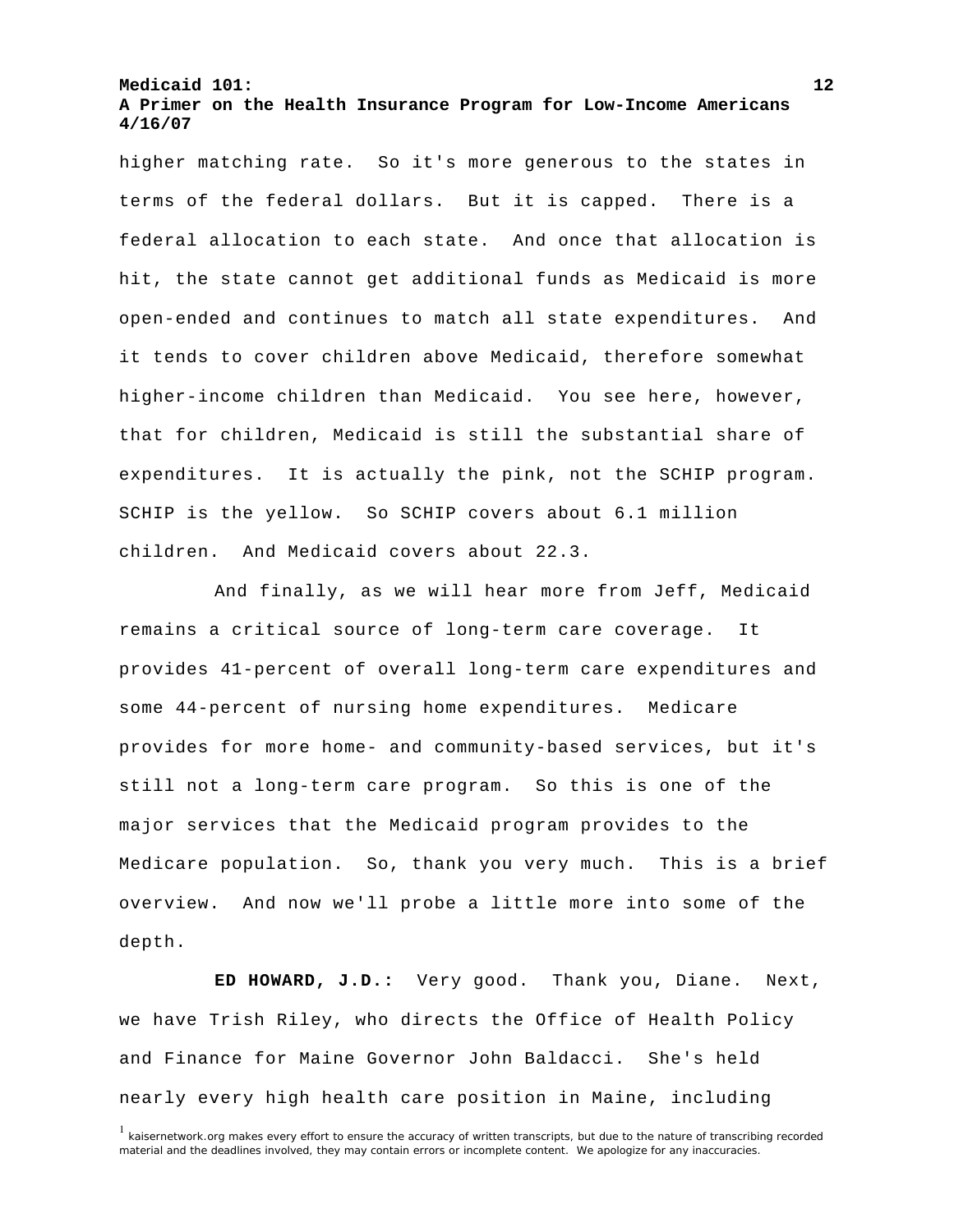directing the Medicaid program. She's responsible for Dirigo Health Reform, which aims to have every Maine resident covered by health insurance by the year 2009. And she's a nationally respected expert on state healthcare issues of all kinds.

 And today, as Diane mentioned, she's going to focus on the aspects of Medicaid affecting mothers and children. Trish, thanks for coming. I know it was a chore to avoid being blown down Constitution Avenue, much less the East Coast. So thanks for being here.

**TRISH RILEY:** Well, I'm a testament to the fact that it is windy on the East Coast today. Well, thank you, Ed. It's nice to be back here with the Alliance. And as Ed pointed out, Kaiser is the preeminent source of information. So I have stolen most of my slides from them. Let first just start and remind us that the focus often when you talk about Medicaid is its cost and whether it's sustainable. But it's important for all of us who work in the policy of Medicaid to keep our eye on the target. And that is it's a critically important program, the only healthcare that so many Americans have. And it's particularly so for families, for mothers and children. It's important for the health of families. It's important for the financial stability of families.

 And one need only look at children's access to care to see how that's true. Clearly, children who are uninsured just simply don't get care. Although there are many who will tell

<sup>&</sup>lt;sup>1</sup> kaisernetwork.org makes every effort to ensure the accuracy of written transcripts, but due to the nature of transcribing recorded material and the deadlines involved, they may contain errors or incomplete content. We apologize for any inaccuracies.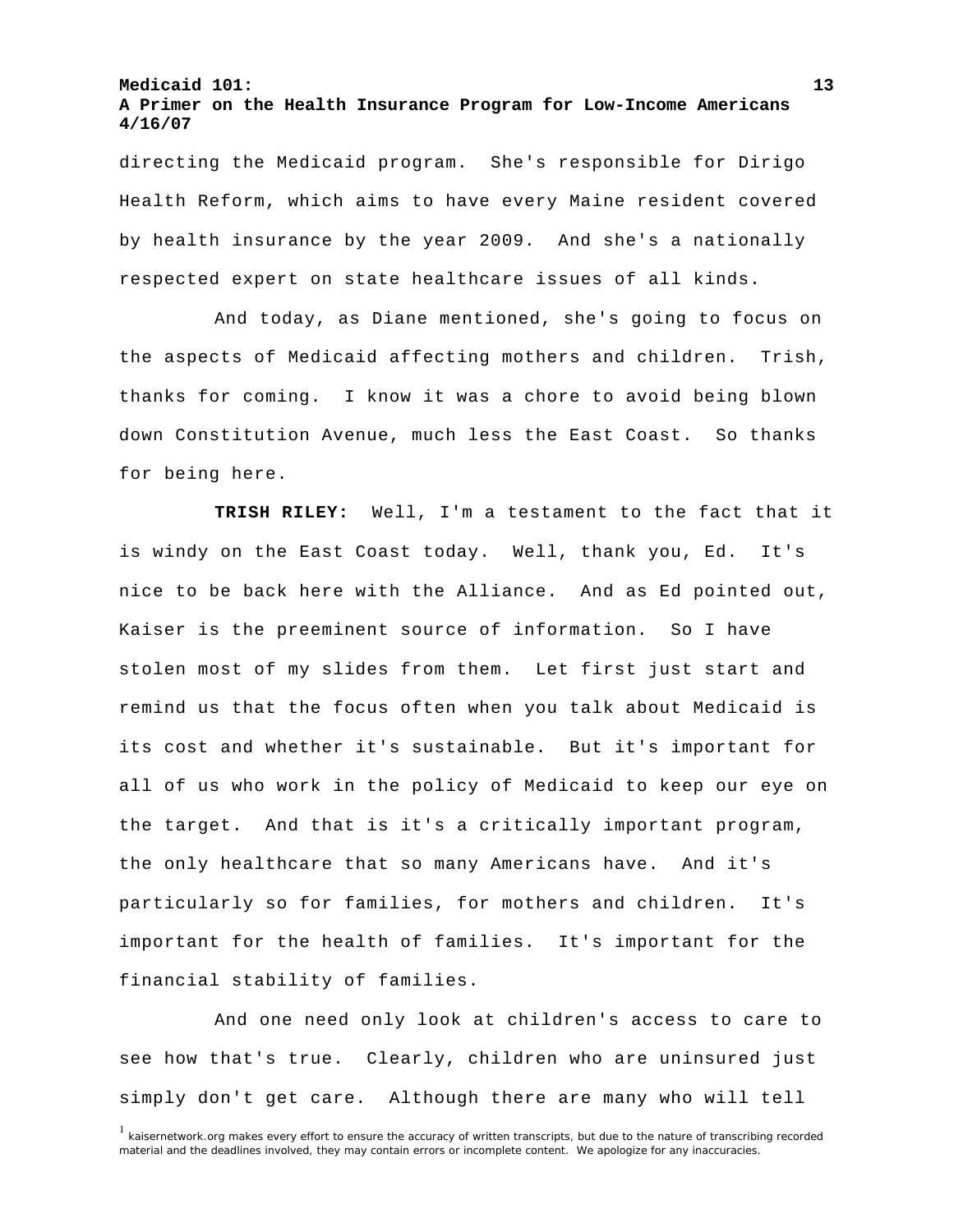## **A Primer on the Health Insurance Program for Low-Income Americans 4/16/07**

you that no one is truly uninsured because they can always achieve bad debt and charity care and help in hospitals. Look at these numbers. It's still a pretty distressing set of facts about the lack of coverage for people, particularly children, who lack health insurance. Notable here is the fact that children on Medicaid do better than children on private coverage. Medicaid is a program that is particularly designed to cover the real needs of children, primarily through the early periodic screening, detection and treatment program.

 Access to care and family financial burden for lowincome parents is also critically important. Keep in mind that we're talking here of family for a family of four of about \$40,000 dollars. So look at what happens to the financial burden of a family if they don't have coverage. They spend less on basic needs. Medical bills have a major impact on a family. And we're talking about people living at an income of \$40,000 dollars. This is significant. Medicaid makes a very big difference on the financial and personal health of families.

 Here, you see the percentage of adults 18 to 64 who are uninsured by states. The worrisome piece here is when one looks from 1999 to 2000, the chart on the left to the chart on the right, from 2004 to 2005, you see graphically that we have growing rates of uninsured in the country despite significant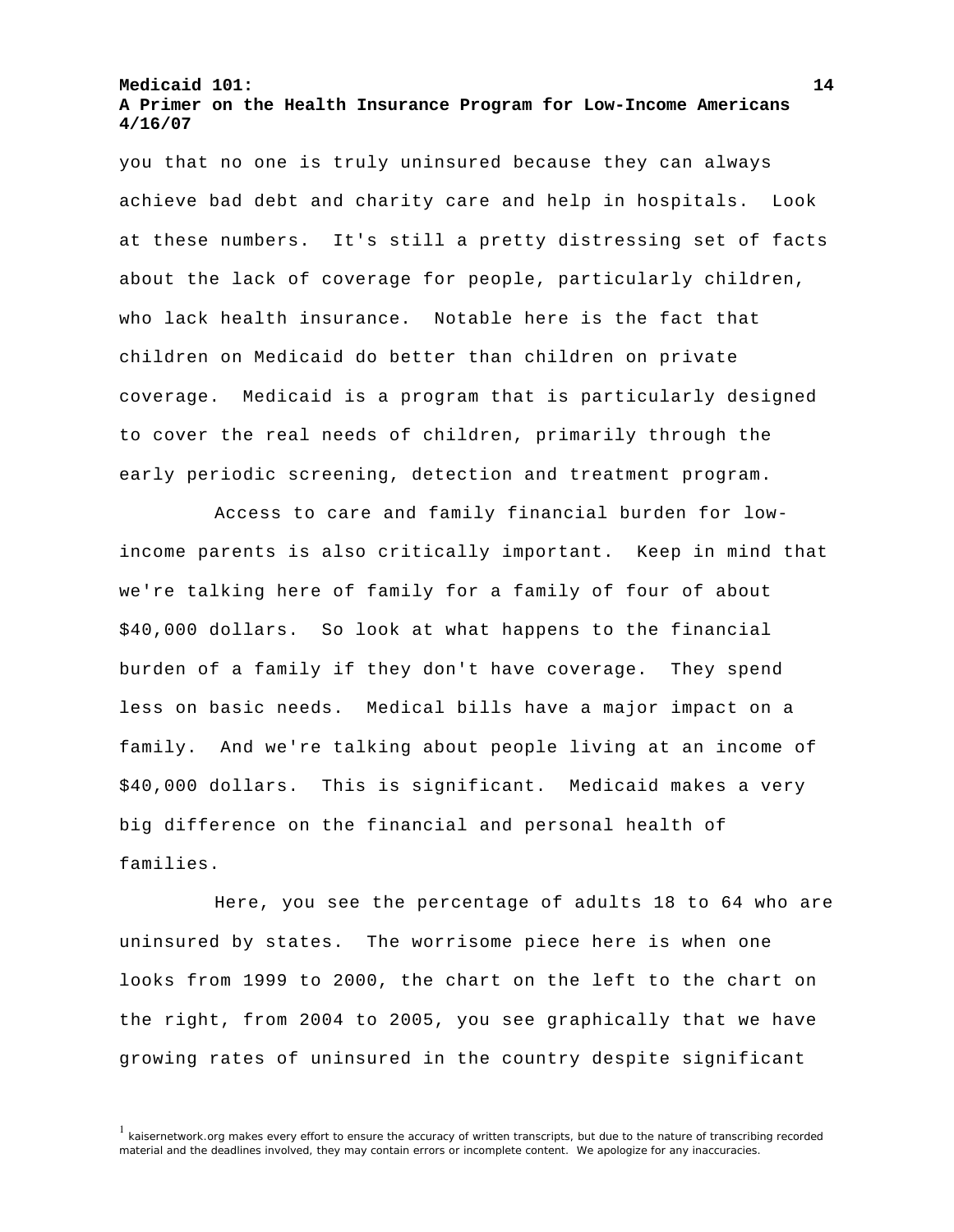growth in the Medicaid programs. This is obviously a worrisome trend.

 And we in Maine just want to pause for a minute to have you just note that Maine's doing better. Here you can see pretty vividly the impact of the state children's health insurance program on reducing the percentage of children without health insurance by poverty level. But worrisome is the fact that we still have 14-percent of kids below 200 percent of poverty without any health coverage at all.

 The State Children's Health Insurance Program is critical. But kids live in families. Medicaid eligibility, as Diane notes, is quite complicated. And those of us who are on the Medicaid health side tend not to know very much about the Medicaid eligibility side because of its roots in the welfare program, a separate part of most state governments administrative structures. And it's important to keep in mind that Medicaid simply doesn't cover all low-income families. And when we're talking today, left out of the picture, as Diane noted, are childless adults. Maine is one of, I think, eight states that covers childless adults under 100-percent of poverty. But it is telling that Medicaid, the program designed for low-income Americans, does not cover the poorest among them, childless adults under 100-percent of poverty unless you're a state like Maine with a waiver. And keep in mind that children whose parents have health coverage are more likely to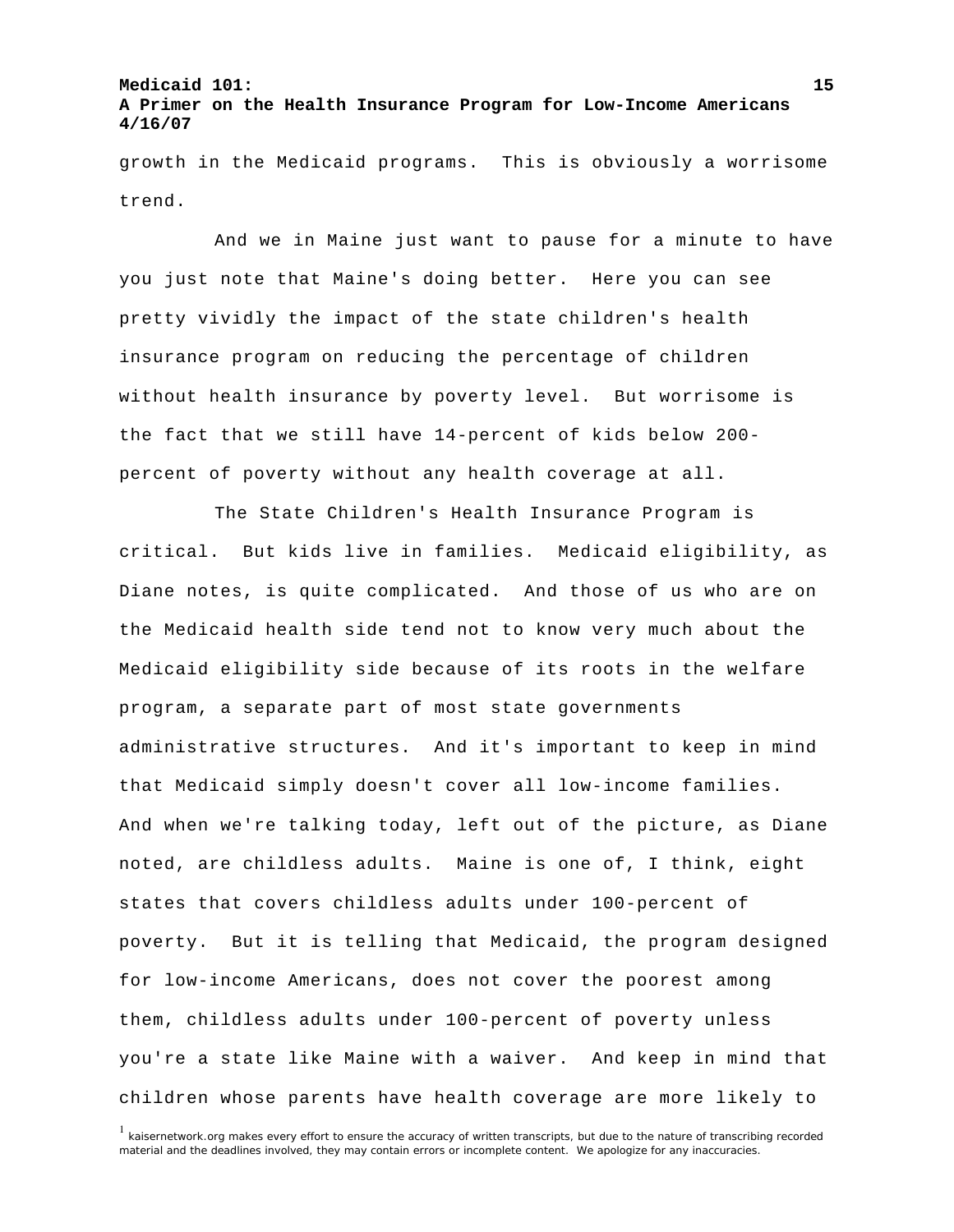see a health care provider and have well child visits. It matters to have children and their parents covered.

 Here's the median Medicaid SCHIP income eligibility threshold for children, pregnant women, and working parents. And as you can see, children were doing better in large measure thanks to the State Children's Health Insurance Program with the median at 200-percent, pregnant women at 185-percent. But parents, where their eligibility is still linked to TANF, to the welfare roots of Medicaid and not to federal poverty levels, only 65-percent. And where childless adults to show up on this chart, you probably couldn't see it because there's so little coverage for childless adults under 100-percent. Children's eligibility for Medicaid and SCHIP by income reveals quite significant diversity across the country. And as you can see here, only 17 states are above 200-percent of the federal poverty level, again significant change among the states where states have discretion about where to cover. And you see that more graphically on income eligibility levels here for pregnant women who are applying Medicaid in July 2006. Again, you can see the changes state by state as states make their own decisions based on their values and their own pocketbooks.

 I want to spend just a little bit of time talking about the percentage of Medicaid enrollees in working families. Often, one of the myths about people on Medicaid is that they don't work. And here, you see a majority of people on Medicaid

<sup>&</sup>lt;sup>1</sup> kaisernetwork.org makes every effort to ensure the accuracy of written transcripts, but due to the nature of transcribing recorded material and the deadlines involved, they may contain errors or incomplete content. We apologize for any inaccuracies.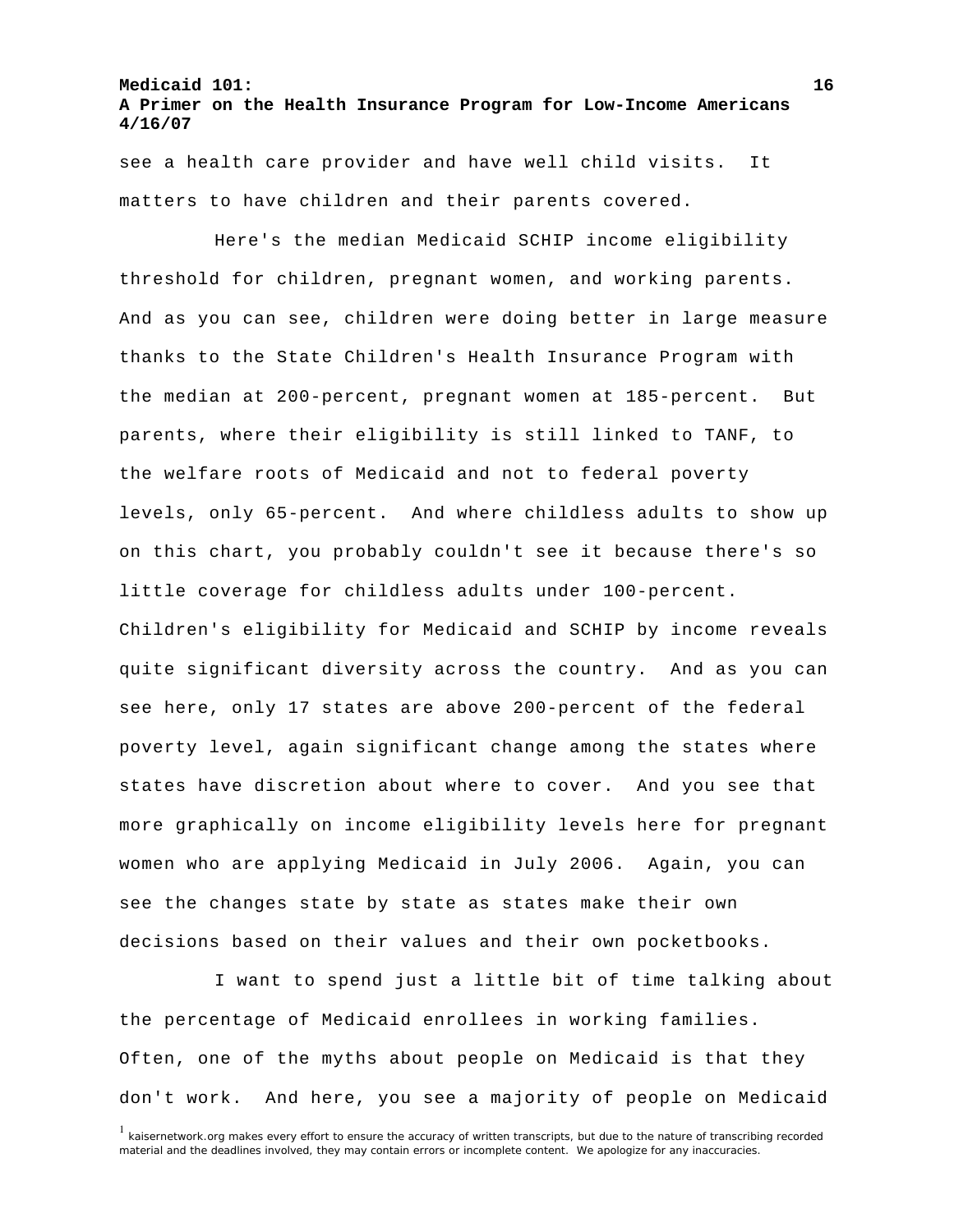## **A Primer on the Health Insurance Program for Low-Income Americans 4/16/07**

are, in fact, connected to the work force. There is now transitional coverage from six months to 12 months - some states go further, up to 185-percent of the federal poverty level. But what happens when people are on Medicaid and they get another hour's worth of work, or they get a raise, or they get a promotion, and they get another dollar's worth of income? They lose their health coverage completely. Transitional Medicaid helps make that pathway a little easier. But the reality is there is a terrible eligibility cliff in Medicaid that if you work and you get just a little bit more money, you fall off the cliff and have no coverage at all.

 So for many people, it's really an appropriate response to not take the extra hours, to not take the pay raise in order to keep one's family covered because, as you'll see in the future slides, it's not often an option, Medicaid or private coverage.

 Here's Medicaid eligibility for working parents by income. Again you see significant differences. And only 15 states where eligibility is 100-percent or higher by federal poverty level. These are poor people. Medicaid eligibility for working parents is an area of particular interest. Again, given that 65-percent of people on Medicaid are attached to the workforce, keep in mind that a parent in a family of three, working full time, earns \$893 dollars a month at the minimum wage. And here, you see pretty significantly what happens to

<sup>1</sup> kaisernetwork.org makes every effort to ensure the accuracy of written transcripts, but due to the nature of transcribing recorded material and the deadlines involved, they may contain errors or incomplete content. We apologize for any inaccuracies.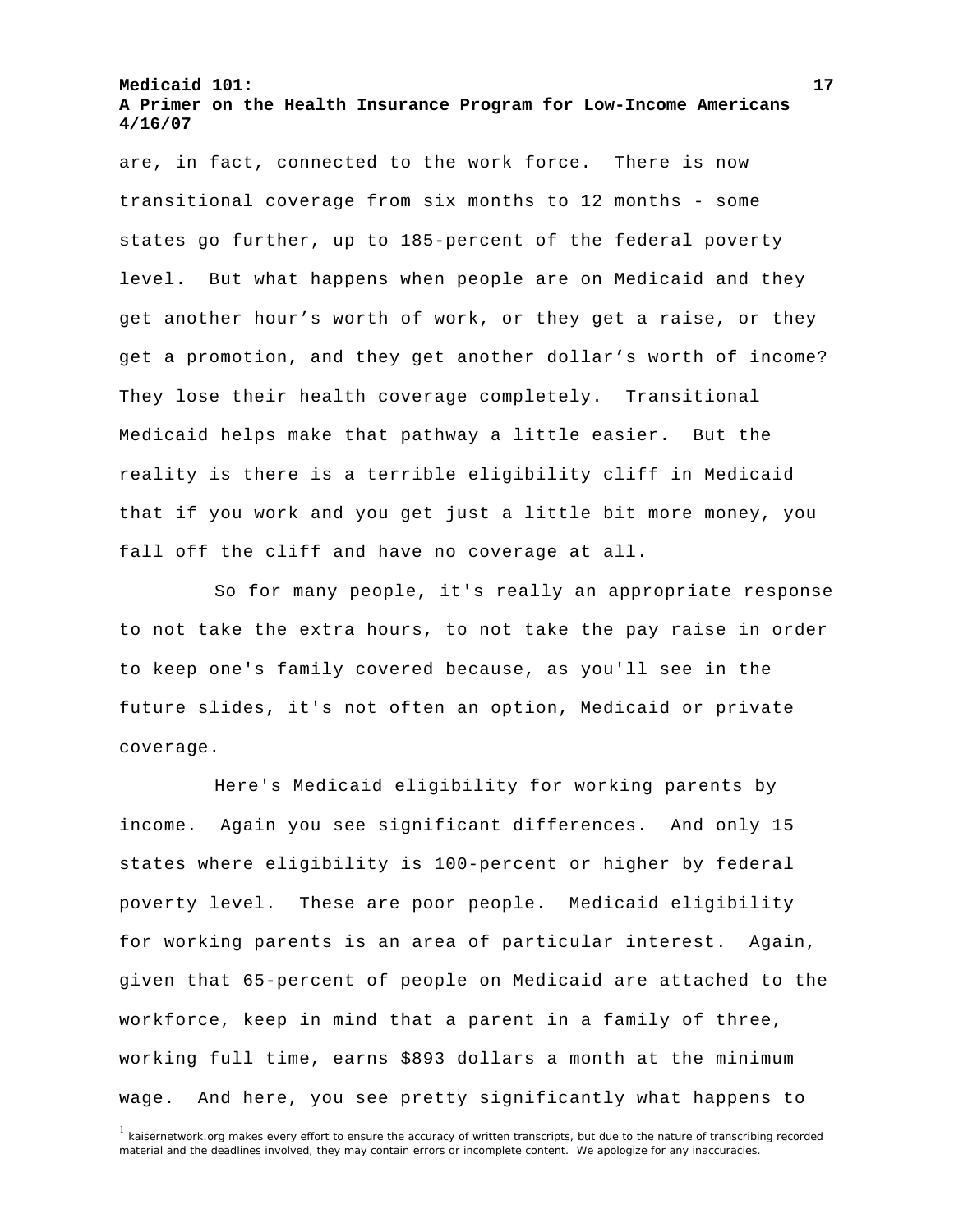# **A Primer on the Health Insurance Program for Low-Income Americans 4/16/07**

low-income parents in the workforce. In 24 states, those minimum wage families earning \$893 dollars a month don't qualify for Medicaid. It really raises the policy question of, whose responsibility are these in a country like ours where employer-based coverage is how we get health care? Where is the line between Medicaid eligibility, Medicaid responsibility, and employer coverage and employer responsibility?

 Health insurance offer rates by firm characteristics. Now most people who are offered coverage take it up. And you look at this chart and you'll see the notable pieces of the slide here are in small firms, under 200 workers, where most uninsured work, only 60-percent are offered coverage. In lower-wage firms, only 42-percent are offered coverage. And this is where you will find disproportionate numbers of the uninsured. So here, you see lower rates of offered for those people and small firms less likely to offer. But the important thing to remember is many, many Medicaid members, beneficiaries work part time, in part not to exceed the eligibility cliff and a fall off the cliff, and in part because that's what they're able and offered.

 So here you see, I think, a Maine statistic that I think you would find consistent across the country. And while many companies offer coverage to full-time workers, few offer them to part-time workers. So if you are a working, low-wage

<sup>&</sup>lt;sup>1</sup> kaisernetwork.org makes every effort to ensure the accuracy of written transcripts, but due to the nature of transcribing recorded material and the deadlines involved, they may contain errors or incomplete content. We apologize for any inaccuracies.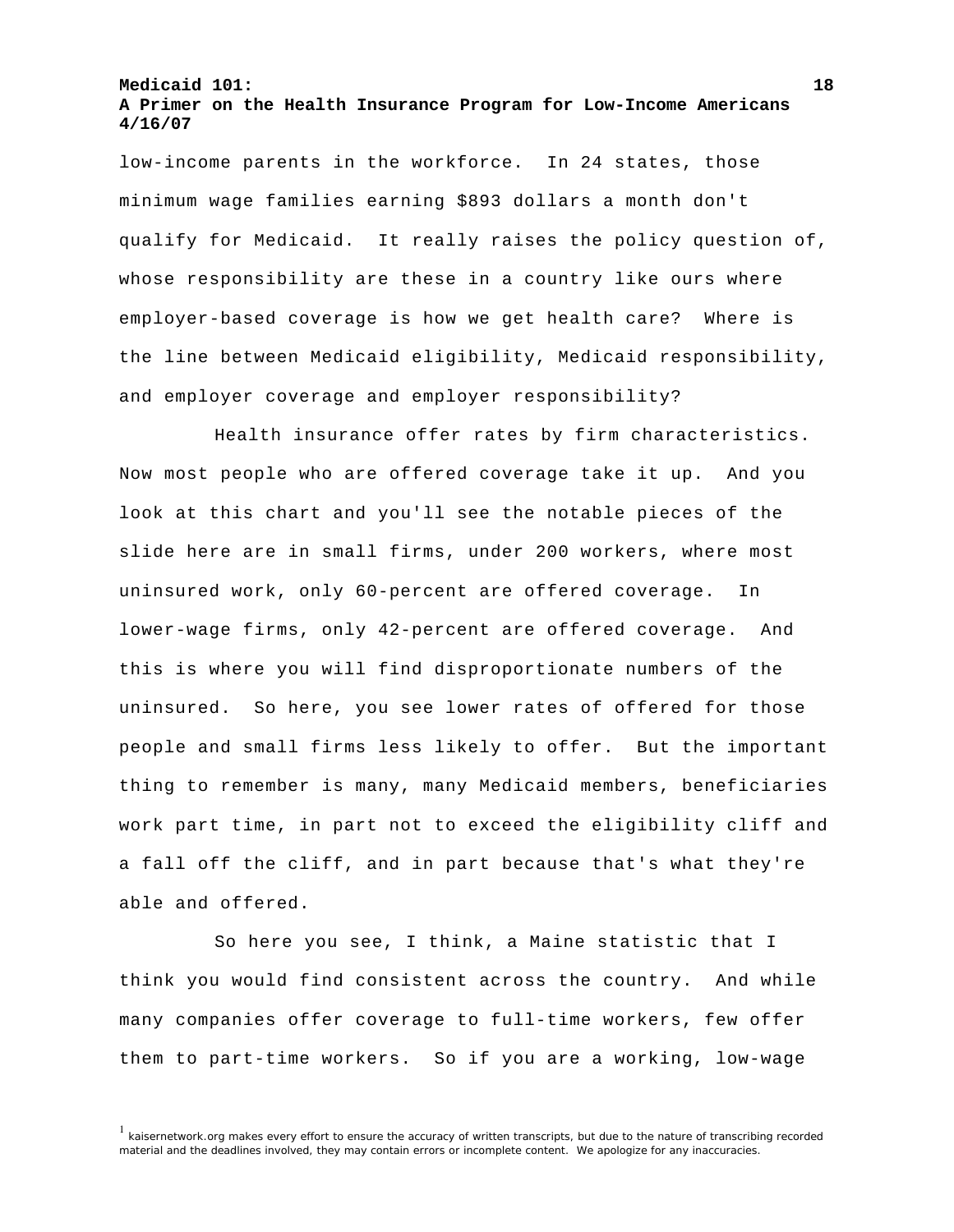parent, the likelihood of you being offered health coverage and the likelihood of your ability to pay for it is slim, indeed.

 There are premium assistance programs available in which Medicaid pays for the employee's share of health coverage. But they're very difficult to administer by the states. And few have had significant success with them, Rhode Island being the exception. You have to determine which program's eligible. You have to determine wraparounds for services. There's issues of cost sharing that are significant. So there are real questions, I think, about whether premium assistance makes sense particularly given the fact that as the earlier slides show, few low-wage, Medicaid-eligible or potentially eligible people are offered coverage because they're either in low-wage, small firms or they're working part time. So there clearly need to be new strategies to address the nexus between employer coverage and Medicaid.

 And I want to close in just a blatant attempt to tell you that we feel pretty good about what we're doing in Maine. This paid political advertising, I guess. But the fact is, on this slide, which is probably a little difficult to see the uninsured rate for low-income, non-elderly by state, Maine leads the nation in covering people below 200-percent of the federal poverty level. And we do that through Medicaid. The importance of the program in a state like ours that's invested in covering the uninsured is unequivocal. So I'm sure you'll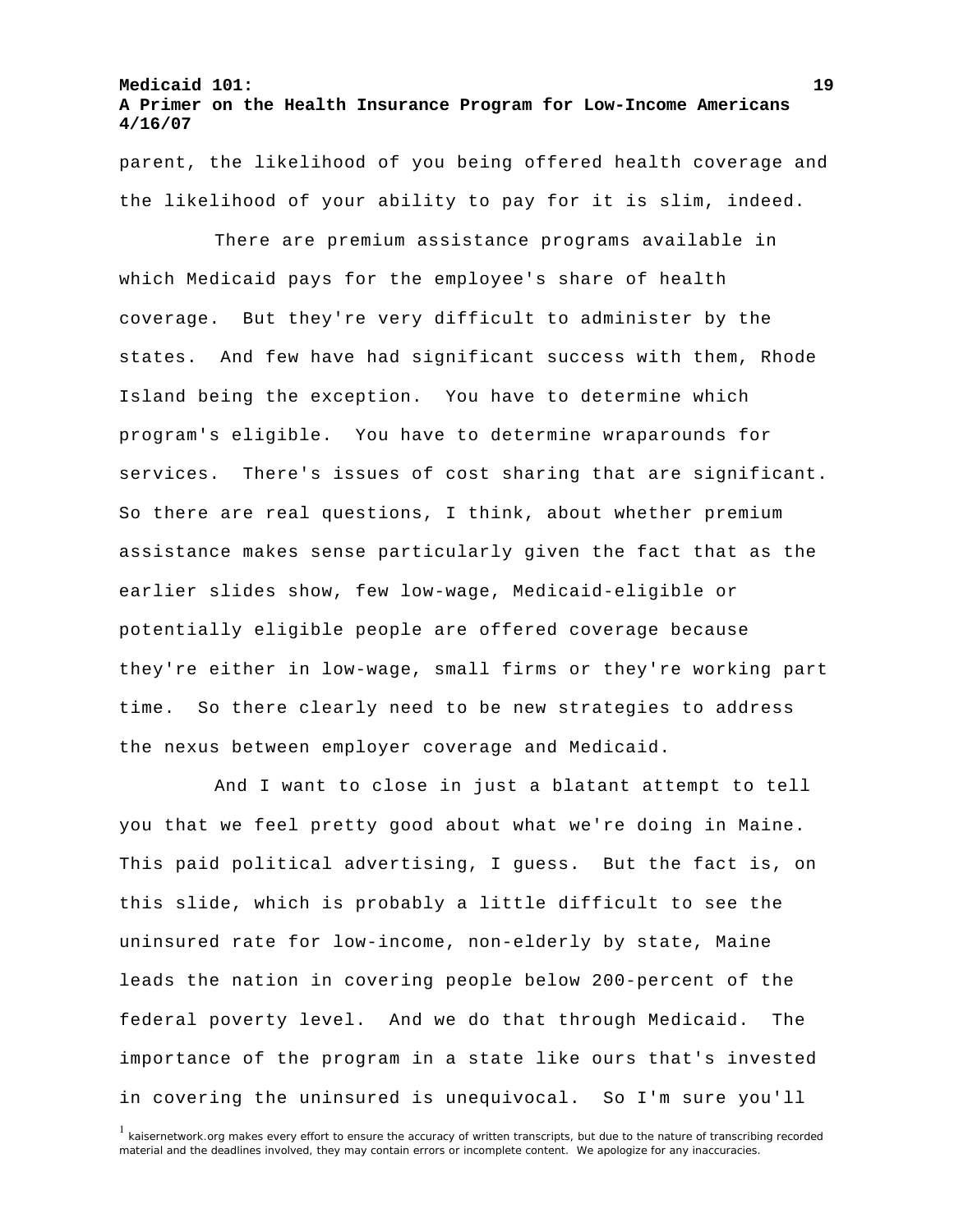hear much more from Jeff about the further details of where the spending is.

**ED HOWARD, J.D.:** Great. Thank you so much, Trish. And as Trish indicated, Jeff Crowley is our final speaker. Jeff is a senior research scholar at Georgetown University's health policy institute where he concentrates on the impact of Medicare and Medicaid policy issues and questions and their impact on people with disabilities and chronic conditions. That's what we've asked him to focus on today, how Medicaid serves older people and those with disabilities. And I should note that he's one of the countries top experts on HIV/AIDS, served as the deputy executive director of the National Association of People with AIDS. Jeff, thanks for being with us and we'll look forward to your remarks.

**JEFFERY CROWLEY:** Great. Thank you, Ed, and good afternoon. As you can probably tell from listening to both Diane and Trish, Medicaid as has been said is so complicated. It's like peeling an onion. And I could peel seven layers and your eyes would glaze over. But I'm going to try really hard to maybe just do one or two and keep it very simple.

 So the first point I'd like to make when talking about seniors and people with disabilities is that the program is really essential. It covers about 6 million seniors, people age 65 and older and about 8 million non-elderly people with disabilities. And I think the other thing that we need to

<sup>&</sup>lt;sup>1</sup> kaisernetwork.org makes every effort to ensure the accuracy of written transcripts, but due to the nature of transcribing recorded material and the deadlines involved, they may contain errors or incomplete content. We apologize for any inaccuracies.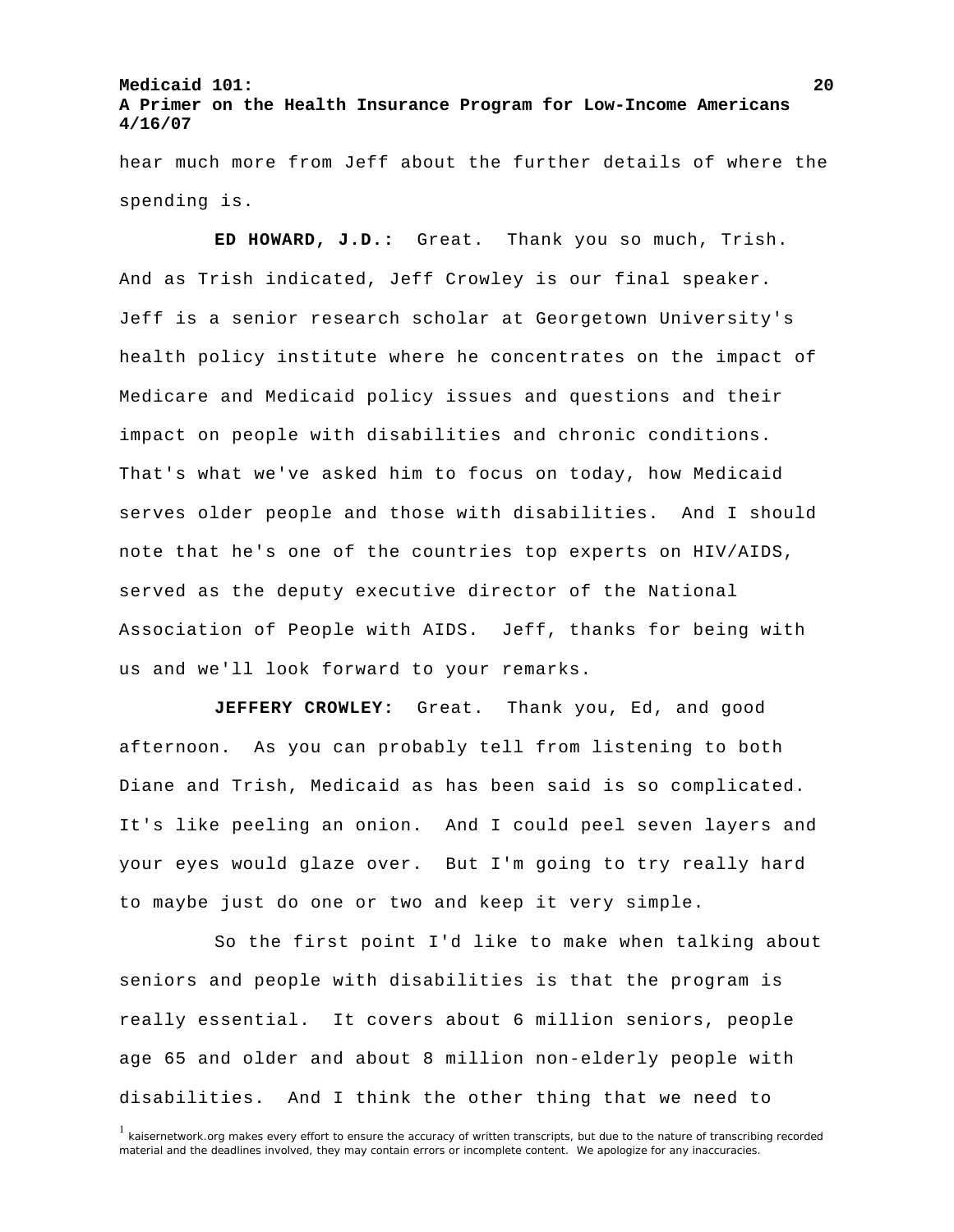pause and think about is we're not just talking about a source of payment to provide sort of basic healthcare, doctors and hospital services. If you look at this slide and look at the diversity of people covered by the program and the diverse range of needs, it's really challenging and remarkable that Medicaid does this. It covers children and adults with disabilities, people with all sorts of disabilities, physical disabilities, mental illness, intellectual disabilities, Alzheimer's disease, you name it. And all of these conditions often cases have very unique needs.

 So when we talk about getting in the program, it works slightly differently for seniors and people with disabilities. Seniors, people age 65 and older, can be eligible for Medicaid if they have low incomes and limited resources. For people under age 65 to qualify on the basis of disability, they have to have low income and limited resources, but they also have to demonstrate that they have a disability. So the first step in doing that is for them to be determined to have a disability by the Social Security Administration. Now, I should say that in this country we have about 54 million people with disabilities, roughly speaking. And as I told you, only about 8 million nonelderly people with disabilities are covered by Medicaid. And that's a sign that when we're talking about giving income assistance through the Social Security programs or providing health coverage through Medicaid and Medicare, we're not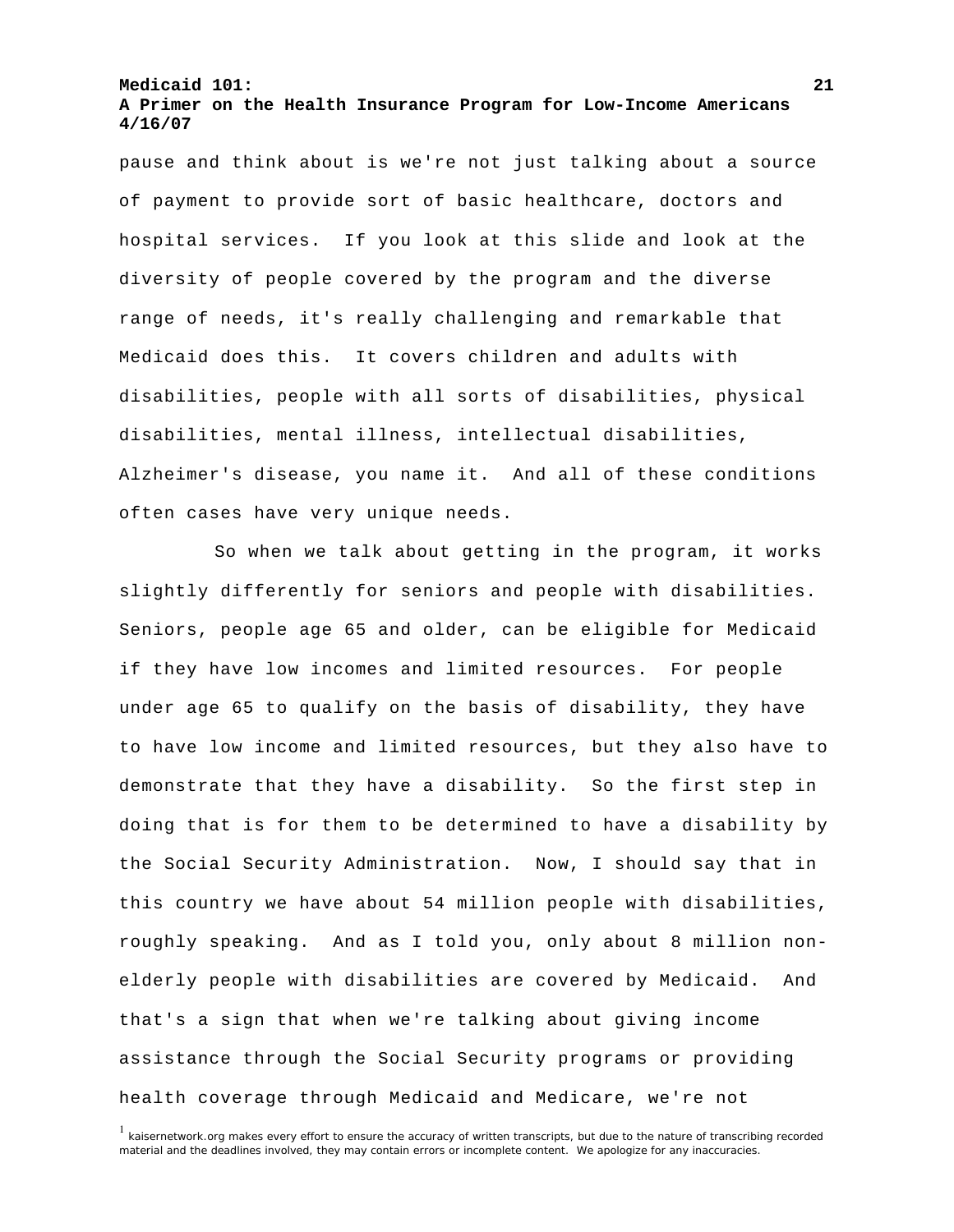# **A Primer on the Health Insurance Program for Low-Income Americans 4/16/07**

covering all people with disabilities in this country. We're really talking about people that meet a fairly strict standard for having a severe disability and a permanent or long lasting disability.

 Now in thinking about the process for being determined to be disabled, there's a couple observations I'd like to make. Again it's a strict standard. The application process can be difficult to navigate. And many people find that it's more cumbersome then they can do on their own. So they often find that they need to either find a lawyer or a benefits counselor to help them. And just as one example, for people with mental illness, you often hear about people that don't qualify for Medicaid until they've had a series or hospitalizations or sometimes incarcerations because they needed a record of disability.

 And then the last thing I would say about the process is, for some conditions, early access to care can be difficult. So if we think about conditions such as multiple sclerosis, Parkinson's disease, HIV/AIDS, once people with these conditions are identified, I think our goal is to get them early access to treatment. But because of the progressive nature of these conditions, many don't meet the Medicaid standard for disability until their condition is fairly advanced. So in the case of people with HIV/AIDS, they wouldn't qualify on the basis of disability until they have an

<sup>&</sup>lt;sup>1</sup> kaisernetwork.org makes every effort to ensure the accuracy of written transcripts, but due to the nature of transcribing recorded material and the deadlines involved, they may contain errors or incomplete content. We apologize for any inaccuracies.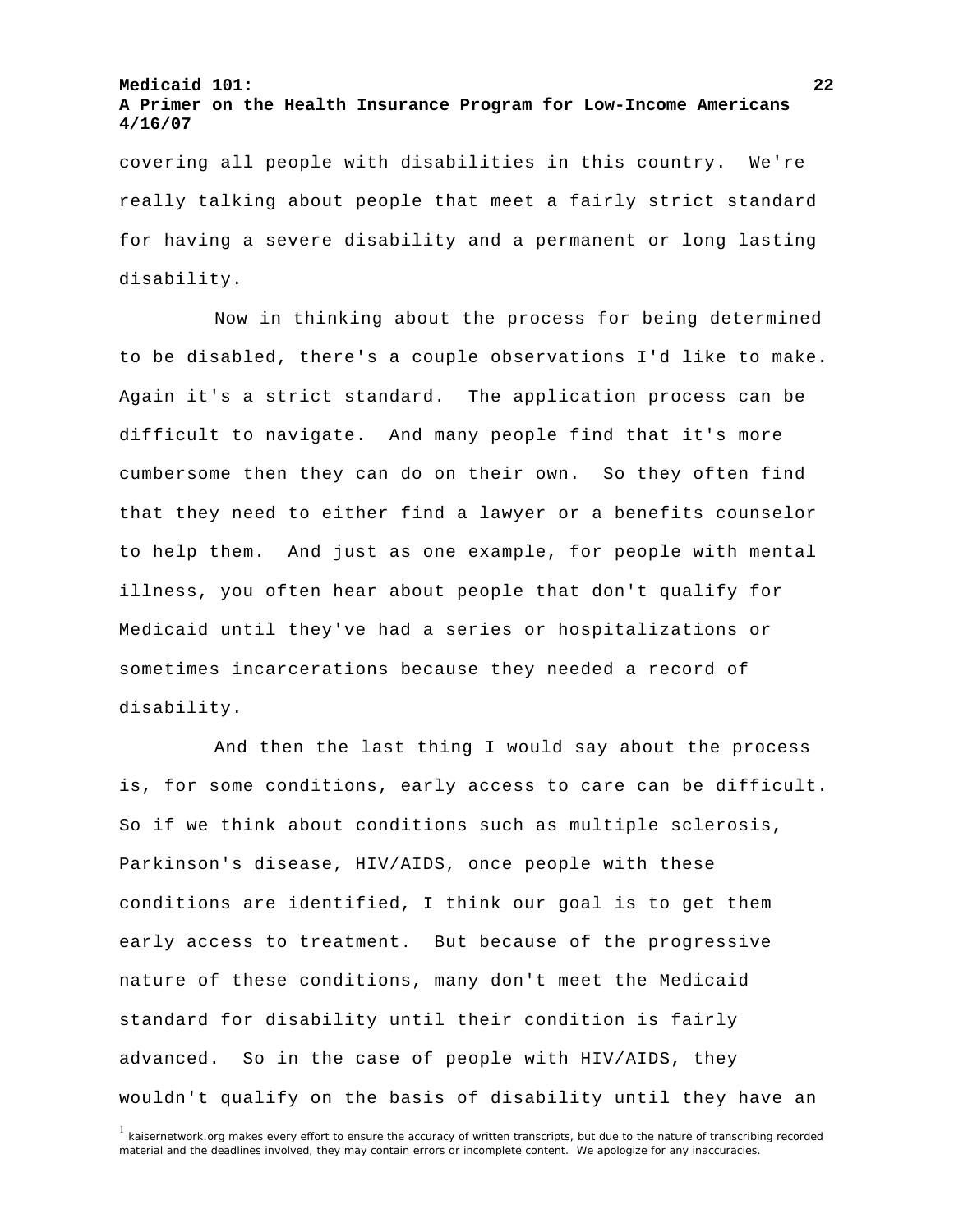AIDS diagnosis. So there's many years when they're ineligible as disabled.

 Now, turning to figure four, I'd like to point out that for both seniors and people with disabilities SSI is a major pathway to getting into Medicaid. There's a complex array of public programs, a Social Security program. But what SSI is or supplemental security income, it's a Social Security program that guarantees both seniors and people with disabilities income support up to 74-percent of the poverty level. So in 2007, that means that the program pays \$623 dollars in monthly income for individuals to meet their basic living expenses. Generally, in most states, individuals that receive SSI are automatically eligible for Medicaid. Now, low-income people can receive assistance from overlapping programs.

 So, for example, a senior could receive Social Security. A working age person with a disability could receive SSDI or Social Security Disability Insurance. But those income support programs are based on past contributions to Social Security. So it's possible that if they are a low-wage earner, those payments would be low. And SSI can supplement those programs to ensure that everybody has an income up to again that 74-percent of poverty. It's also possible for individuals to receive both Medicare and Medicare, as Diane mentioned. And the dual-eligibles are a particular population that we want to focus on in Medicaid.

<sup>1</sup> kaisernetwork.org makes every effort to ensure the accuracy of written transcripts, but due to the nature of transcribing recorded material and the deadlines involved, they may contain errors or incomplete content. We apologize for any inaccuracies.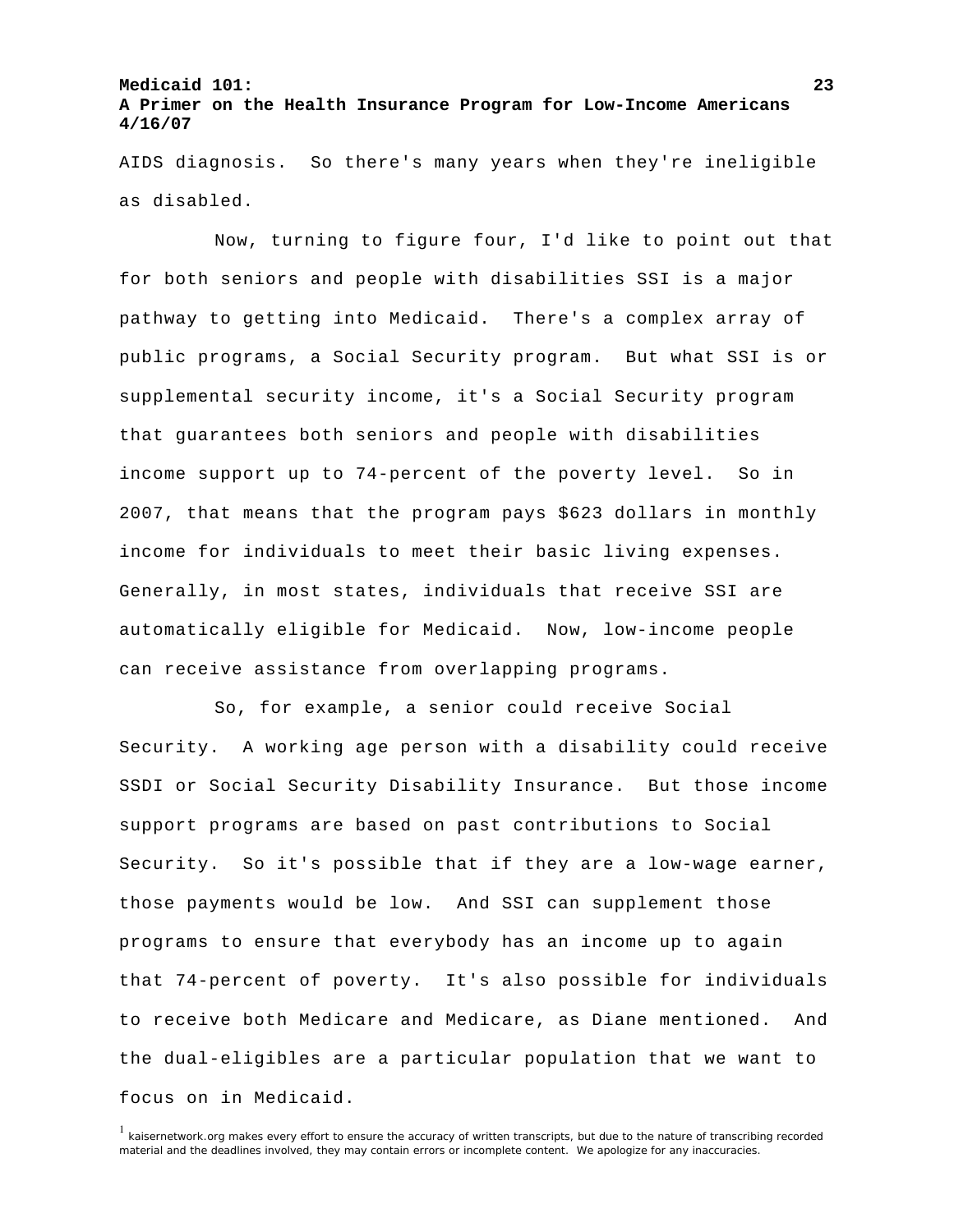So turning to figure five, an important observation to make is that Medicaid does play an important role in meeting some of the health and long-term services needs of low-income Medicare beneficiaries. If you look this slide, you can see that dual eligibles account for only 14-percent of Medicaid enrollment. But they account for roughly 42-percent of the program's spending, often covering services not covered by Medicare. So if you look at the pie on the right side of this figure, you can see that the biggest portion of spending is for long-term services and support. But it also covers other acute care against services that either Medicare doesn't cover or covers in a limited fashion. Because this slide is from 2003, before we had the Medicare Part D program, you see some spending for prescription drugs. Medicaid also pays for Medicare premiums, whether it's cost sharing for Part A service in Medicare or the Part B premium.

 Turning to figure six, a point I'd like to make about dual-eligibles is when we compare dual-eligibles to other Medicare beneficiaries, it's important to note that there are factors about them that make them more likely to need assistance from Medicaid. What this shows that they are significantly more likely to report being in fair or poor health. They are significantly more likely to report having an income below of \$10,000 dollars. They're more likely to reside in a long-term care facility such as a nursing home. And on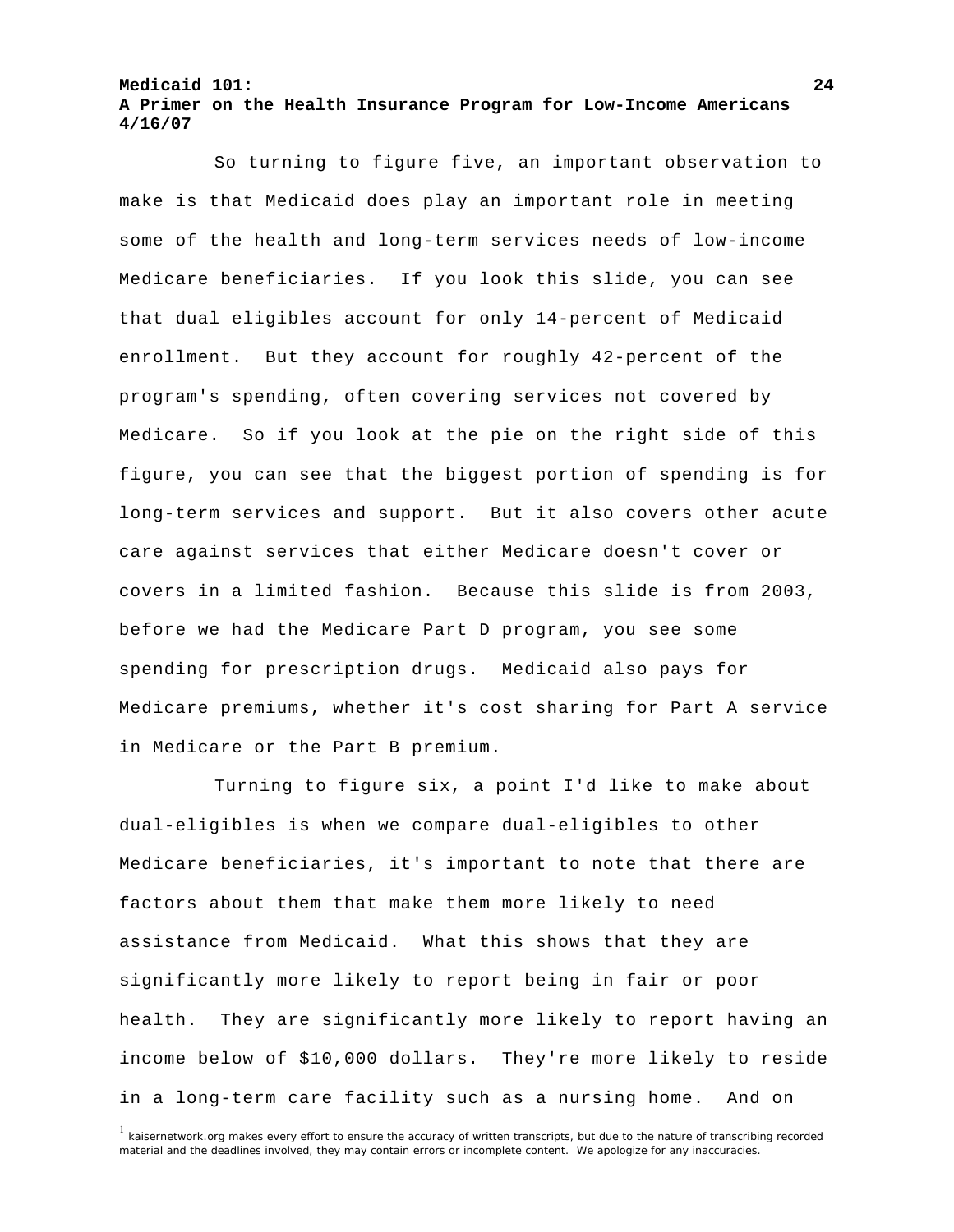key health indicators, they're more likely to report having diabetes, having had a stroke, or having Alzheimer's disease.

 Next, I'd like to turn to another issue and that is focusing on high-cost populations. It's probably been true for the history of the Medicaid program but certainly as long as I've been involved with the program and the for the last decade or so, there's just been an ever-increasing focus on controlling spending, making sure the program operates as efficiently as possible. And I think in that effort to do that, I think some policymakers are recognizing that maybe what we need to do is increase our focus on the very small portion of the Medicaid population that's responsible for a very large portion of the expenses.

 What this figure shows is that 3.6-percent of Medicaid enrollees are responsible for nearly half of Medicaid spending. So as a policy response, if we're trying to save money, maybe we need to look for strategies to better coordinate services for these individuals or coordinate their care.

 Another issue about looking at high-cost populations is there's lots of different ways you could cut it. I should also step back and say that these data are presented from the Kaiser Commission on Medicaid and been assured by work done by researchers at the Urban Institute. And for their purposes here, we define high cost as people having annual Medicaid expenditures of greater than \$25,000 dollars. So what this

<sup>&</sup>lt;sup>1</sup> kaisernetwork.org makes every effort to ensure the accuracy of written transcripts, but due to the nature of transcribing recorded material and the deadlines involved, they may contain errors or incomplete content. We apologize for any inaccuracies.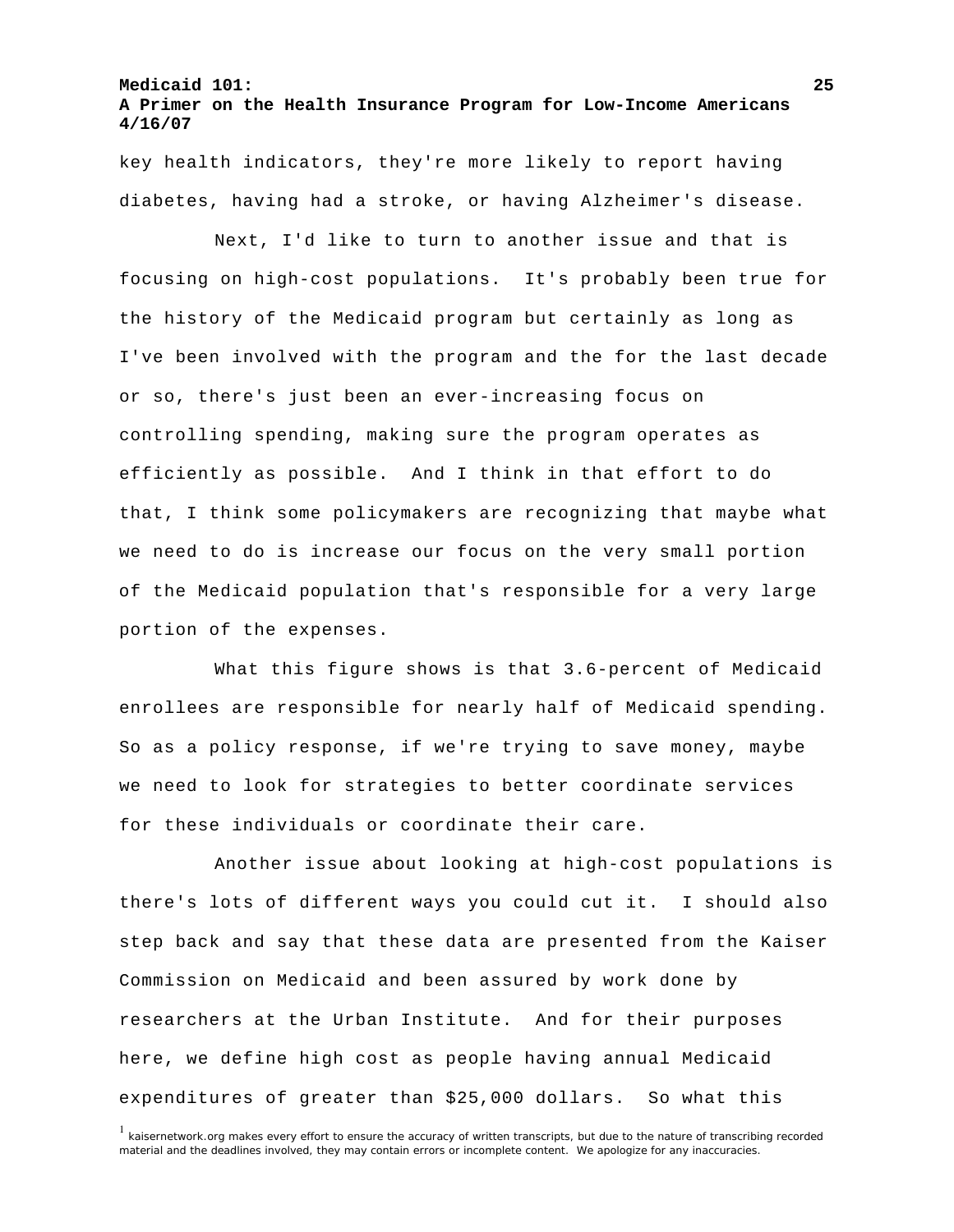figure eight shows is that if we look at per capita spending for a long-term services users versus people that don't use long term services in Medicaid, long-term service use seems to be a fairly good predictor of who's going to be high cost. Average cost here, seniors that use long time services about \$31,000 dollars a year, for people with disabilities more than \$46,000 dollars a year, for others, which is probability parents that need some long-term services, \$17,000 dollars a year. All of these numbers are significantly higher than the roughly \$2,300 dollars a year for people in Medicaid that don't use long-term services.

 The next point I'd like to make on figure nine is that an important role and, essentially, a unique role of Medicaid compared to other programs, is they way that it integrates acute care and long-term services. Now, acute care services are often what think of as primary Medicare, physician services, hospital care, prescription drugs, laboratory tests. Now, long-term services or long-term care refer to the services and supports that people need when their ability to care for themselves has been reduced by a chronic illness or disability. Sometimes what these are referred to as activities of daily living or instrumental activities of daily living and cover assistance with things like dressing, bathing, preparing meals, managing a home, managing finances. And when we look at this, Medicaid pays for 42-percent of long-term services spending in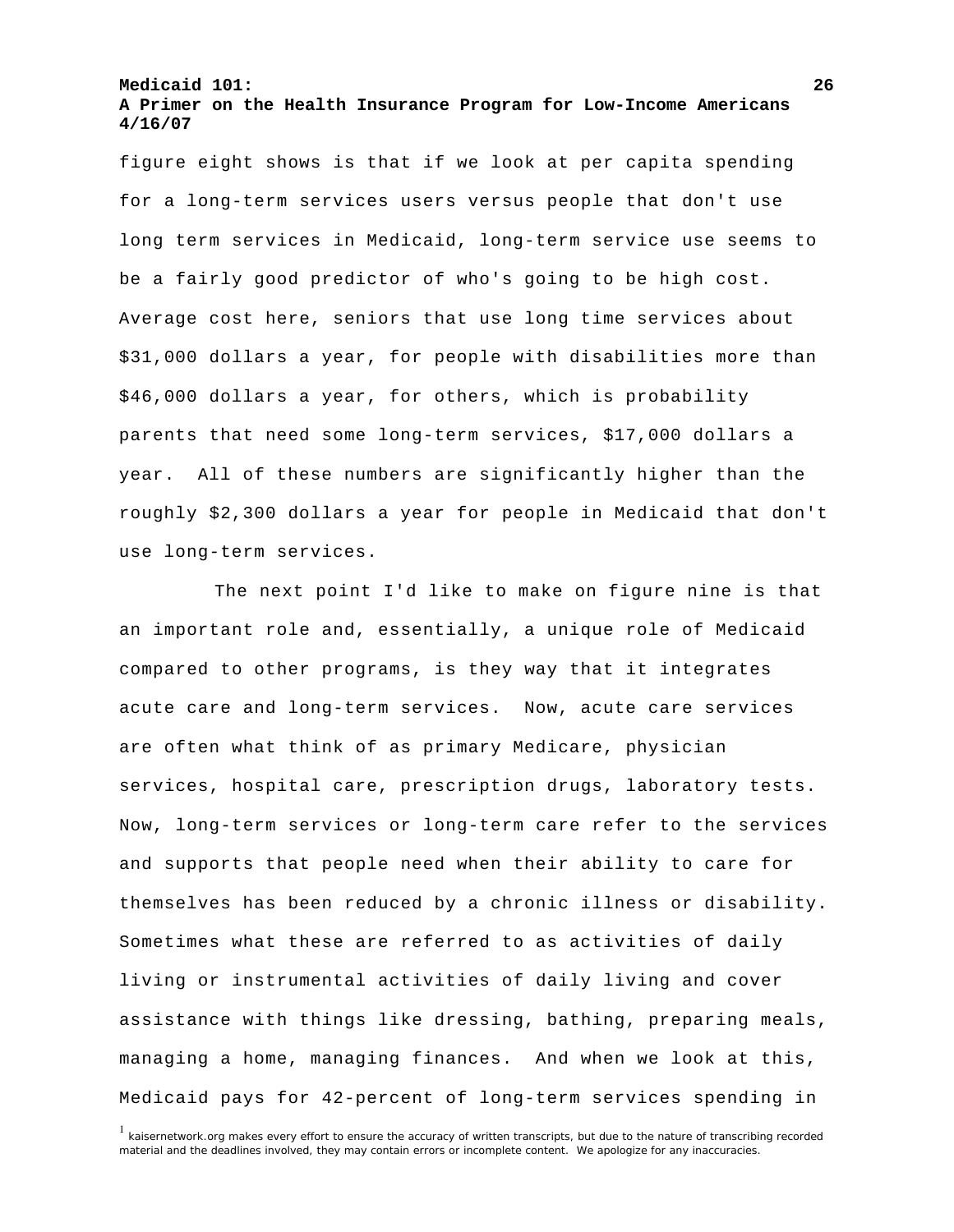the United States. And this is compared to 20-percent from Medicare.

 Now Medicare, much of that spending is really for short-term rehabilitation. Someone may be injured themselves so they need some skilled nursing while they recover. Medicare does not pay for people that need long-term services on a longterm ongoing basis. And then compared to only 9-percent for private insurance.

 Now, when we look at trends and long-term services spending, I think we can note a couple things. On figure 10, we can see that looking at the period form 1991 to 2005, longterm services spending has nearly tripled. We can also see from this chart that roughly two-thirds or a significant majority of spending is for institutional care. But we can also see a clear trend that over recent years, virtually all the growth in spending on long-term services has been to provide community-based services.

 Now, from a policy perspective, I'm now turning to figure 11. I think there's a consensus that we really need to reorient our long-term services system to provide more community-based services and minimize the extent to which we provide institutional care. From the perspective of people that need these services, people with disabilities, many people are really demanding the right to live in their own homes and receive the services and supports they need. But from a policy

<sup>&</sup>lt;sup>1</sup> kaisernetwork.org makes every effort to ensure the accuracy of written transcripts, but due to the nature of transcribing recorded material and the deadlines involved, they may contain errors or incomplete content. We apologize for any inaccuracies.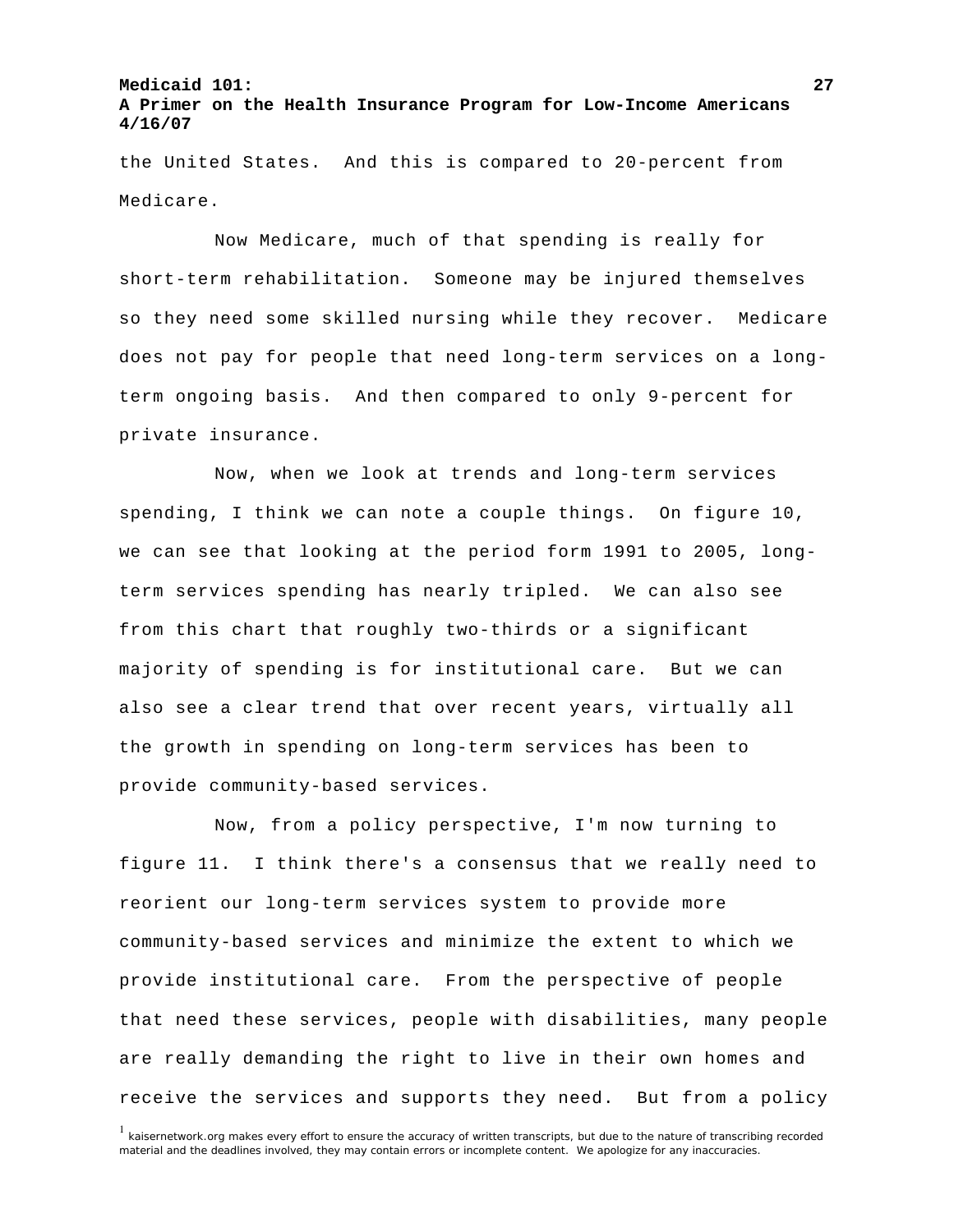# **A Primer on the Health Insurance Program for Low-Income Americans 4/16/07**

perspective, many policymakers really believe that communitybased services are cost effective. So there's lots of reasons why we want to do this. What this chart shows is that some states have come much further than the others. About 10 states already spend more than half of their long-term services spending in the community. I'd like to highlight in particular, I think, Oregon leads the nation in spending about three-fourths of its long-term services spending in the community. But then some states are really lagging behind. Two states are Mississippi and the District of Columbia, spend less than 20-percent of their long-term services spending in the community.

 Now in closing, I would just like to emphasis that Medicaid plays a very unique and important role in meeting the health and long-term services needs of a diverse range of people with disabilities and seniors. It assists people with extensive needs at all stages of life. Recently in the news we've heard a lot about people with traumatic brain injuries, service related injuries returning from Iraq. But we have those injuries here domestically. And for people that have traumatic brain injuries, they'll injure their spinal cords in a car accident, you know, those can be catastrophic. And often people may even find themselves uninsured or underinsured and they often turn to Medicaid. It's really the only thing that's available to meet their extensive needs. Medicaid also plays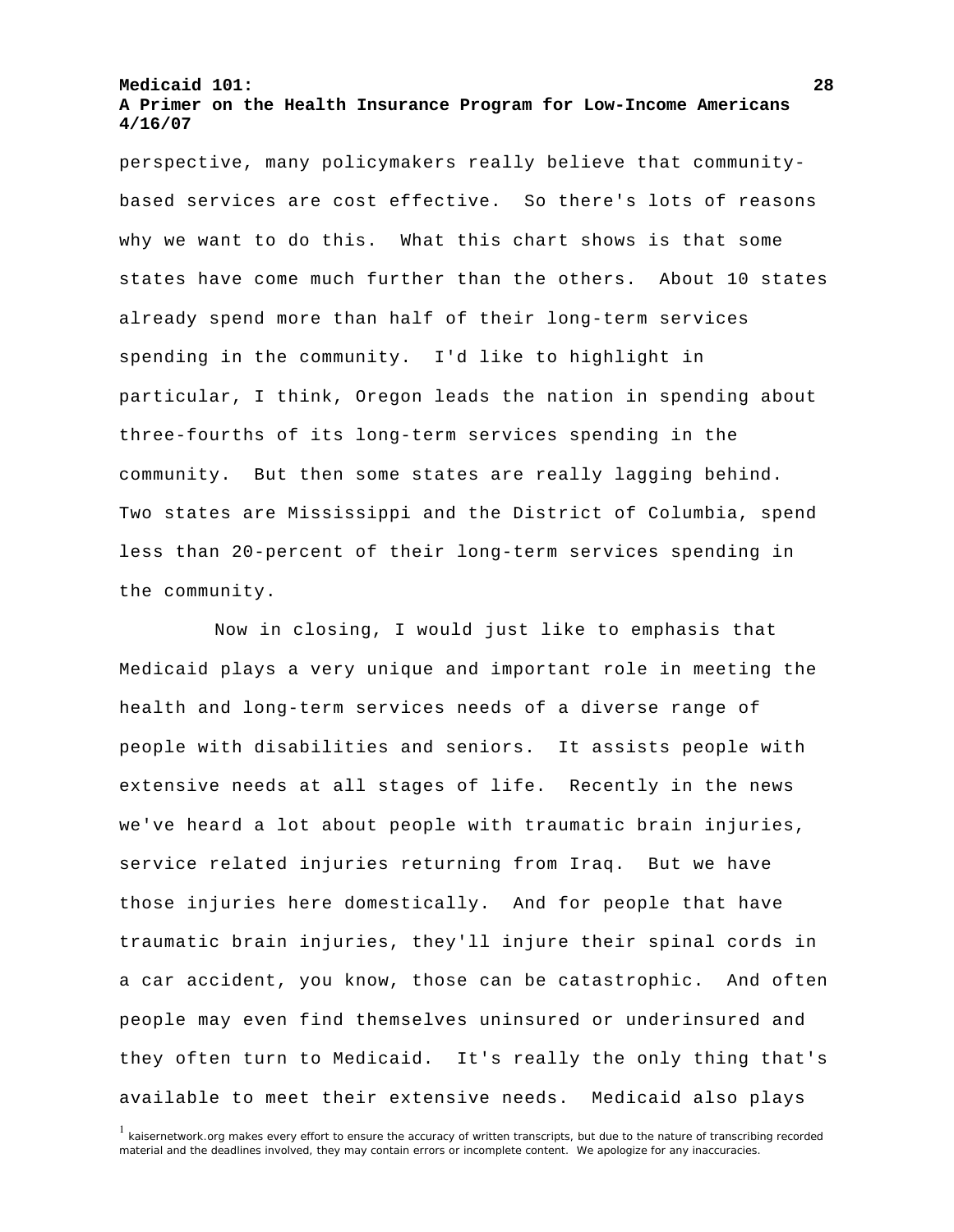# **A Primer on the Health Insurance Program for Low-Income Americans 4/16/07**

an essential public role. And there's some cases that there's uniquely public functions that Medicaid fills such as providing services to children in foster care. As I stated earlier, it plays a really unique role in integrating acute care and longterm services, whereas I mentioned Medicare and private insurance they really are focused on acute care and they don't really provide very many long-term services. Medicaid's role in integrating these services is unique. And then, finally, it's just a critical safety net that private insurance and Medicare while important are not necessarily designed to meet the very extensive needs of some high-cost individuals. And with that, I'll stop and thank you.

**ED HOWARD, J.D.:** Thank you, Jeff. Okay. That is the whirlwind tour of the Medicaid program. And I daresay the panelists themselves, though I will say they did incredibly good jobs in each of the areas, left a few things that they didn't cover adequately to answer all of your questions. So we're going to give you a chance now to go to the microphones here, fill our the green question cards and hold them up, and keeping Diane's observation in mind, let me see if I can also review for those of you listening or watching the webcast how you can submit a questions without confusing you completely. There are two ways. You can either call 202-789-2300 or you can send an e-mail to [info@allhealth.org](mailto:info@allhealth.org) a-l-l-h-e-a-l-t-h.org. So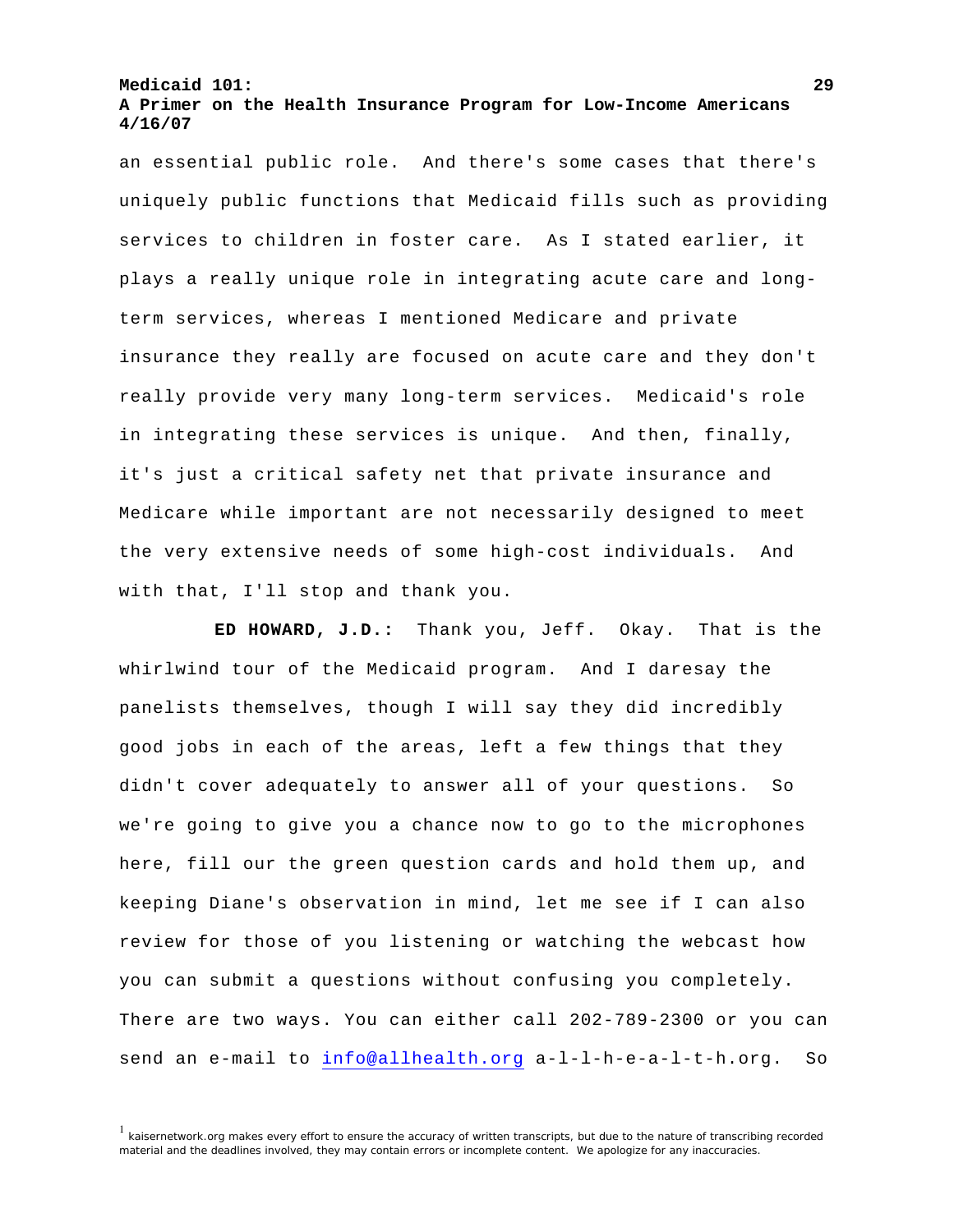we welcome your questions and we welcome your comments if you have them.

 Let me start with one that came up from the audience right at the beginning of the session. And it's directed to Diane and it asks that you talk a bit more about Medicaid and the State Children's Health Insurance Program. Do they work together usefully? And the questioner raises the possibility that maybe we don't need both those programs that we could get by with one or the other. Particularly timely, given Congress' consideration of the SCHIP program for reauthorization this year.

**DIANE ROWLAND, SC.D.:** Well, as I said, the Medicaid program was set up originally to provide health insurance coverage to children receiving welfare assistance. And then states were, in the early days in 1967, given the option of broadening that coverage to other children who were low-income but not receiving welfare assistance. So Medicaid has a long history as the source or health insurance coverage for lowincome children. It operates as an entitlement program. Anyone who meets its income and, in some cases, asset test but that has been eliminated by most states for children, would be covered by the Medicaid program. Legislation through the 1990s broadened coverage, first giving states the option to go to higher income levels for children and pregnant women and then, as I mentioned, putting in the mandated coverage for all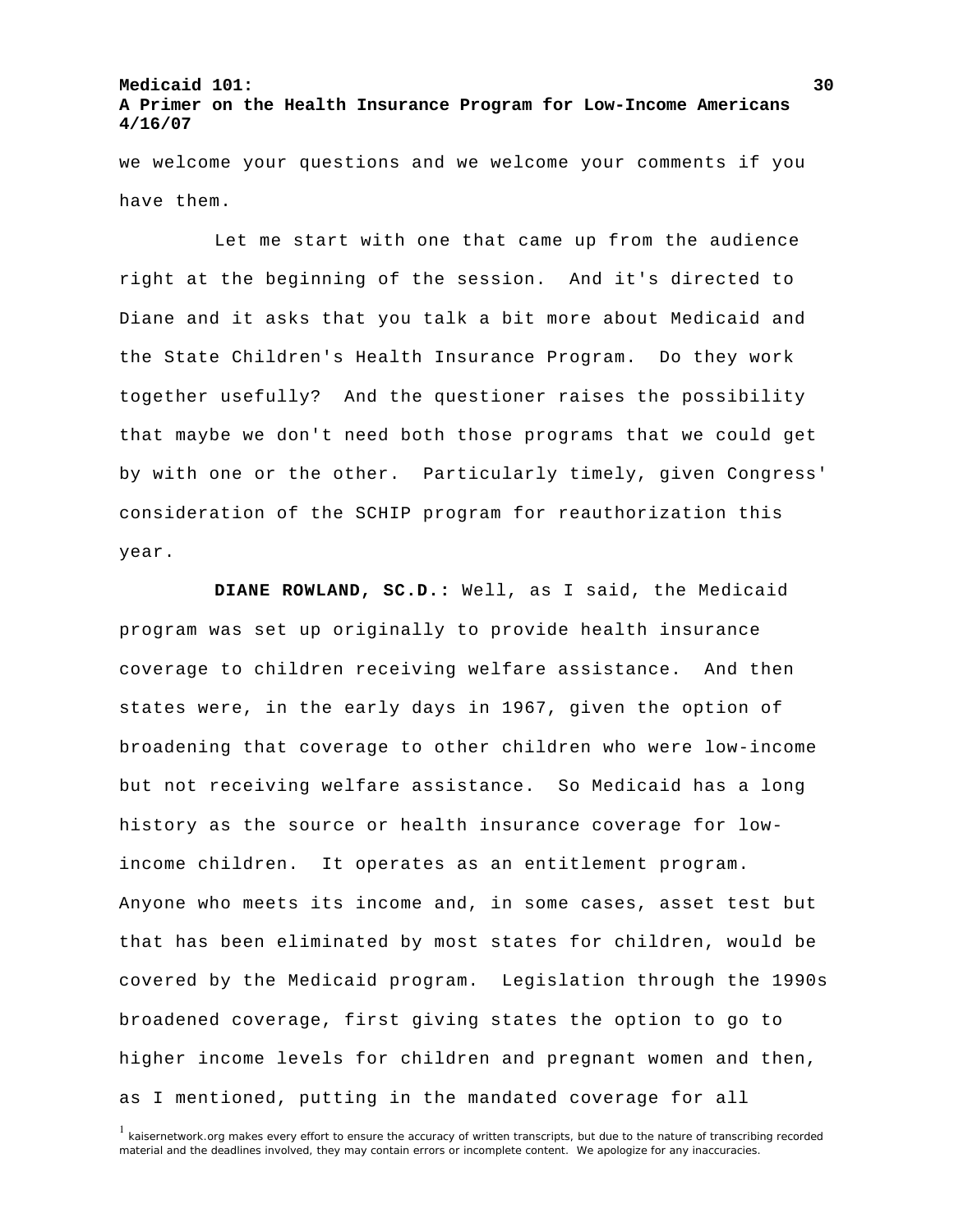children under the poverty level and low-income young children under age six and pregnant women under 133-percent of poverty.

 So those are the minimums that every state must meet under their Medicaid program and, as I showed you in one of the slide, they get their Medicaid matching rate for those services. SCHIP was enacted in 1997 with two major differences from Medicaid. One is that is was to cover children not eligible for Medicaid above the Medicaid income levels. And two, the program had a higher matching rate. But the federal dollars for the program were capped. So it was not an entitlement. It was a capped program that allowed states to spend up to their allocation. And then after that they were required to use all state dollars. But they did get a higher federal matching rate. It was an option for states to implement the program. And all states did do so. What I think is important is that they can be totally merged together. And some states have done that. That was one of the options the legislation allowed. Or they can be operated as separate programs. The evidence today is that both programs work together fairly effectively. That the SCHIP program with its goal of enrolling more uninsured children helped to bring some simplifications in terms of the enrollment process and procedures for Medicaid. And they do have, in many states, obviously, a common name and a common enrollment where the matching funds are sorted out by the administrators. But for a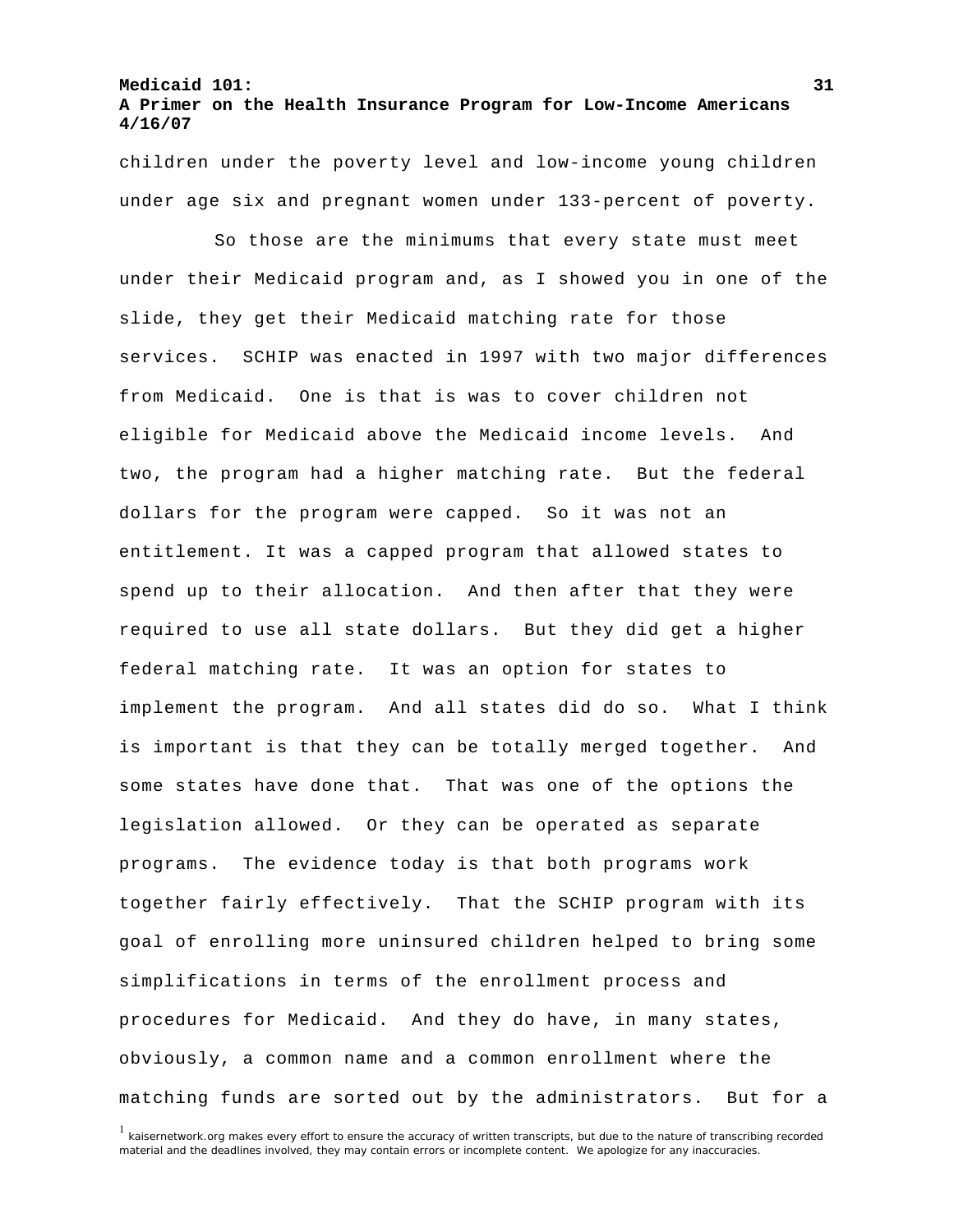family, it's a seamless transition between Medicaid and SCHIP. In other states, they're separate programs and differences. So it could be made more seamless and more able to work together.

 But the current evidence is that the two programs at least have done, as Trish's slide showed you, a really remarkable job in reducing the number of uninsured children and in keeping their rate from growing. Most of the growth in our uninsured has been among adults, not among children, largely due to the success of the two programs. But Trish might want to comment on how it works in Maine.

**TRISH RILEY:** Well, in Maine, we have combined the two programs fairly effectively to serve all children up to 200 percent of poverty. But I would, for the question of do we need both, I think one of the most telling things in the reauthorization debate in deliberations is the fact that states like ours have hit the wall. There's a difference between an entitlement program where you have eligible children and resources to meet them as long as the state has its match. In the CHIP program, as a capped program, you reach your cap. And no matter what state match you have, you simply can't get more federal funds. We're in a \$6 million-dollar deficit to try to meet our needs today.

 So I think that it really reminds you while the CHIP program with its higher match and its flexibility and its opportunities to be very creative have led to some terrific

<sup>&</sup>lt;sup>1</sup> kaisernetwork.org makes every effort to ensure the accuracy of written transcripts, but due to the nature of transcribing recorded material and the deadlines involved, they may contain errors or incomplete content. We apologize for any inaccuracies.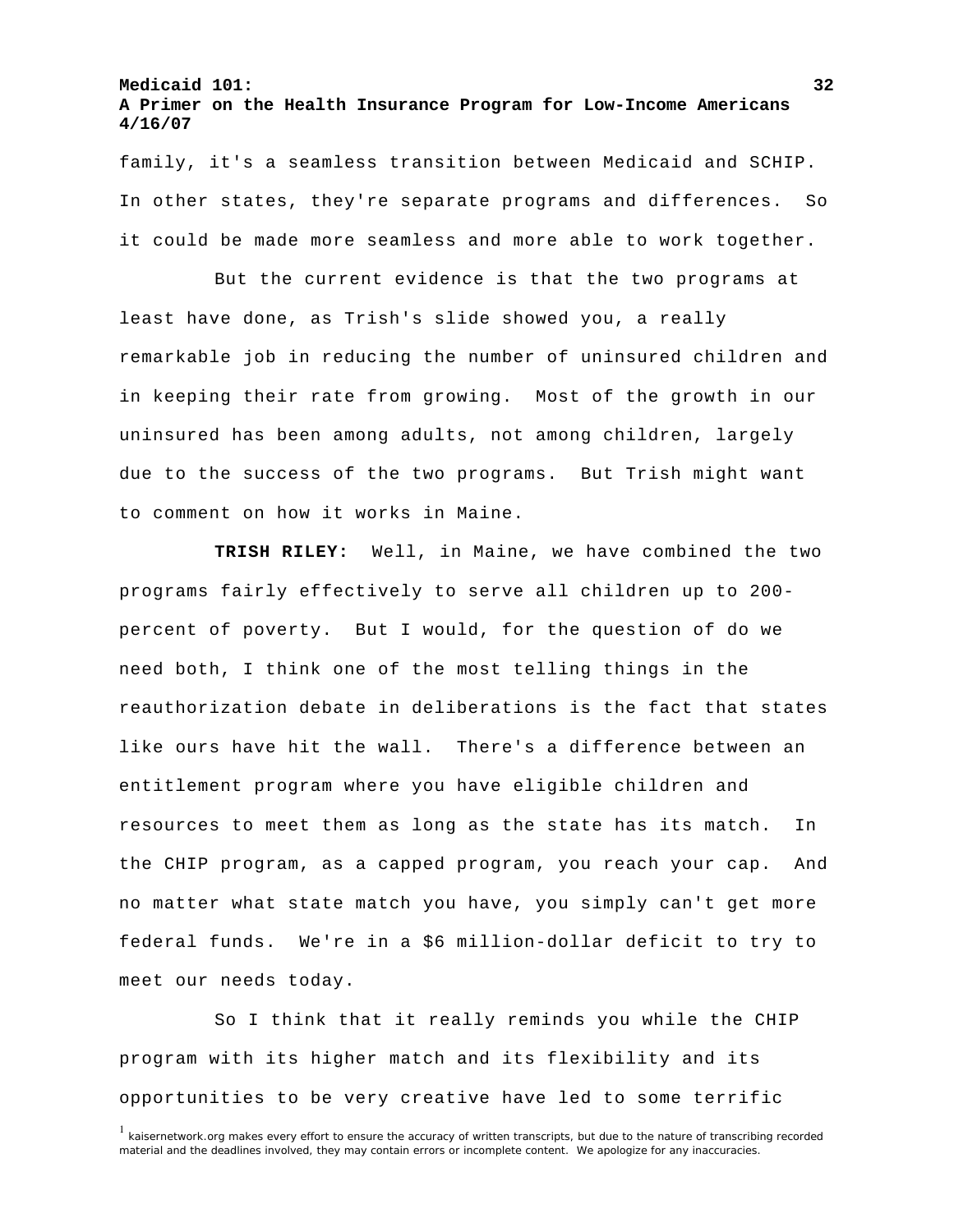advances, the fact is you hit the wall in a program that's not an entitlement.

**ED HOWARD, J.D.:** Okay, we got two questions involving waivers, one general, one specific. And the first one anyway is directed to Jeff asking if you, Jeff, might explain a little bit more about the waiver concept and whether the waivers differ by state. And the specific question has to do with whether waivers are available to allow states to cover persons with disabilities with preventative care. For example, providing treatment for individuals with HIV, but not a full diagnosis of AIDS, which you mentioned in your remarks.

**JEFFERY CROWLEY:** Great. Thank you. Well, again, now I get to spend 10 minutes trying to explain how waivers work. I should say a couple things briefly about waivers, that waivers operate under the Medicaid law under different authority. So there's different types of waivers that allow different things to be waived. But fundamentally what waivers are is federal permission for a state to operate their Medicaid program not complying with certain specific Medicaid rules. So sometimes states get a waiver to provide targeted services to people with disabilities. And what they're waivering is the requirement that services must be comparable among all beneficiaries. So there are some waivers called 115 waivers that have done statewide reforms that cover all populations.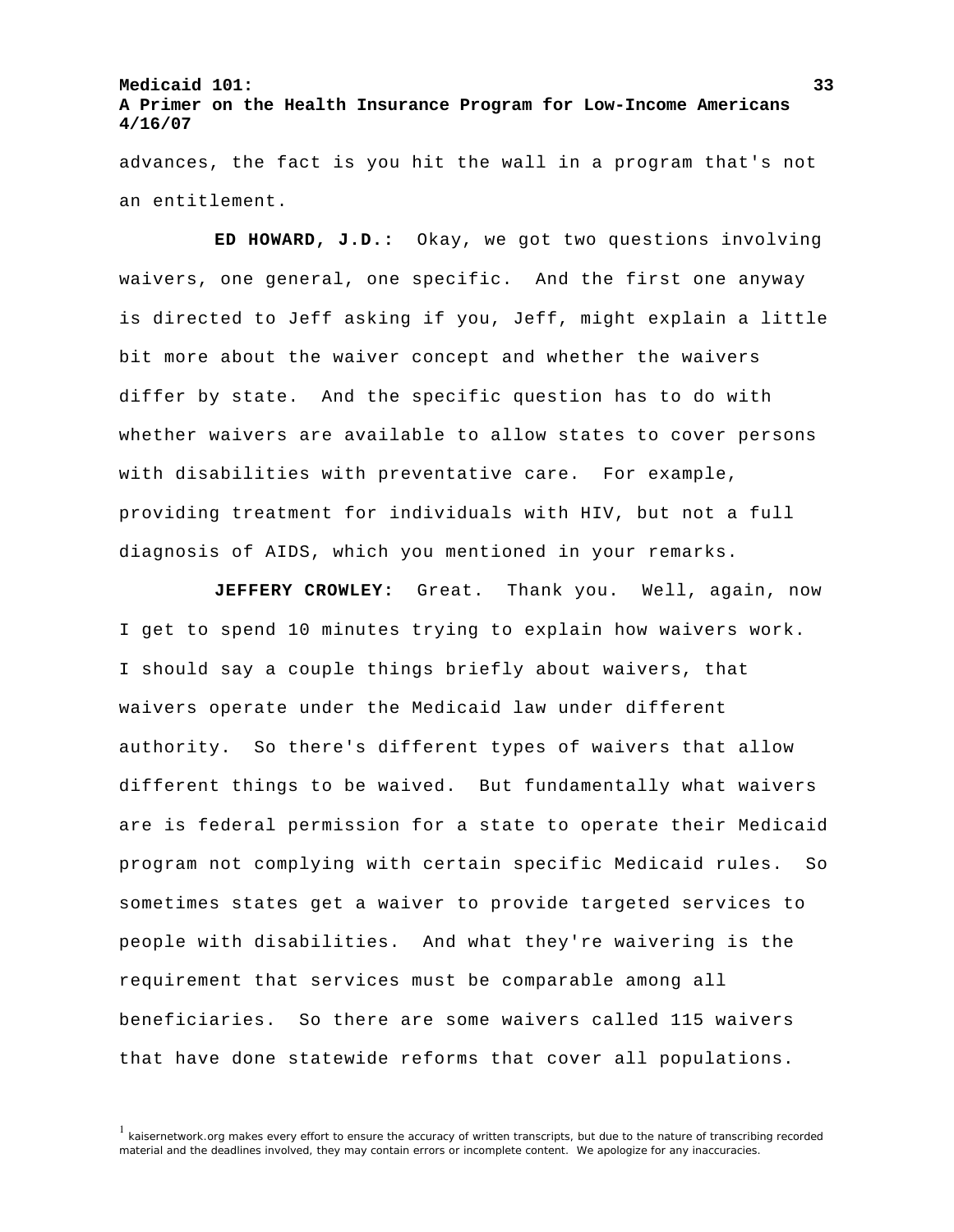Arizona is an example of a waiver program that operates — their whole state Medicaid program operates under a waiver.

 But in the context of disabilities, there are what are called 1915(c) waivers or HCBS waivers, which are specific waivers that allow states to provide community-based services to people that if these waivers weren't available, they would qualify for nursing home care.

 So the question about, can states get waivers to cover preventative services as with HIV, that is something that generate a lot of interest maybe about 10 years or so ago. And a few states were approved to have waivers to expand to people with HIV who aren't yet disabled by AIDS. Now, some of the states approved never were able to implement their waiver because they weren't able to meet the so-called budget neutrality requirement. Sort of a core principle of waivers is that in operating a waiver program, you're not going to increase your cost above what the federal government would pay just for its regular Medicaid program. So some states have used, Massachusetts operates a waiver where they have extended Medicaid to people with HIV who aren't yet disabled by AIDS. But other states try to do it and were challenged by the budget neutrality requirements.

**ED HOWARD, J.D.:** Okay. Somebody doesn't want to let go with the question of Medicaid and SCHIP. Doesn't combining the two, the questioner writes, make sense to decrease

<sup>1</sup> kaisernetwork.org makes every effort to ensure the accuracy of written transcripts, but due to the nature of transcribing recorded material and the deadlines involved, they may contain errors or incomplete content. We apologize for any inaccuracies.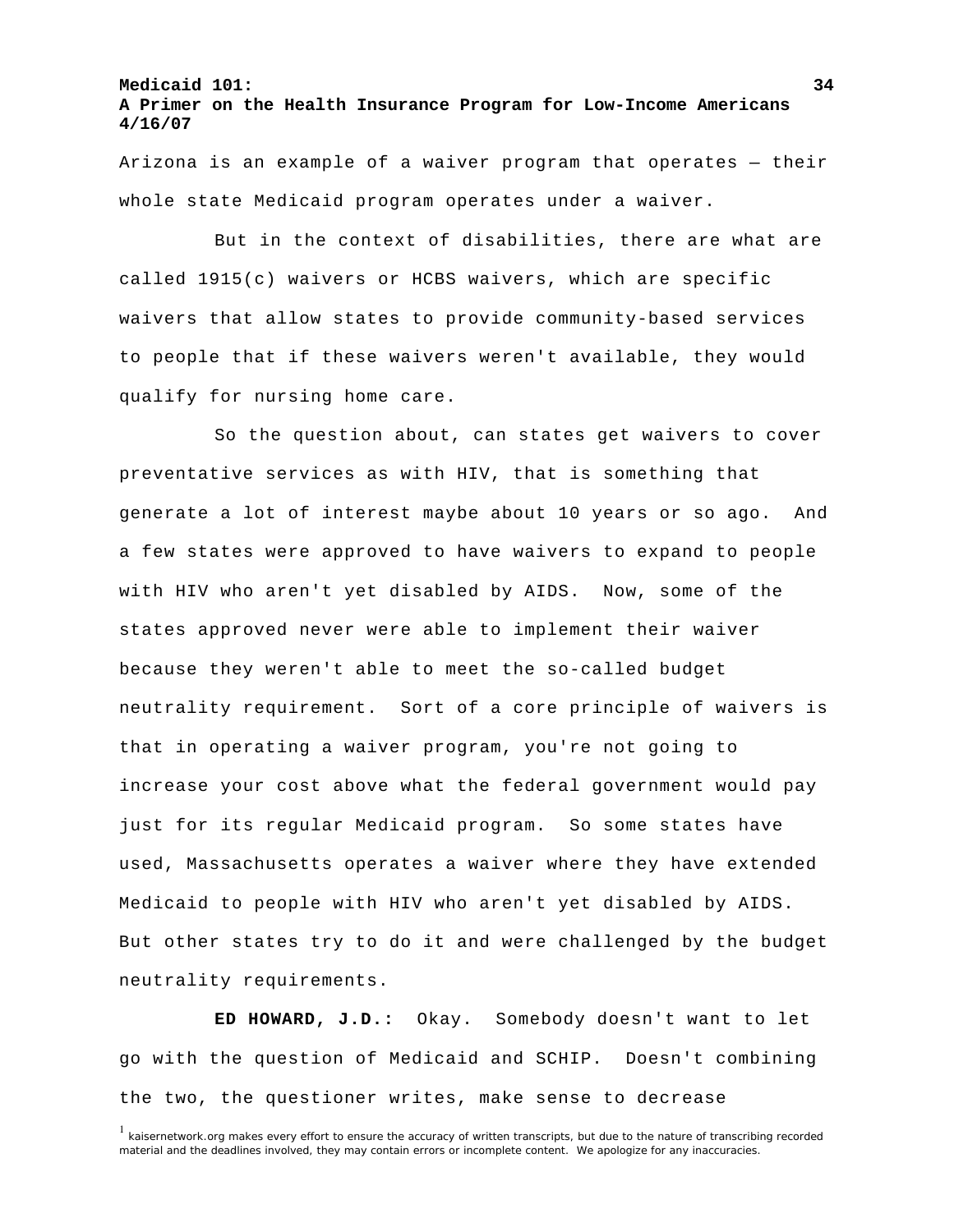administrative costs? And those of you who talked about that may want to try that again.

 And let me throw in one other complication. And I should give Trish the chance to reiterate her linking of the question of a capped program versus an entitlement as a part of this. But what sense does it make to provide a higher percentage match to states for covering higher-income people, as opposed to the very low-income people who are in the Medicaid program? Okay?

**TRISH RILEY:** Well, I'm from a state so I can say there's a lot about the Medicaid program that doesn't make a lot of sense [laughter], like notably that you have to get a waiver to cover the poorest. And you get higher match rates to cover kids at 200-percent. But then you can't cover their parents who are still then about 65. So there's all kinds of inconsistencies in the laws. So think to that there are political reasons obviously for SCHIP's popularity. It's a different kind of program. It's not an entitlement program. It isn't Medicaid. And Medicaid comes with all the baggage of a program that has to balance many, many competing interests. But I think the notion of a combined program when we're thinking about low-income people.

 And in Maine, our goal has been to use Medicaid and CHIP to cover everybody up to 200-percent of poverty as much as we can. And we've largely achieved that goal. So I think

<sup>&</sup>lt;sup>1</sup> kaisernetwork.org makes every effort to ensure the accuracy of written transcripts, but due to the nature of transcribing recorded material and the deadlines involved, they may contain errors or incomplete content. We apologize for any inaccuracies.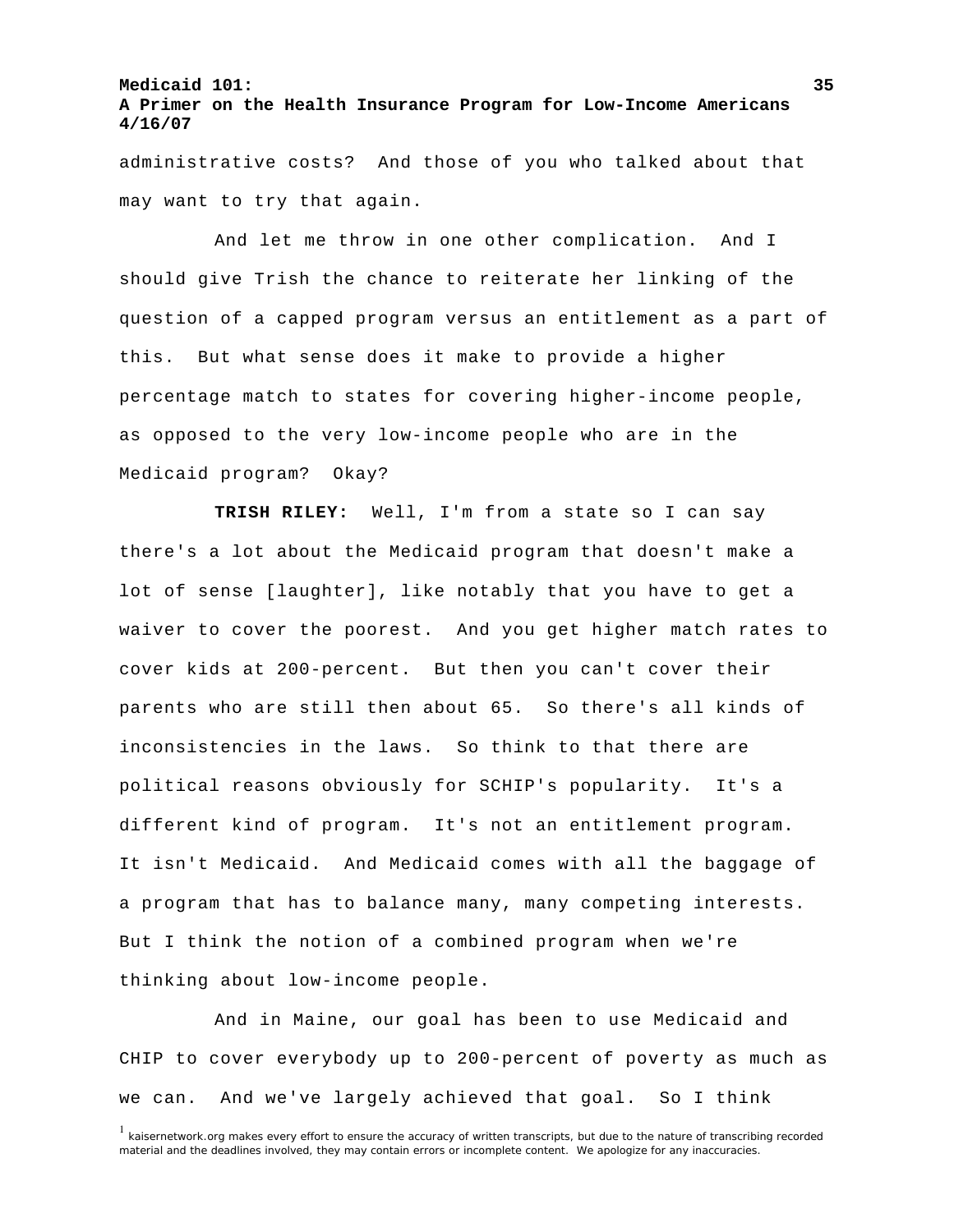whenever you think of simplification of programs, there are obvious reasons that one might think about combining the two programs. The challenge would be what do you do with the higher match rate? What do you do with the political popularity of the State Children's Health Insurance Program?

**DIANE ROWLAND, SC.D.:** There are also clearly two issues here. One is whether you combine or make the programs one at the federal level or, two, whether you let the states combine them at their own will. And the current structure allows the states to combine Medicaid and SCHIP together so that they can run a single program and have those reduced administrative costs, which was the question here. But it still does have the cap on the federal spending allotment for the SCHIP program. So it does create a budgeting issue at the state level that would not be the case if everything were merged into an openended entitlement like the Medicaid program.

**ED HOWARD, J.D.:** I've got a quick factual question here. Does Medicaid cover individuals who are incarcerated and have disabilities such as mental health problems or HIV/AIDS? Jeff?

**JEFFERY CROWLEY:** No. Medicaid doesn't cover people who are incarcerated. If you're incarcerated in a federal prison, the Federal Bureau of Prisons is responsible for your health ,care.

#### **ED HOWARD, J.D.:** Okay.

<sup>&</sup>lt;sup>1</sup> kaisernetwork.org makes every effort to ensure the accuracy of written transcripts, but due to the nature of transcribing recorded material and the deadlines involved, they may contain errors or incomplete content. We apologize for any inaccuracies.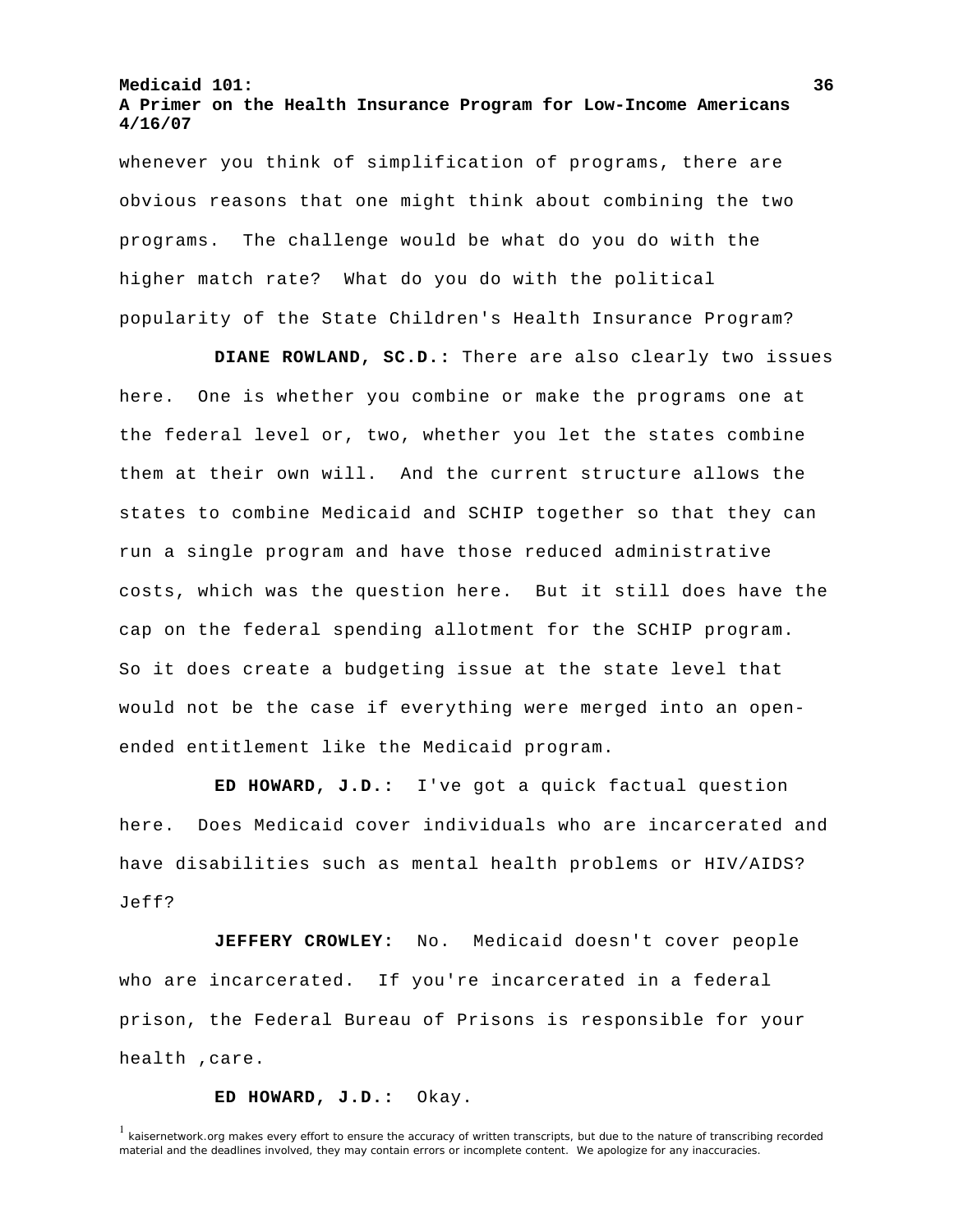**TRISH RILEY:** But states cannot receive matching funds through Medicaid for the coverage of their prison population.

**ED HOWARD, J.D.:** Good point. Jeff, this probably ought to go initially to you also, questioner wonders, if community-based services spending has increased, then why has institutional care spending not decreased? Are we covering more disabled or are some of the for-profit care facilities enjoying a windfall?

**JEFFERY CROWLEY:** Those are hard questions to answer. I think that there's been both efforts to increase need but also, costs are going up. I think what we're seeing is a trend where there is a slow rebalancing. So we're making incremental new investments in community based care. But the services we're providing in institutional settings are themselves quite costly. And we haven't seen an effort where we're seeing great decreases of the number of people in institutions. We're really just talking about providing more community based services. I would also say there's a huge unmet need. When we look at the HCBS waiver program, for example —

**ED HOWARD, J.D.:** I'm sorry. Jeff, what's HCBS?

**JEFFERY CROWLEY:** That's the Home- and Community-Based Services waiver program. I mentioned earlier a waiver for providing community based services to people with disabilities. In that program across the states, there are about 200,000 people that are eligible for services but are on waiting lists

<sup>&</sup>lt;sup>1</sup> kaisernetwork.org makes every effort to ensure the accuracy of written transcripts, but due to the nature of transcribing recorded material and the deadlines involved, they may contain errors or incomplete content. We apologize for any inaccuracies.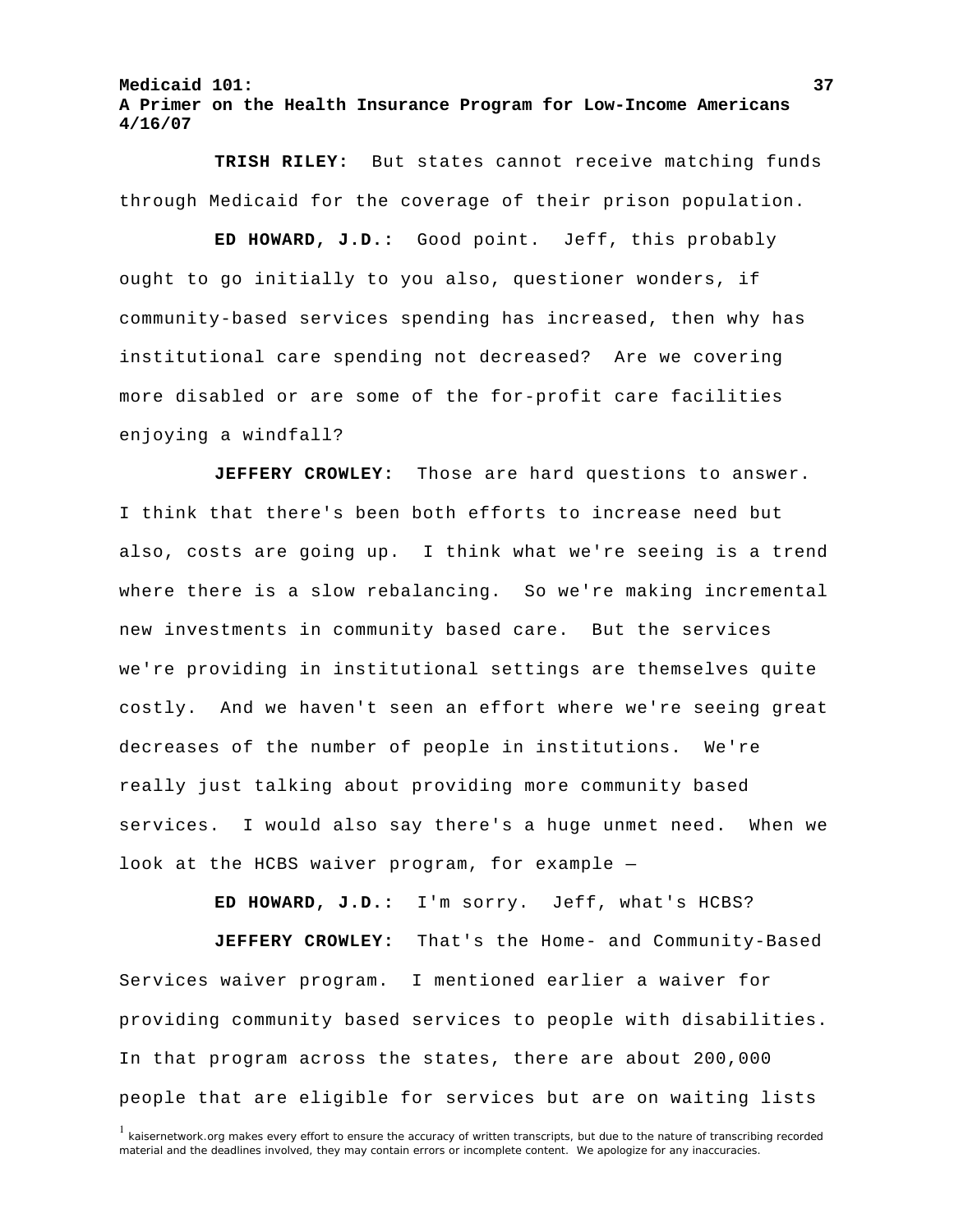just because the waivers don't cover all the people that need services in those states.

**TRISH RILEY:** And I would point out in a state like ours that the growth of chronic illness is real in this country. It relates to the earlier question about prevention and my worry about parents. If we're not covering parents and we're not diagnosing and treating diabetes and other chronic diseases early, they become very serious problems later in life. So we have an aging population. We have chronic illnesses that are growing and not treated and, in our state, a significant growth in diagnosed mental illness, particularly among children, which certainly drive budgets.

**ED HOWARD, J.D.:** Okay. Here's another question that's been submitted. How effective has Medicaid managed care been versus non-managed care? And have states increased the number of managed care Medicaid programs and the numbers of people under those programs? Diane?

**DIANE ROWLAND, SC.D.:** Well, today, if you look at the Medicaid program and its coverage of low-income families, more than its coverage of the elderly and disabled you will see that the majority of low-income families are in managed care programs. The original managed care programs were implemented at the state level with two purposes. One was to try and get a handle on costs and to reduce costs or to at least make them more predictable, especially be moving to capitated payments.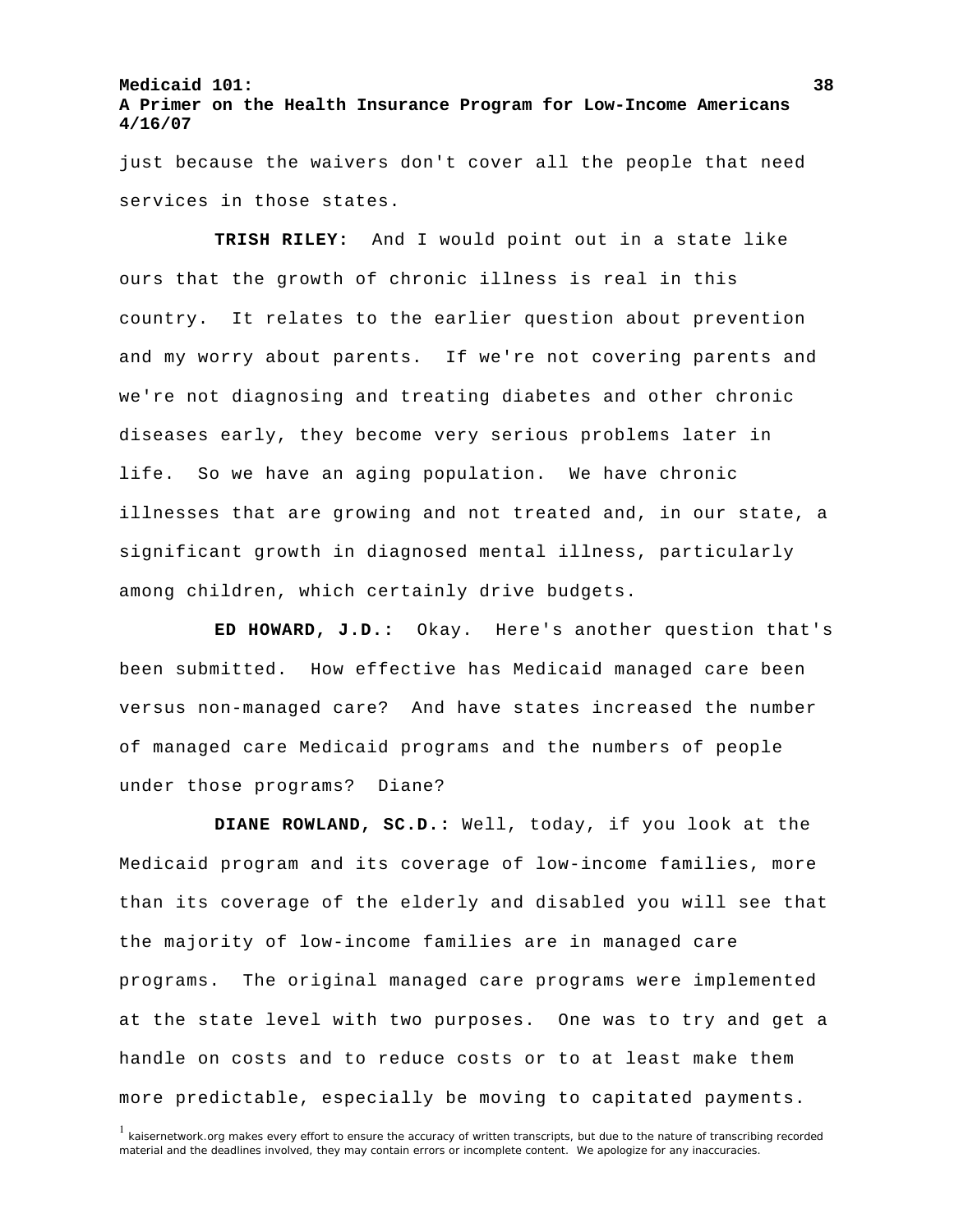And the second was that Medicaid has historically paid physicians very low rates and had very poor participation for physician care for the Medicaid population. So the other goal was to secure a set of network providers that would actually provide care to the Medicaid population.

 I think if you look across the country, you can see that there has been mixed success both with managed care as a way of saving money but it has, in many states, made care more predictable. I think some states have implemented programs that have really secured a better primary care network than in other states. So as I said at the beginning, it's 51 experiences, 50 states and the District of Columbia, almost all have embraced managed care but some have gone to a more capitated model. Others have gone to more of a primary care case management. So it's been different strokes for different folks. And it's been differently effective. Where they're moving now is more toward managed care for the people with disabilities, which is perhaps an even greater challenge than for children and some of their parents because, as Jeff has pointed out, these individuals have a much wider range of health care needs. But there's also some evidence that coordinating their care, especially for those with very high costs, could lead to better outcomes and to more effective care delivery.

<sup>1</sup> kaisernetwork.org makes every effort to ensure the accuracy of written transcripts, but due to the nature of transcribing recorded material and the deadlines involved, they may contain errors or incomplete content. We apologize for any inaccuracies.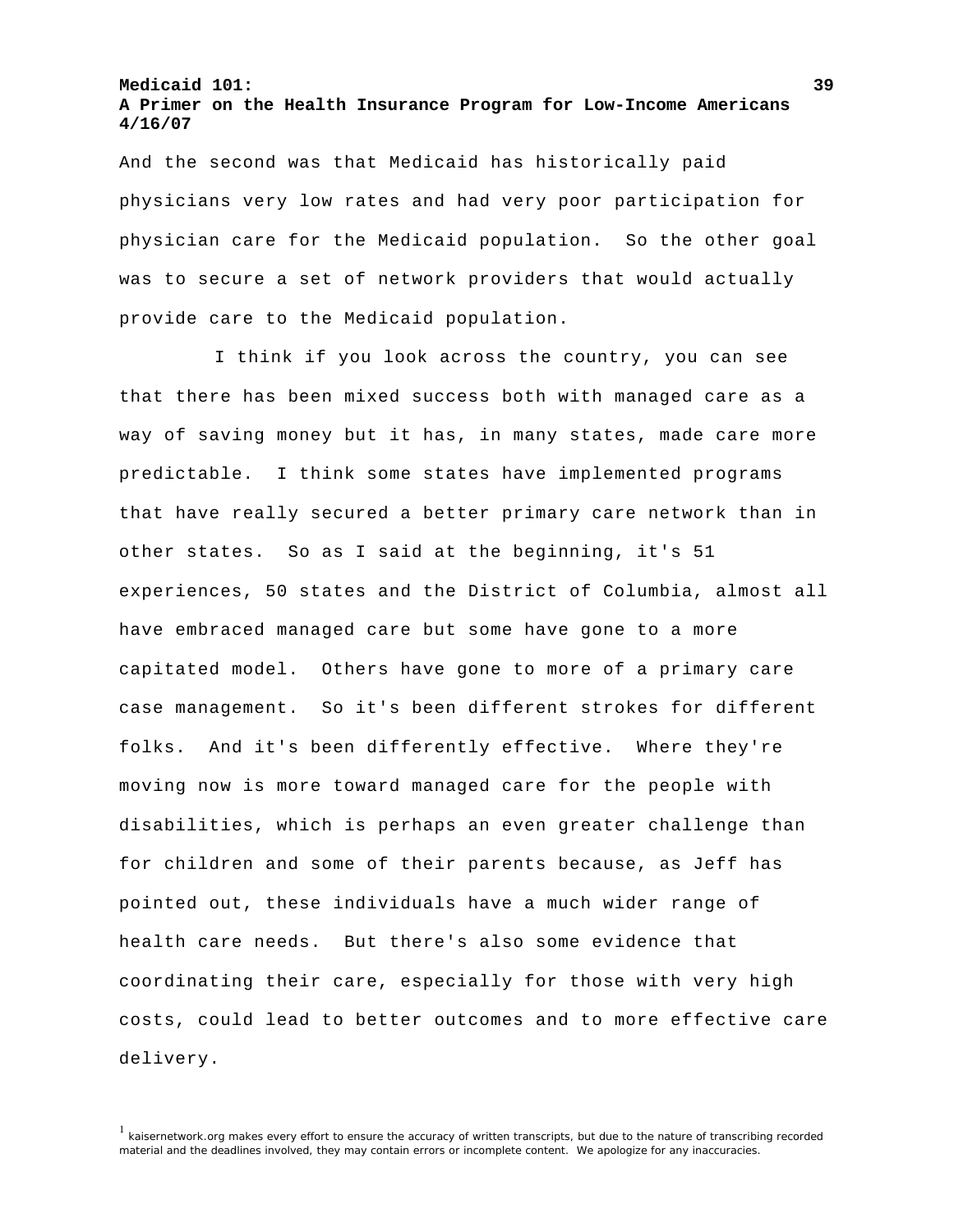**ED HOWARD, J.D.:** Okay. Someone would like someone on the panel to explain the Medicaid spend-down concept involving the spouse of a disabled person also in the spend-down. And discussion would be appreciated about the amount, whether it's too high, too low.

**JEFFERY CROWLEY:** Well, the spend-down concept is largely an issue for what's called the medically needy program. And this is a way that people can become eligible for Medicaid if they fit into one of the eligibility categories, like they're a senior or a person with disability. But they start out with income in excess of Medicaid standards. So what they can do is they can incur medical expenses then subtract it from their income. And then as long as it's below a state-set medically needy income limit, they can become eligible for Medicaid.

 Historically, this was really a way to get people that had somewhat higher income into Medicaid who needed nursing home care. But now we're seeing that it's being used for a whole variety of purposes. And certainly for seniors and people with disabilities, it's a major Medicaid eligibility category.

There are some challenges with it. I looked at this issue a few years ago for the Kaiser Medicaid Commission. And at the time, the median Medicaid medically needy income limit was about 50- or 55-percent of the poverty level. So that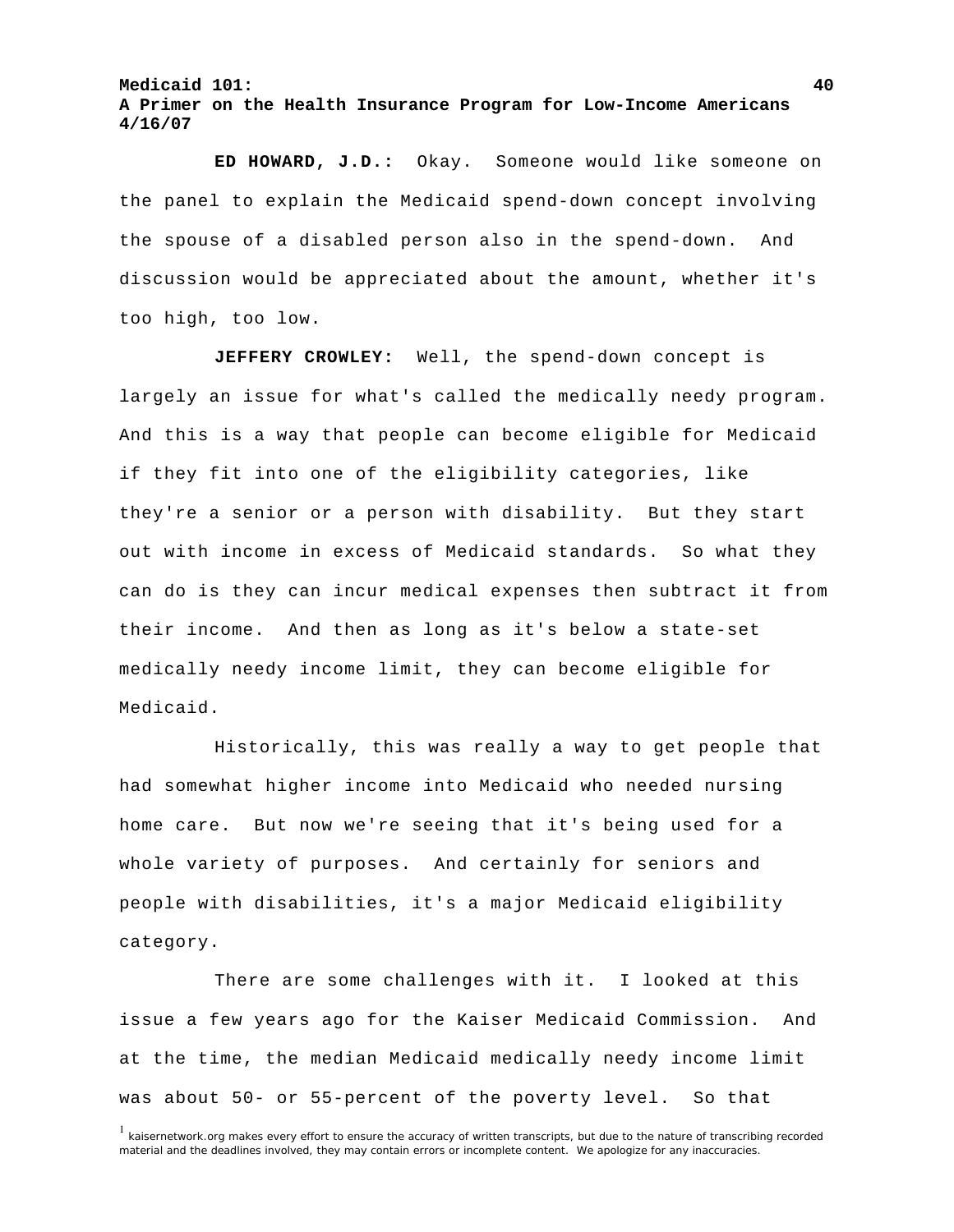meant that people had to spend down to 50-percent of poverty. And all that remained that had to cover all their expenses. I know in a couple states they had to spend down to \$100 dollars or \$107 dollars of monthly income, by which they were supposed to use that \$100 dollars to pay for food, rent and all their other expenses. So there are challenges because not every state has a medically needy program. And then the spend-down levels are quite low.

**ED HOWARD, J.D.:** Okay. There are 9 million uninsured children, the questioner writes. But 6 million of them are already eligible for Medicaid or SCHIP. What are the two or three best ways to get kids enrolled? Aren't there some states that have a great track record that we could emulate? How about Maine [laughter]?

**DIANE ROWLAND, SC.D.:** Well, increasing your eligibility always helps. And I think there's significant evidence in the research and in our experience that when you cover parents, kids also get covered as well. That when kids are left alone without parent coverage, parents are less likely to participate in programs and to get them access to care. I think some of the things that other states have done that have been particularly effective is streamlining applications, streamlining the eligibility process, simplified one-page kind of eligibilities, and significant outreach to the schools. And the states that have been really creative about the first day

<sup>1</sup> kaisernetwork.org makes every effort to ensure the accuracy of written transcripts, but due to the nature of transcribing recorded material and the deadlines involved, they may contain errors or incomplete content. We apologize for any inaccuracies.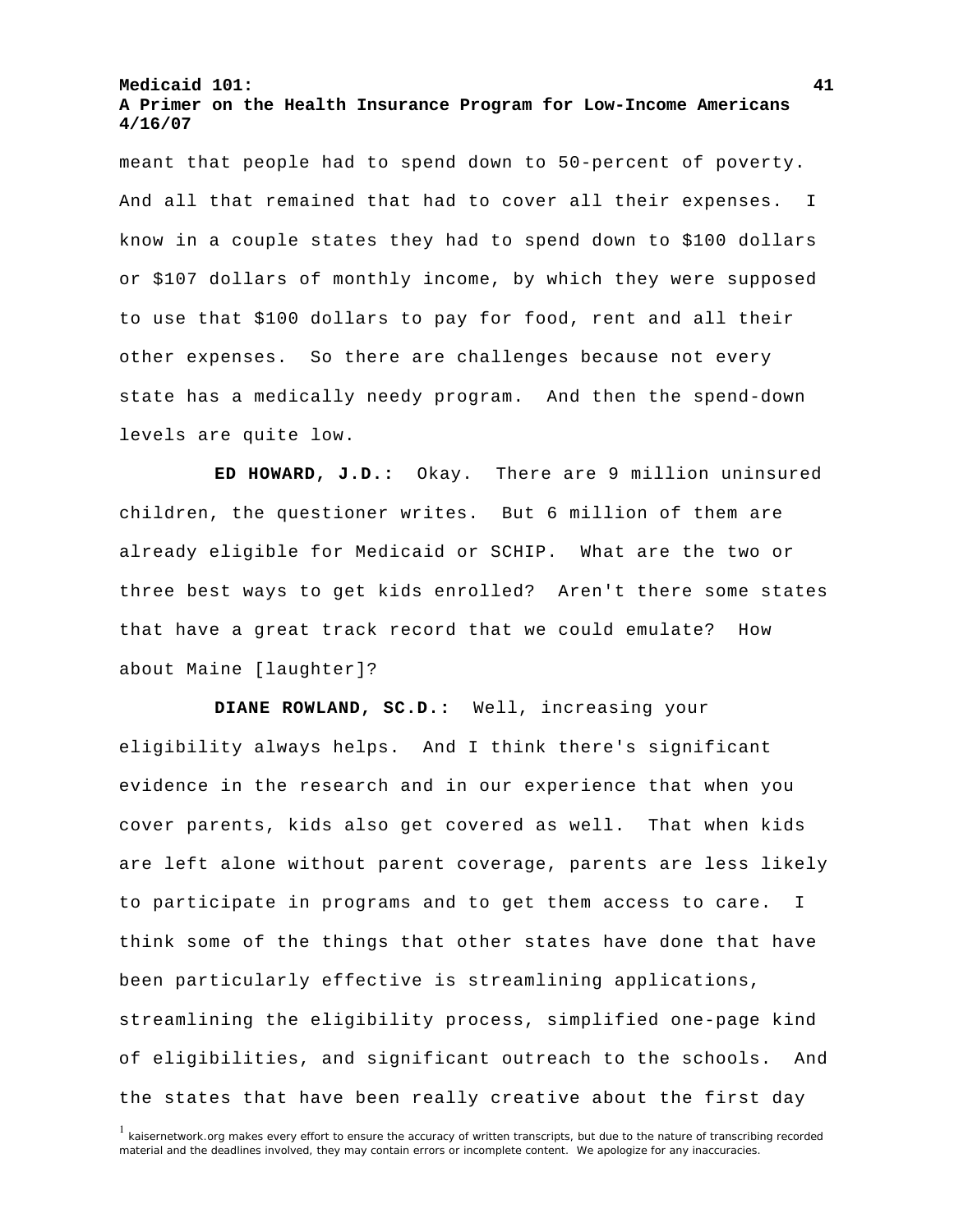of school, the kids come home with the application for that's a one-pager to get into the programs. And I think those kinds of things, there's significant work that's been done that you can get at the Kaiser Web site that can show you the strategies that are very effective.

**DIANE ROWLAND, SC.D.:** I think certainly simplifying the enrollment process and remembering that when you sign up for health insurance on the job it's kind of a one step process. But when you're asking to sign up for Medicaid or SCHIP, you're asking people to go to a different source to sign up. And so to make that as seamless as possible, to make face-to-face interviews and documentation less burdensome are clearly strategies that many states have found effective.

 And it goes to another question that we got, which was the new documentation requirements enacted by the DRA, the Deficit Reduction Act, and the possible implications on Medicaid eligibility and enrollment. And this is the requirement that citizens prove their citizenship as a condition of Medicaid eligibility, either at the determination process or at the original enrollment. And we have heard from some of the states that this has created an impediment to their ability to try and reach some of the low-income children who are eligible but not enrolled because having a parent have to produce birth certificates, having to produce lots of paper to document each of their children's eligibility for citizenship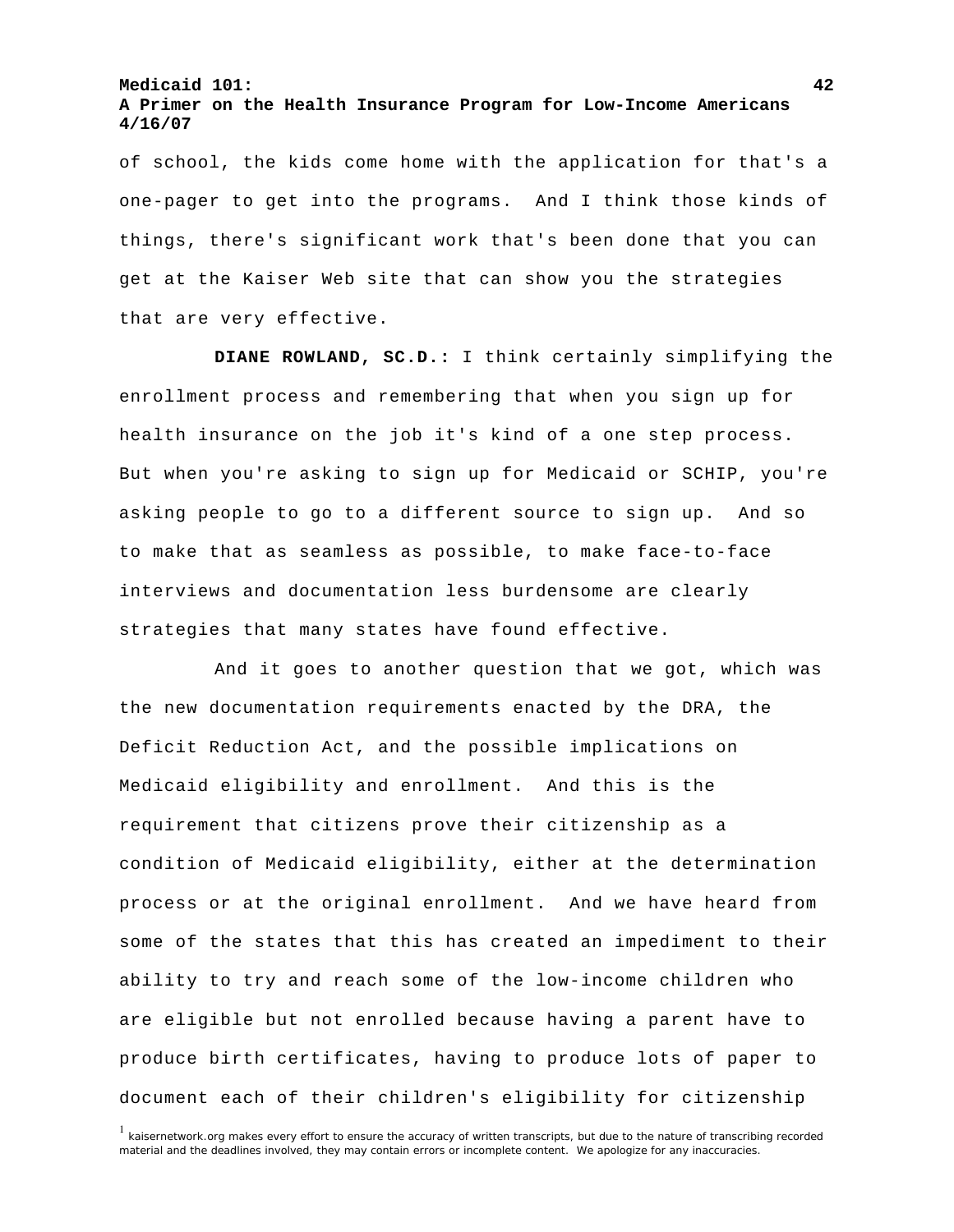purposes is a new documentation requirement. It actually goes against the trend towards simplifying it, doing it online, and doing post-verification. So that this is obviously an issue of great concern to those who are trying to find those 6 million eligible but not enrolled and bring them in.

 And is one that I think will be looked at again at the state level in terms of, how can that be simpler? How can they use administrative data to reduce the burden on families and to promote broader enrollment in the program?

**ED HOWARD, J.D.:** Thank you, Diane. Here's a question that I believe came from our network of folks listening and watching in state and district congressional offices. It's the office of Congressman Steve Chabot from Ohio. The questioner writes, because hospital care is extremely costly, will Medicaid be expanding its home- and community-based services program to reduce state expenses? I've been involved in adult cases where both Medicare and Medicaid claim the constituent is covered by the other. How can this problem be resolved for HCBS participants? And what can I do for my constituents?

**JEFFERY CROWLEY:** That's a tricky question. I'm not sure how to answer it. The first question is when we talk about expanding home-, community-based services, we're really talking about long-term services as opposed to institutional like nursing home care or ICF/MR. Individuals that receive home community-based services, whether it's through a waiver or

<sup>&</sup>lt;sup>1</sup> kaisernetwork.org makes every effort to ensure the accuracy of written transcripts, but due to the nature of transcribing recorded material and the deadlines involved, they may contain errors or incomplete content. We apologize for any inaccuracies.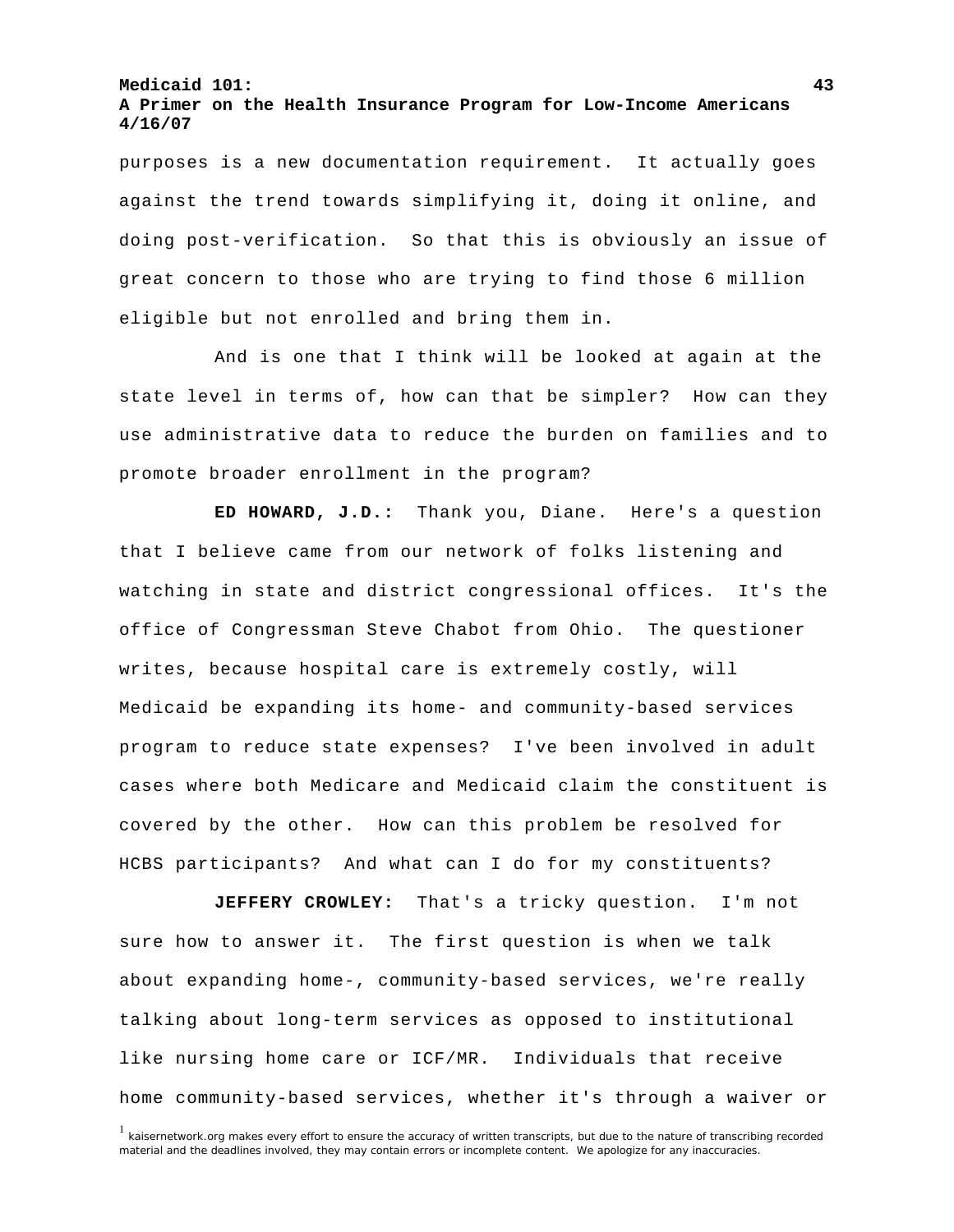through state plan services, are also eligible for hospital services. I think the questioner raises and important issue that for dual-eligibles there is a question, people can get stuck about who's responsible. Generally, Medicare is the primary payer and Medicaid's job is to supplement for payments not covered by Medicaid. But I don't know that I know how to answer that for how we give you any great advice for how we resolve those issues. They do certainly come up.

**ED HOWARD, J.D.:** Trish.

**TRISH RILEY:** There were initiatives, back in the Dark Ages, to try to get waivers for states to do both Medicare and Medicaid. And I think the only one that was ever granted was Minnesota. But I don't know much more about what happened to try to integrate care and to have one care manager who is able to leverage both Medicare and Medicaid.

**ED HOWARD, J.D.:** And if we have anybody in the audience who is involved in the administration of the programs at the federal level and would like to address any of these questions, they should feel free to repair to microphones and add their expertise.

 Question about dual-eligibles that is, people enrolled both in Medicare and Medicaid, who among them are in Medicare besides elderly and people with end-stage renal disease? Are there other sorts of health conditions that qualify people?

<sup>&</sup>lt;sup>1</sup> kaisernetwork.org makes every effort to ensure the accuracy of written transcripts, but due to the nature of transcribing recorded material and the deadlines involved, they may contain errors or incomplete content. We apologize for any inaccuracies.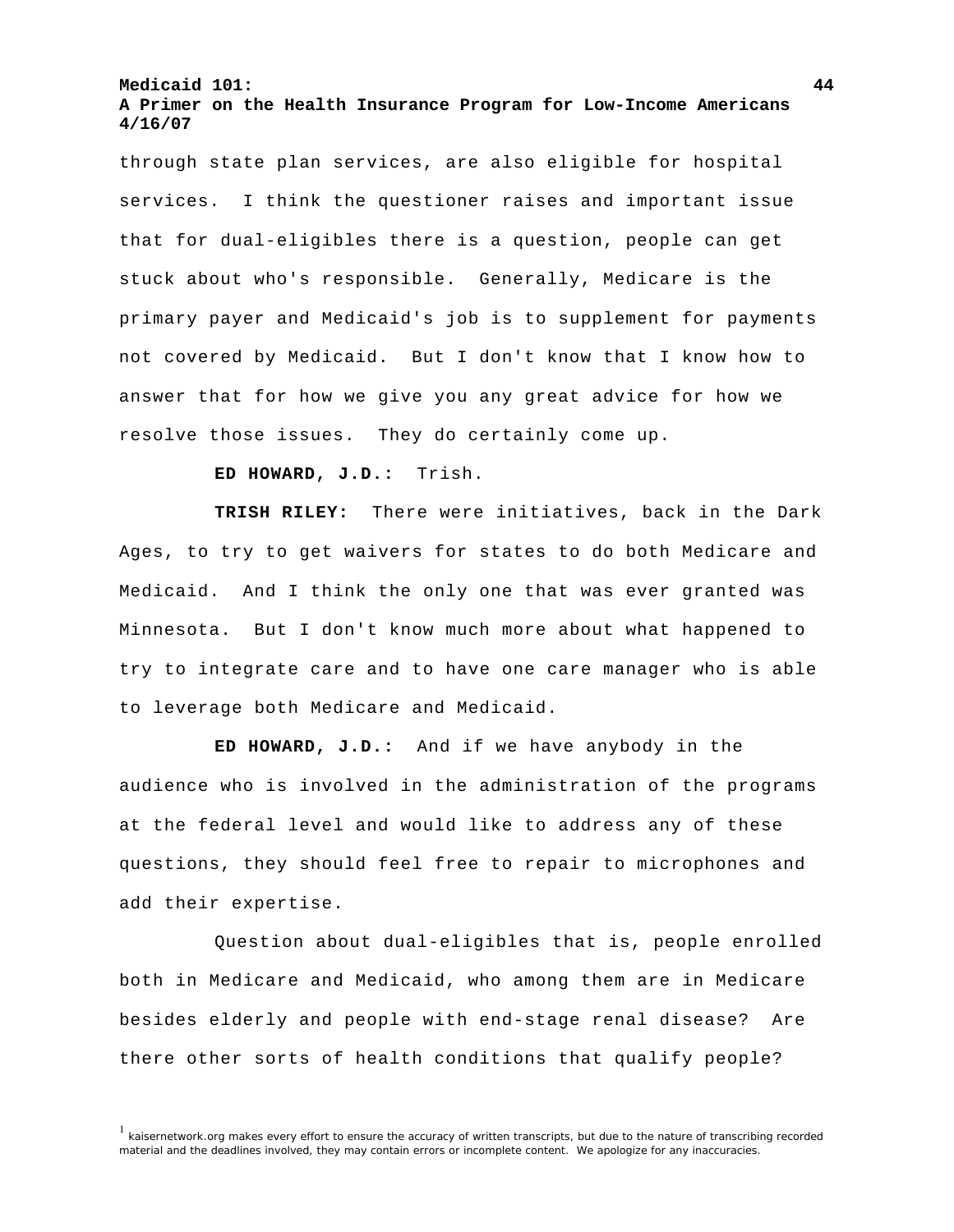**JEFFERY CROWLEY:** So who's in Medicare other than seniors and end-stage renal disease?

**ED HOWARD, J.D.:** And end-stage renal disease.

**JEFFERY CROWLEY:** Well, you can receive Medicare if you're a senior, age 65 or older, or if you're a working-age person that becomes disabled. So any of us in this room or in the audience, if you've been working and paying into Social Security, when you develop a disability, as I mentioned at the very beginning, Social Security determines that you have a disability. I then went to SSI. But another pathway is if you paid in through your working contributions, you can receive Medicare.

 Now first, you have to be determined to have a disability. You wait five months so they can be sure that it's a permanent or long-lasting disability. Then you start getting SSDI payments. Then when you first get your SSDI payment after 24 months, you can start getting Medicare. So non-elderly people with disabilities can get to Medicare. In addition to end-stage renal disease, there's also special treatment though for people with amyotrophic lateral sclerosis or Lou Gehrig's disease can also get Medicare.

**ED HOWARD, J.D.:** Let me just take a second to remind you there are in your packets, whether you are here or in a district office somewhere, blue evaluation forms that we would

<sup>&</sup>lt;sup>1</sup> kaisernetwork.org makes every effort to ensure the accuracy of written transcripts, but due to the nature of transcribing recorded material and the deadlines involved, they may contain errors or incomplete content. We apologize for any inaccuracies.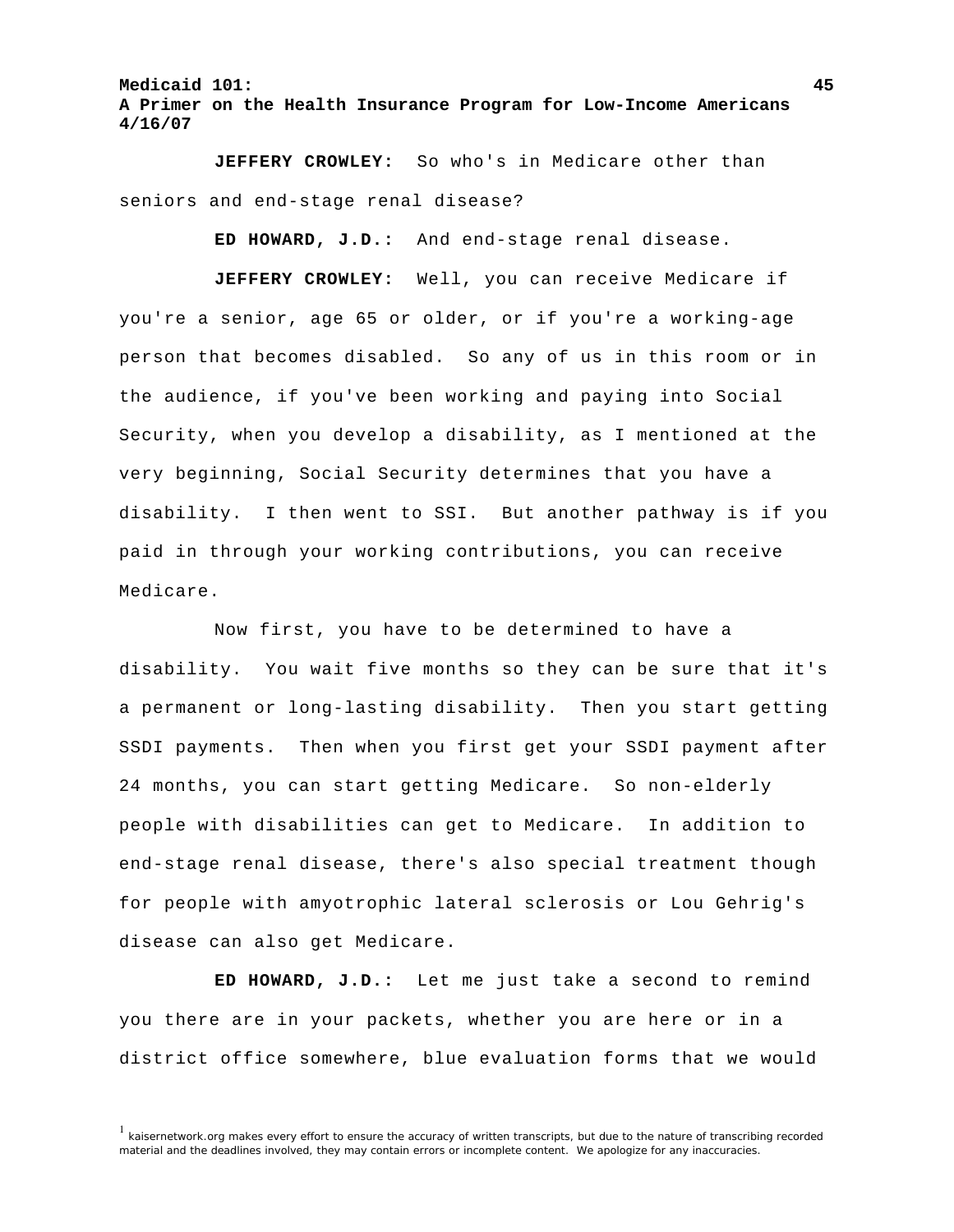ask you to fill out before you leave so that we can improve these programs for your better good.

 Here's a question about the other side of the equation in some ways - that is to say, payments to providers. What is the current trend in provider participation in Medicaid programs, both traditional and managed care coverage? And if there is a problem, have any states considered holding the privilege of holding licensure to practice, I can't read the word, but basically hostage to a requirement of providing care to Medicaid participants?

**DIANE ROWLAND, SC.D.:** Well, currently, the states have had discretion over how they set their payment rates. There are not any real requirements on what those levels would be except that they can't exceed Medicare payment levels, which is not really a problem in most states. What they have done is obviously to try and have the managed care plans when they take over, set their own payment rates to providers so that those obviously vary now widely according to how the managed care plans implement their payment schedules. There is evidence that when economic times are better, states recognize both on the institutional side and on the community-based provider side that their payment rates may not be sufficient to attract reasonable participation in the program so that we do see increases in nursing home payments, increases in physician payment levels, often implemented during times when the states

<sup>1</sup> kaisernetwork.org makes every effort to ensure the accuracy of written transcripts, but due to the nature of transcribing recorded material and the deadlines involved, they may contain errors or incomplete content. We apologize for any inaccuracies.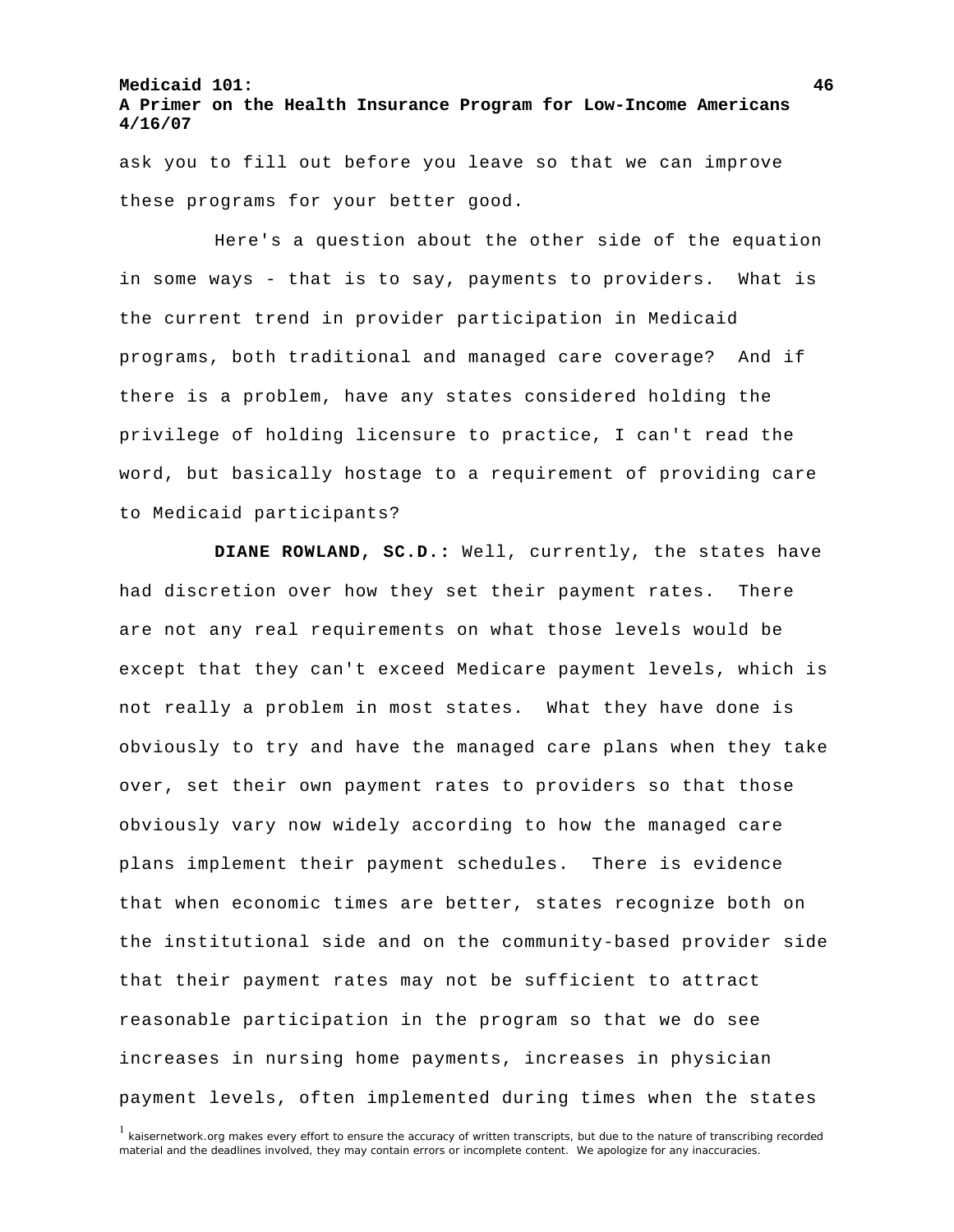**47**

are not under great fiscal stress. However, we also see in the annual budget survey that we do that the first place states turn when they have an economic downturn and they have fewer revenues to support their share of the program cost, more people applying for program coverage, and they need to save money to meet their budget targets because all states have to balance their budgets. They do then start to reduce or freeze provider payments.

 So I would say the gauge of what states pay providers is very much related to how well their own economy is doing. And there are restorations often of provider fee levels during better economic times recognizing that access to care is compromised when fewer physicians participate. Over time, we've seen not a low level of participation of the provider community in the Medicaid program, but not any dramatic dropoffs in coverage. It's just a persistent problem.

> **ED HOWARD, J.D.:** Jeff, do you want to add to that? **JEFFERY CROWLEY:** No, I don't.

**ED HOWARD, J.D.:** Trish Riley mentioned EPSDT and even told us what it stood for. You want to explain EPSDT a bit more, in particular what types of services are covered in conjunction with that benefit? Are services that are otherwise considered optional mandatory under EPSDT? And do states have discretion in determining what services are covered?

<sup>&</sup>lt;sup>1</sup> kaisernetwork.org makes every effort to ensure the accuracy of written transcripts, but due to the nature of transcribing recorded material and the deadlines involved, they may contain errors or incomplete content. We apologize for any inaccuracies.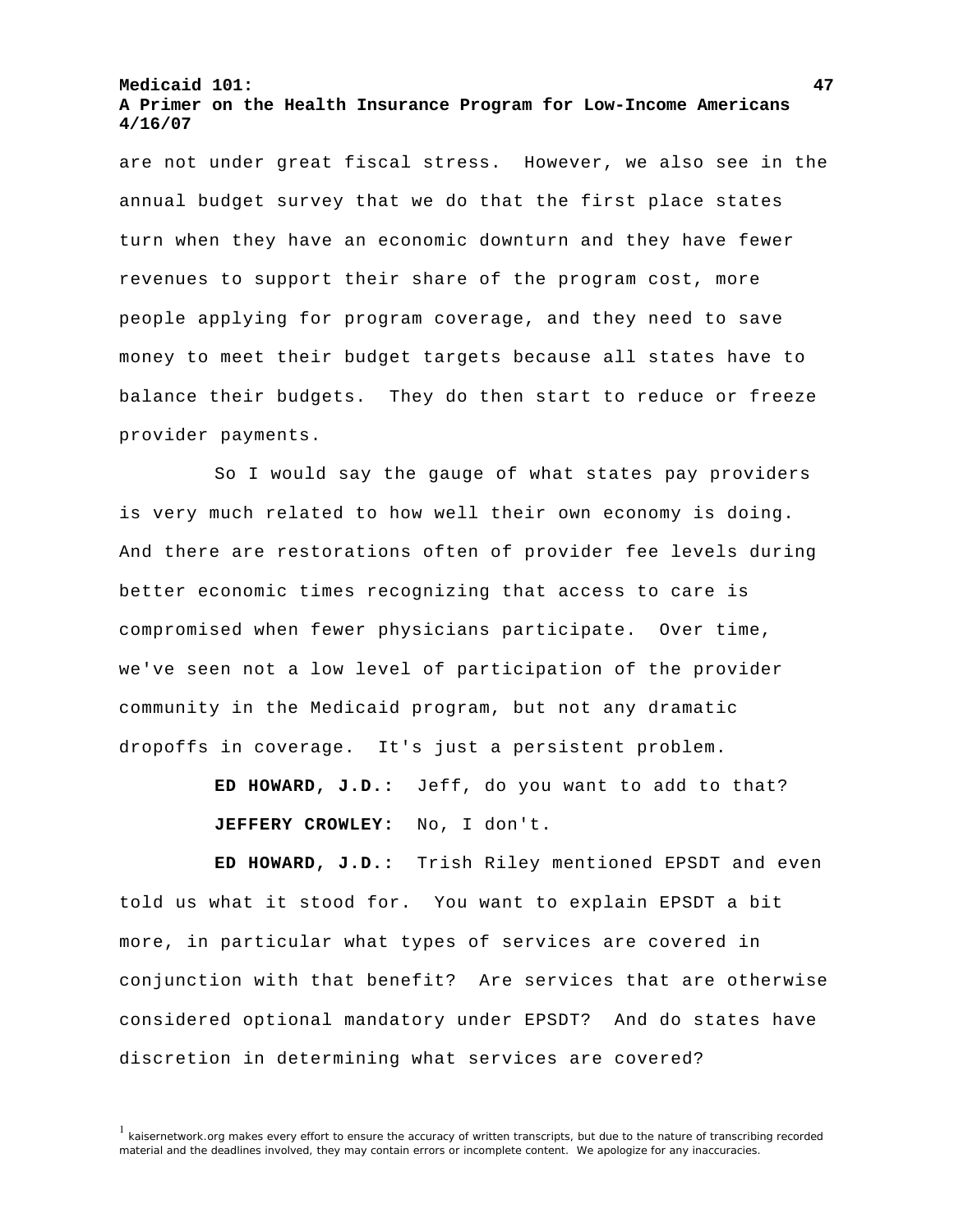**TRISH RILEY:** Next question [laughter]. EPSDT basically provides for any medically necessary service that a physician determines is appropriate for a child. As a result, children under the Medicaid program have been able to access a wide array of services, particularly kids with mental illnesses and special needs have been able to get a wide array of services that are not always purely medical as one would think of them. They're often supportive services. And they're the services that one can provide is virtually, I think it's fair to say, endless as long as it's medically necessary and a physician determines it to be so. So it provides considerable flexibility that has been pushed back. And you've probably heard some feel that that's an open door in the program that allows for extensive expenditures that states can't control. And I think the trigger here is that it must be medically necessary. And it is up to the states to make that determination about what medical necessity is.

**ED HOWARD, J.D.:** Okay. I want to compliment you for the volume of questions that you have provided us to chew on. This one asks the panel to discuss the use of assisted living facilities and assisted living services by Medicaid programs. Jeff, you want to take the first crack at that?

**JEFFERY CROWLEY:** I'm not sure I can answer that. Well, I know that there are some restrictions on Medicaid funding for assisted living.

<sup>&</sup>lt;sup>1</sup> kaisernetwork.org makes every effort to ensure the accuracy of written transcripts, but due to the nature of transcribing recorded material and the deadlines involved, they may contain errors or incomplete content. We apologize for any inaccuracies.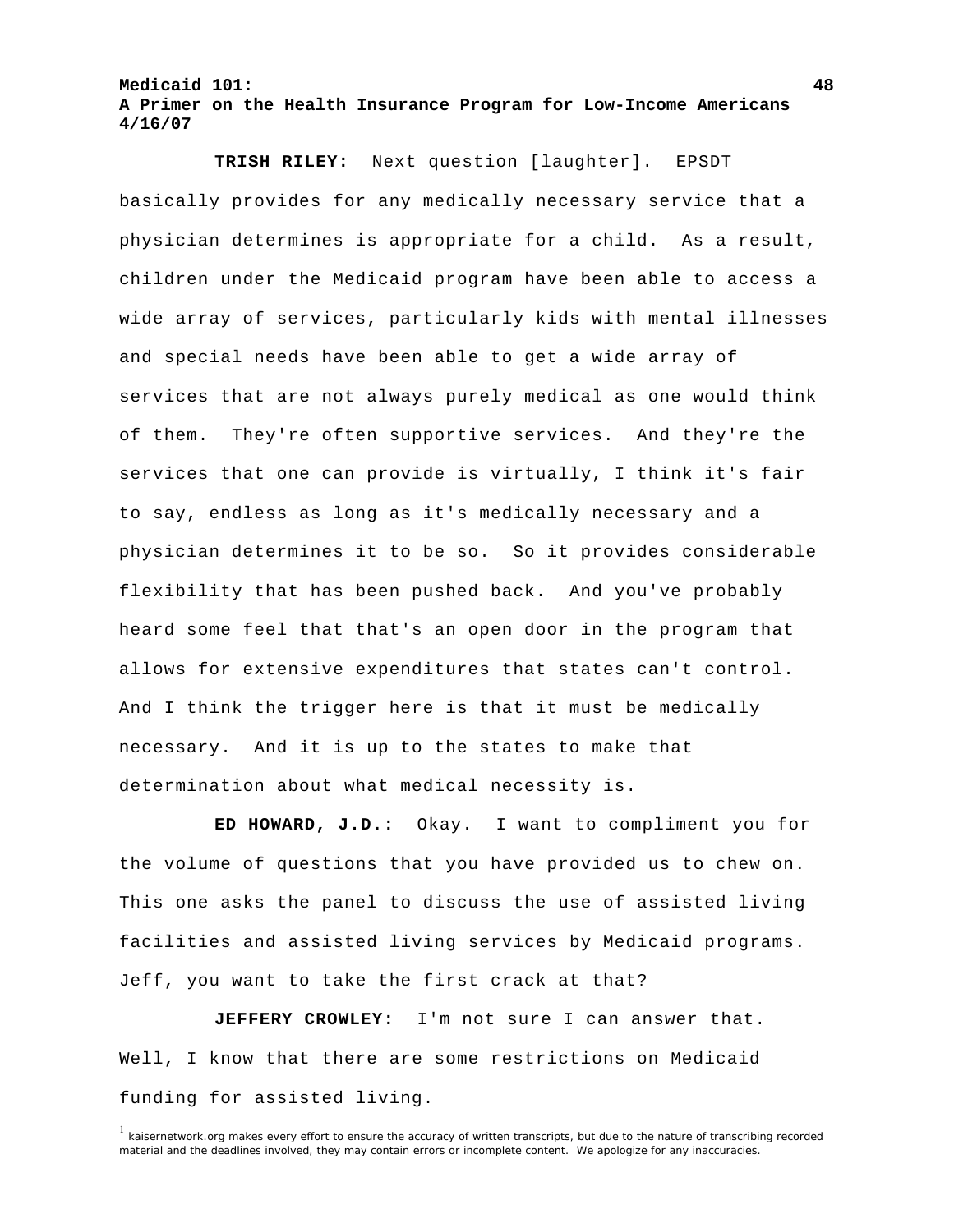**ED HOWARD, J.D.:** Okay. Trish?

**TRISH RILEY:** The challenge of assisted living, and we do a great deal of it in Maine, is the challenge of when one pays for room and board. That you can pay for room and board in a nursing home but not in a community-based facility. So the issue is you can buy a package of services, but you can't always help the low-income person provide for the housing cost. And states have done a variety of fairly creative ventures to try to maximize the use of assisted living. And I would refer you to the work of Robert Molucka [misspelled?] at the National Academy for State Health Policy, who really is, I think, the nation's expert on assisted living, which is just www.nashp, na-s-h-p.org.

**ED HOWARD, J.D.:** Okay. Good. Here we go. How does SSI correlate with Medicare for non-elderly disabled who are currently covered by employer group health plans when Medicare becomes available after that two-year waiting period Jeff was describing, after the decision to either pay a Medicare premium they don't need or suffer a Medicare penalty later when they turn  $65$ ? Did I -

**JEFFERY CROWLEY:** I'm not sure I get the question.

**ED HOWARD, J.D.:** Diane, I'm not sure I am reading this correctly. So let me try again, or why don't you try again [laughter]?

<sup>&</sup>lt;sup>1</sup> kaisernetwork.org makes every effort to ensure the accuracy of written transcripts, but due to the nature of transcribing recorded material and the deadlines involved, they may contain errors or incomplete content. We apologize for any inaccuracies.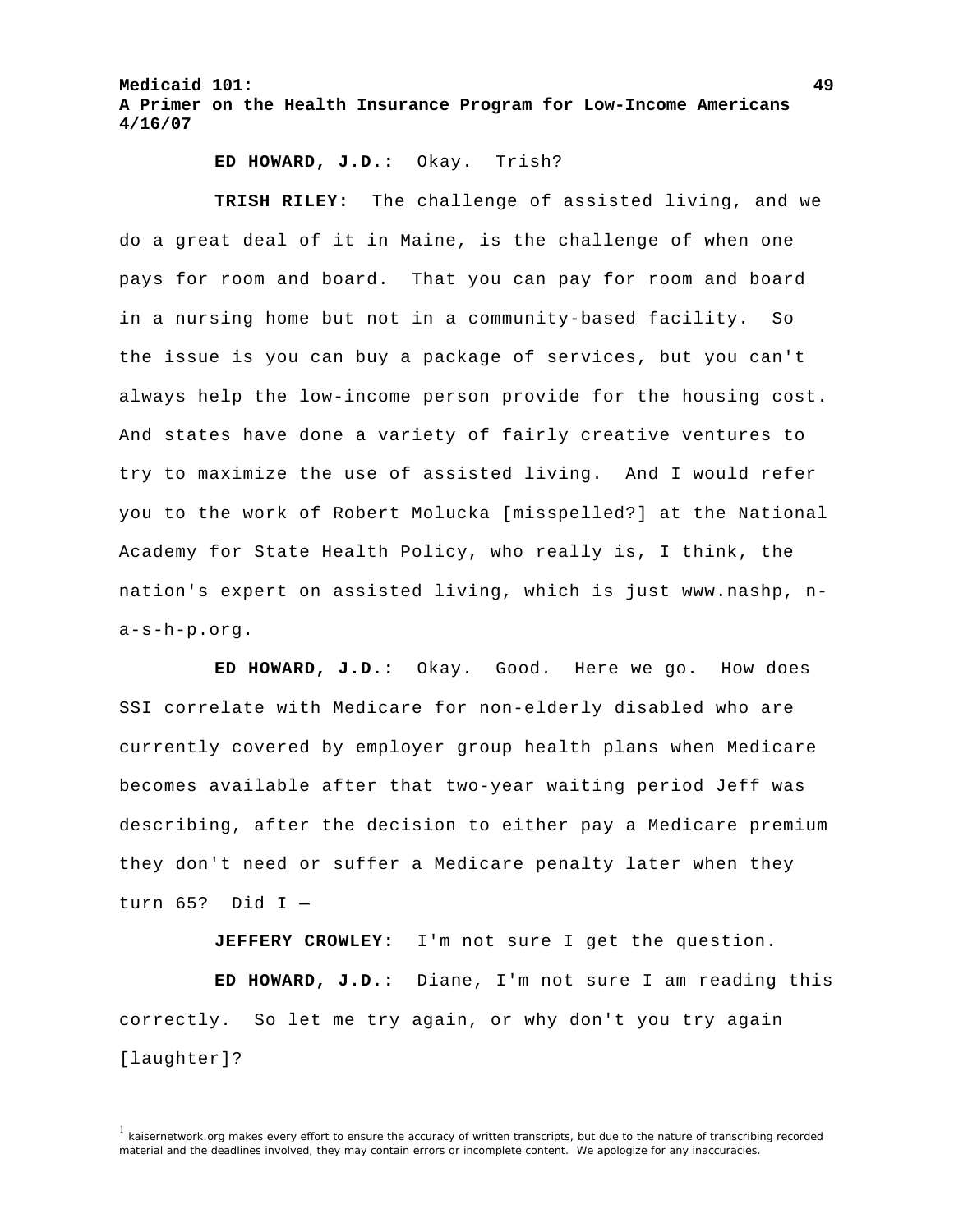**DIANE ROWLAND, SC.D.:** I think the question here is that if someone is working and covered by an employer group plan and then becomes eligible for Medicare after the two-year waiting period, are they subject to a penalty if they don't sign up for Medicare and choose to keep their employer-based coverage or not? But the likelihood is that if they're severely disabled, they're no longer working.

**JEFFERY CROWLEY:** That's correct. And I don't even know how we answer that. There are so many complications because Medicare, you essentially have to take it once you become eligible. And if you have Medicare and want to return to work, there are programs you can engage in to keep your Medicare and continue working. But I don't know what would happen if you didn't take it. I think that's a very rare scenario, though. I think what you more likely find are people that are desperate to get Medicare coverage and they might contemplate working. But they will do anything to make sure that nothing involved with their work jeopardizes their ongoing Medicare coverage.

**DIANE ROWLAND, SC.D.:** And many of the people in that waiting period for Medicare would be receiving if they're lowincome Medicaid assistance. So one of Medicaid's roles is to fill in that waiting period gap before Medicare eligibility is established. And then once they get onto Medicare, they still may not have the full range of benefits that they need from the

<sup>&</sup>lt;sup>1</sup> kaisernetwork.org makes every effort to ensure the accuracy of written transcripts, but due to the nature of transcribing recorded material and the deadlines involved, they may contain errors or incomplete content. We apologize for any inaccuracies.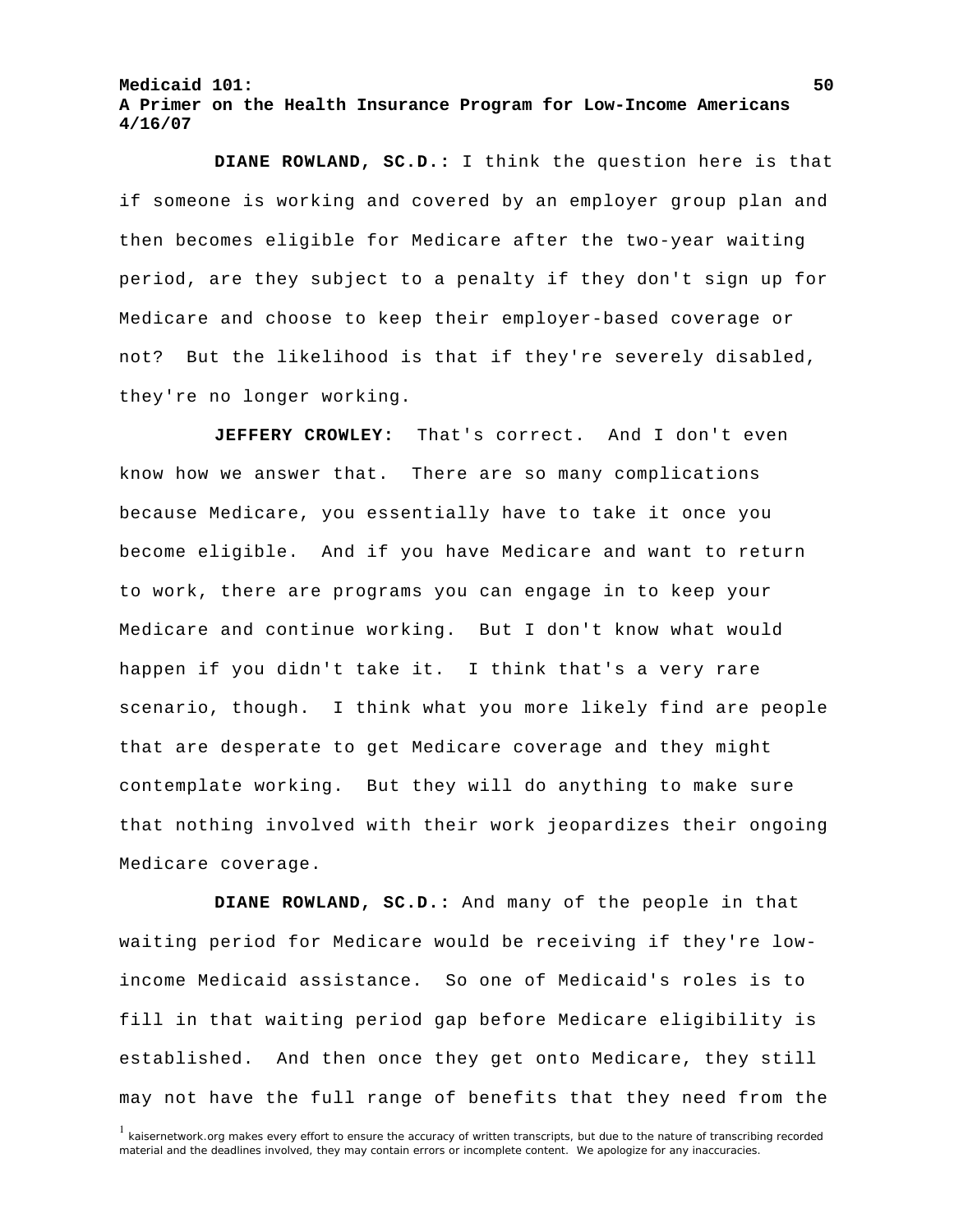Medicare program. So if they are low-income, they may continue with Medicaid as then a wrap around as a dual eligible to provide supplemental benefits, especially the long-term care benefits that Medicare doesn't cover.

**ED HOWARD, J.D.:** Another question involving dualeligible and it's not surprising, this is a murky area and one that consumes a great deal of attention and money from both programs. Any comments from the panel regarding the fact, and I'd also like to know whether the panel shares the assertion that it is a fact, that many state Medicaid plans will only cover Medicare's share of costs for those dual-eligibles who are on traditional fee-for-service Medicare versus Medicare Advantage plans? For example, many states' Medicaid plans will not cover premiums forcing dual-eligibles to remain on fee-forservice Medicare. Is that the case? And how widespread is it? And is it a problem, I guess, would be the question?

**JEFFERY CROWLEY:** I'm not aware that that's the case. I don't think that's right, actually.

**ED HOWARD, J.D.:** If the questioner knows some specific states where that might be the case, that would be helpful. And otherwise, we'll go on. Yes, go ahead, Jeff.

**JEFFERY CROWLEY:** Yes, there was a question I just wanted to clarify something from my presentation. In figure 11, I showed a slide of the United States and it was titled "States Vary in Their Share of Long-Term Services Spending in

<sup>&</sup>lt;sup>1</sup> kaisernetwork.org makes every effort to ensure the accuracy of written transcripts, but due to the nature of transcribing recorded material and the deadlines involved, they may contain errors or incomplete content. We apologize for any inaccuracies.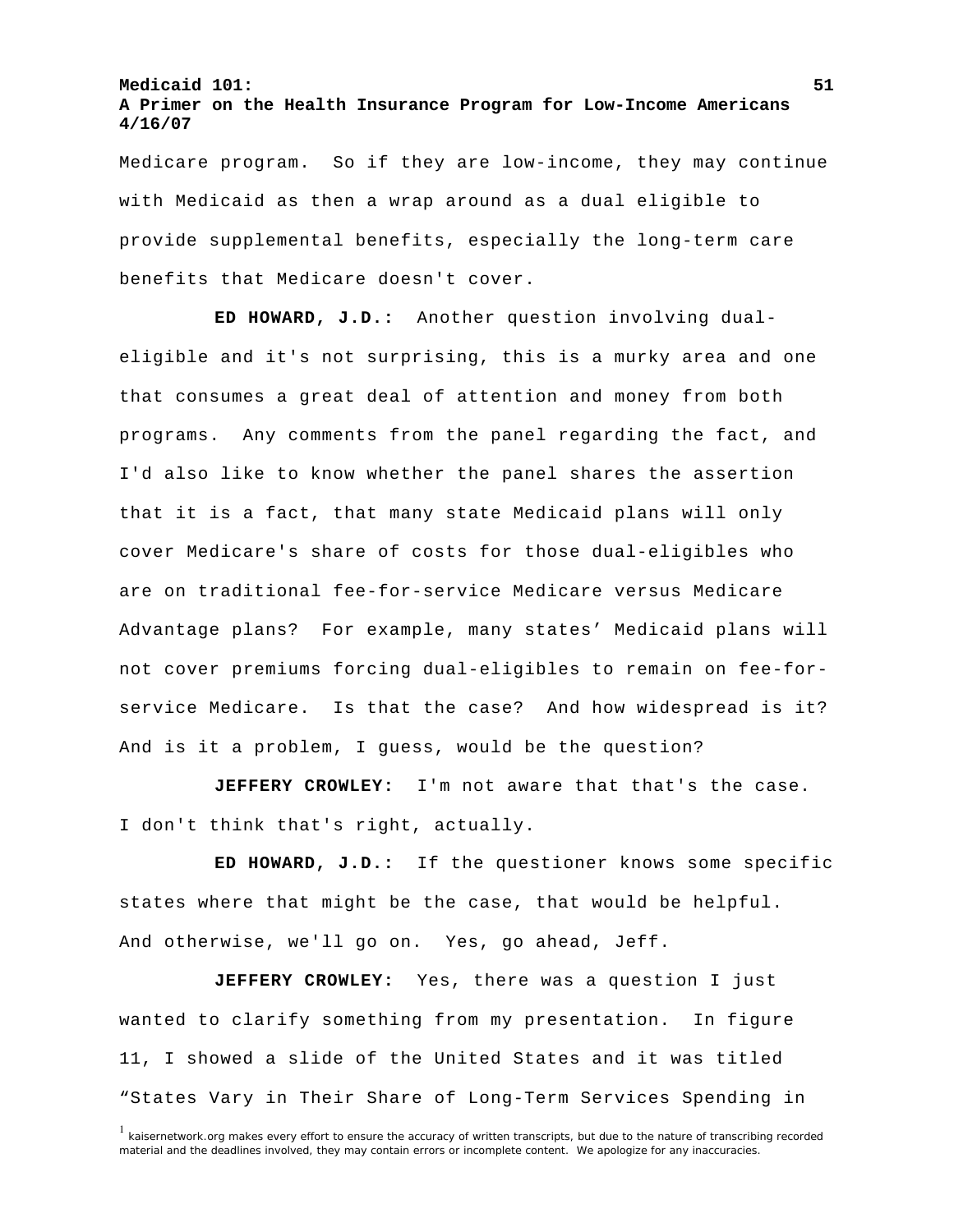# **A Primer on the Health Insurance Program for Low-Income Americans 4/16/07**

the Community." And the question was, is this showing spending in dollars or is it showing numbers of people served? And this slide does show spending. So when I said that 10 states spend more than half of their long-term services dollars in the community, it's spending. I would note that community services tend to be much cheaper. And I'd say virtually all the states there are far more people in the community, even though they're spending more money on institutional care.

**ED HOWARD, J.D.:** Good. Thank you for that. Question for any panelist, are there any states that currently have a successful model for pay-for-performance in their Medicaid program? It's all the rage in the private sector and Medicare has a dozen demonstrations going on. How about Medicaid? Any? I have not heard of any myself.

**JEFFERY CROWLEY:** Just in the last week, a report came out about how Medicaid programs are using pay-for-performance. To be honest, I don't even remember who the author was or where it was published. But it was just recently released. It may have been from the Commonwealth Fund. I'm not sure.

**ED HOWARD, J.D.:** Whatever it is, we will track it down and post on the All Health Web site.

**TRISH RILEY:** It does beg a bigger set of questions, though. The sort of rage for pay-for-performance, every payer is coming up with their own performance measures. And I think from a state perspective and from a quality perspective, it

<sup>&</sup>lt;sup>1</sup> kaisernetwork.org makes every effort to ensure the accuracy of written transcripts, but due to the nature of transcribing recorded material and the deadlines involved, they may contain errors or incomplete content. We apologize for any inaccuracies.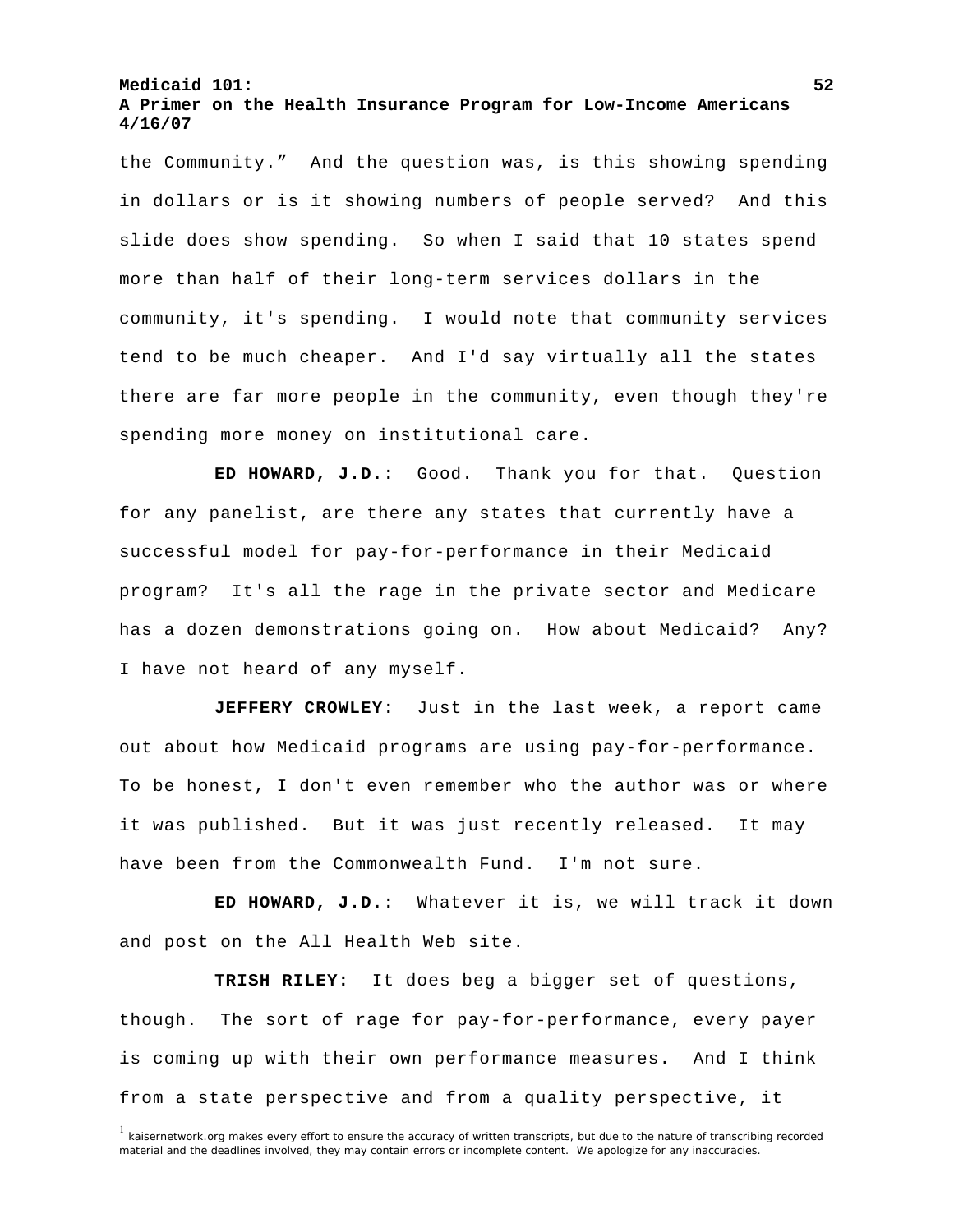## **A Primer on the Health Insurance Program for Low-Income Americans 4/16/07**

really begs the question, especially what gets measured gets done kind of notions. And if every payer has its own set of metrics about what we ought to be measuring, recognizing that Medicaid and Medicare have different kinds of needs, you really wonder what you're getting out there in the field. And I think it begs for the attention of CMS to think about pay-forperformance standards and metrics that apply nationwide in Medicaid programs and in Medicare programs and that correlate well with what employers are doing. Or conversely, that are independent of payers, which I think makes some sense and come from the National Quality Forum, State Quality Forums.

**ED HOWARD, J.D.:** Okay. This question strays into policy pretty directly. But it is an interesting question. Are there any proposals to incorporate a long-term care benefit within Medicare replacing Medicaid? Wouldn't this limit the burden on states? And what would be the down side to this idea? Somebody in Congress wants to know.

**JEFFERY CROWLEY:** I think a lot of policymakers are trying to look for ways to take some of the pressure off Medicaid. And one way that we could do that is to have Medicare pay for a greater share of long-term services spending. There are many different ways we could do it. One we could expand the current benefits that Medicare pays for skilled nursing facilities for a limited number of days. We could expand that. We could add some sort of community living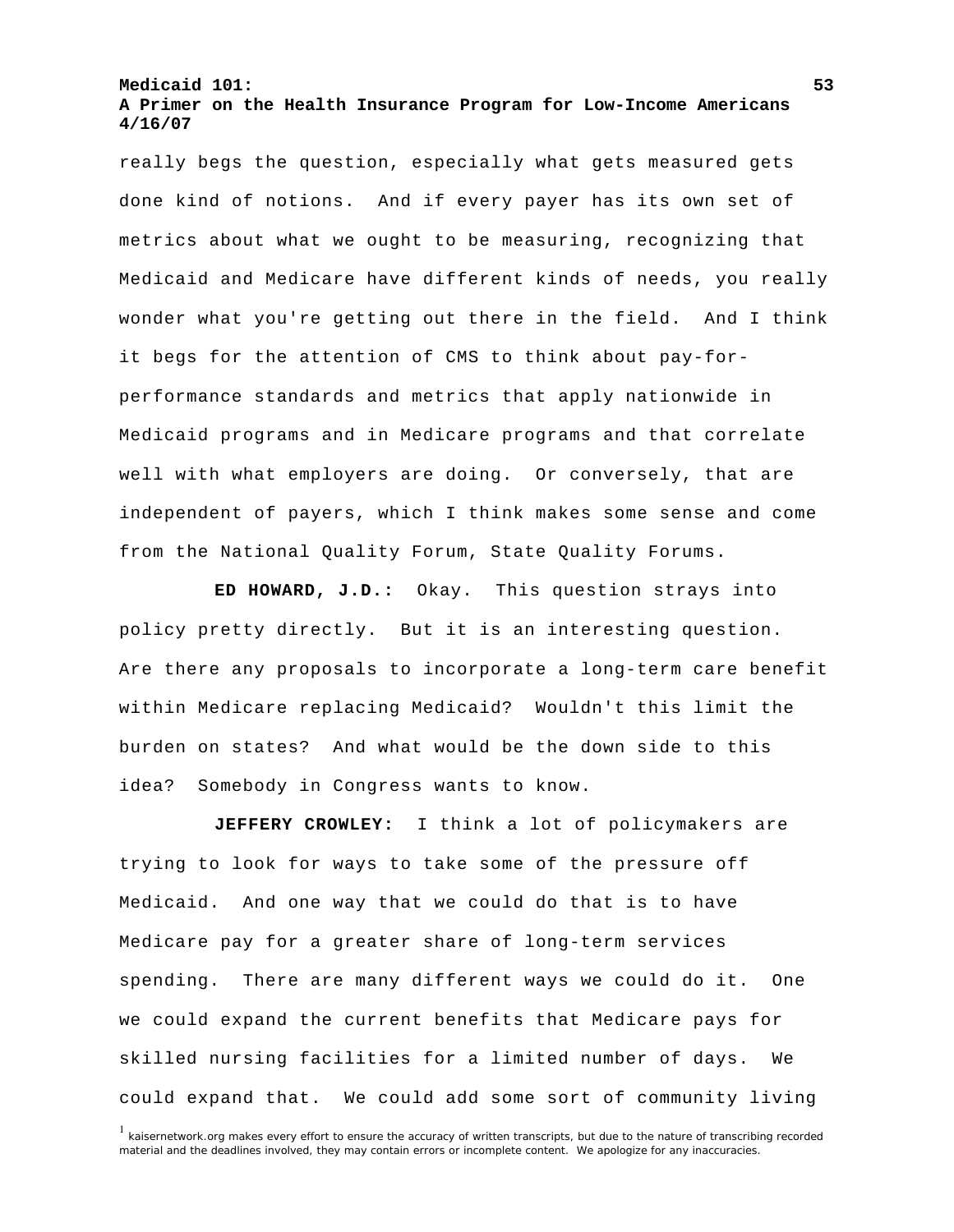benefit. I think the overwhelming issue or impediment really is just the federal budget picture and the concern that anything we do would be a lot of dollars. But I think there are ways to scale this up to work with however many dollars we have to do something we could do that.

 There is also talk of what can we do outside of Medicaid and Medicare, but in the private market or in other ways to take some of the pressure off Medicaid so that Medicaid really isn't the only national long-term service system we have.

**ED HOWARD, J.D.:** Okay. Question involving foster care children. Why aren't we covering all foster care children up to 21 or 23? They have no parents. They're likely to be uninsured. They need the coverage. Anybody? That certainly does not indicate a lack of understanding of the program.

**TRISH RILEY:** There was a study done a number of years ago, again by the National Academy for State Health Policy looking at foster care and children on Medicaid. And I don't remember enough about it. But I do remember one of the challenges is the churning of foster children and how many homes the move to. They move from home to home, to place to place. And continuity of coverage for them, regardless of whether they have a Medicaid card or not, is a really challenging prospect.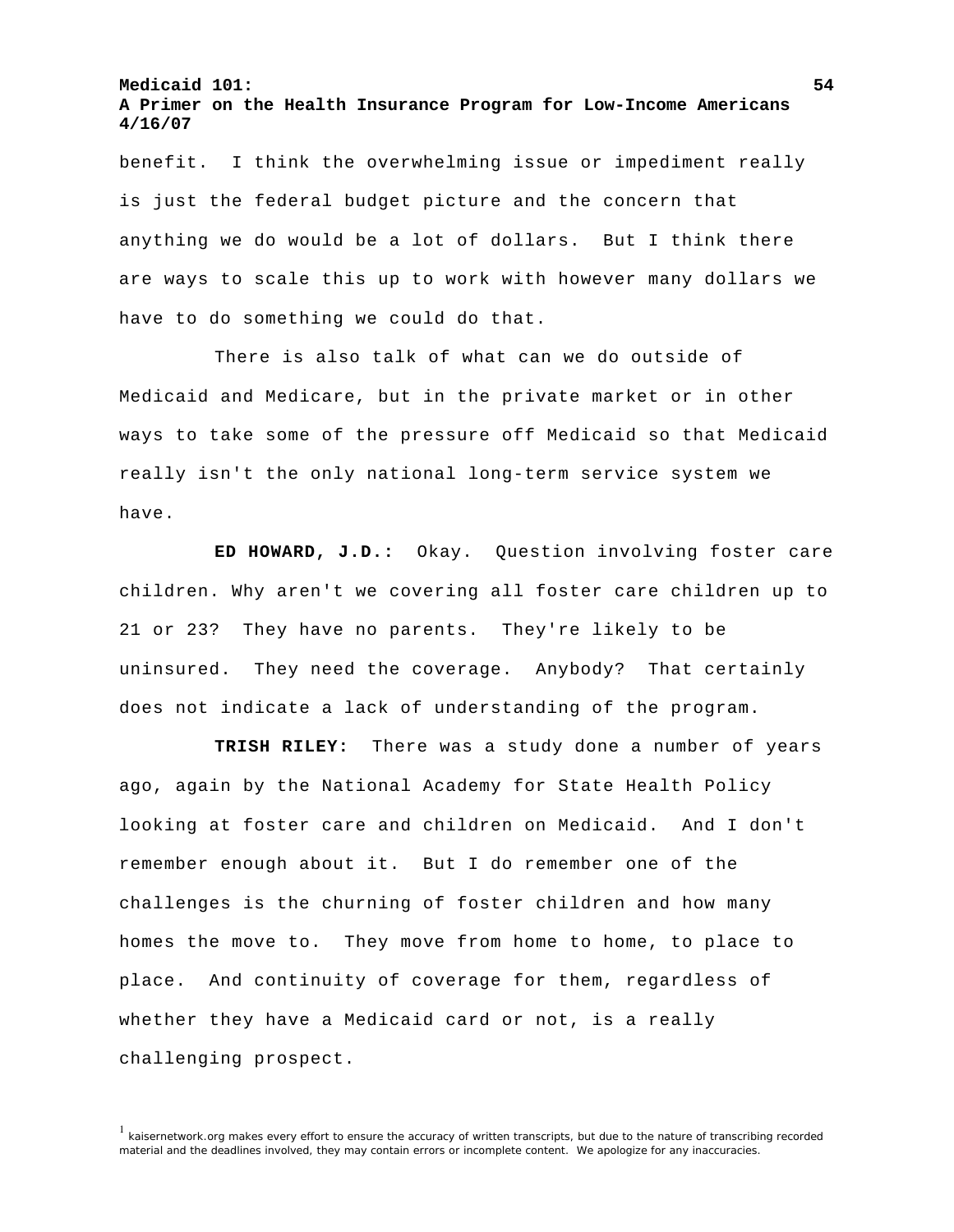**ED HOWARD, J.D.:** Okay. Diane mentioned the 5.6 percent of Medicaid expenditures going toward disproportionate share hospital payments, or DSH payments. How would the president's affordable choices plan, that plan would allow states to use DSH payments as an additional funding source for SCHIP affect facilities needing these funds? Diane?

**DIANE ROWLAND, SC.D.:** Well, as I said when I explained that disproportionate share of hospital payments are now allocated as extra reimbursement payments to facilities that provide a large share of their care to low-income individuals who are either on Medicaid or uninsured, that's the disproportionate share of low-income and uninsured patients. Most of these facilities would probably be delighted if we had universal coverage so that everyone walking through their door would have health insurance coverage. But in the absence of universal coverage, really do rely on the disproportionate share payments to help with their uncompensated care burden. So it's really an issue of under affordable choices, will you get toward universal coverage with it?

 And it's doubtful that the volume of dollars from the DSH program can achieve in any given state enough universal coverage or having everyone covered that there won't remain an uncompensated care burden. So I think the facilities that today are our safety net facilities have expressed a great deal of concern over the affordable choices program because they are

<sup>&</sup>lt;sup>1</sup> kaisernetwork.org makes every effort to ensure the accuracy of written transcripts, but due to the nature of transcribing recorded material and the deadlines involved, they may contain errors or incomplete content. We apologize for any inaccuracies.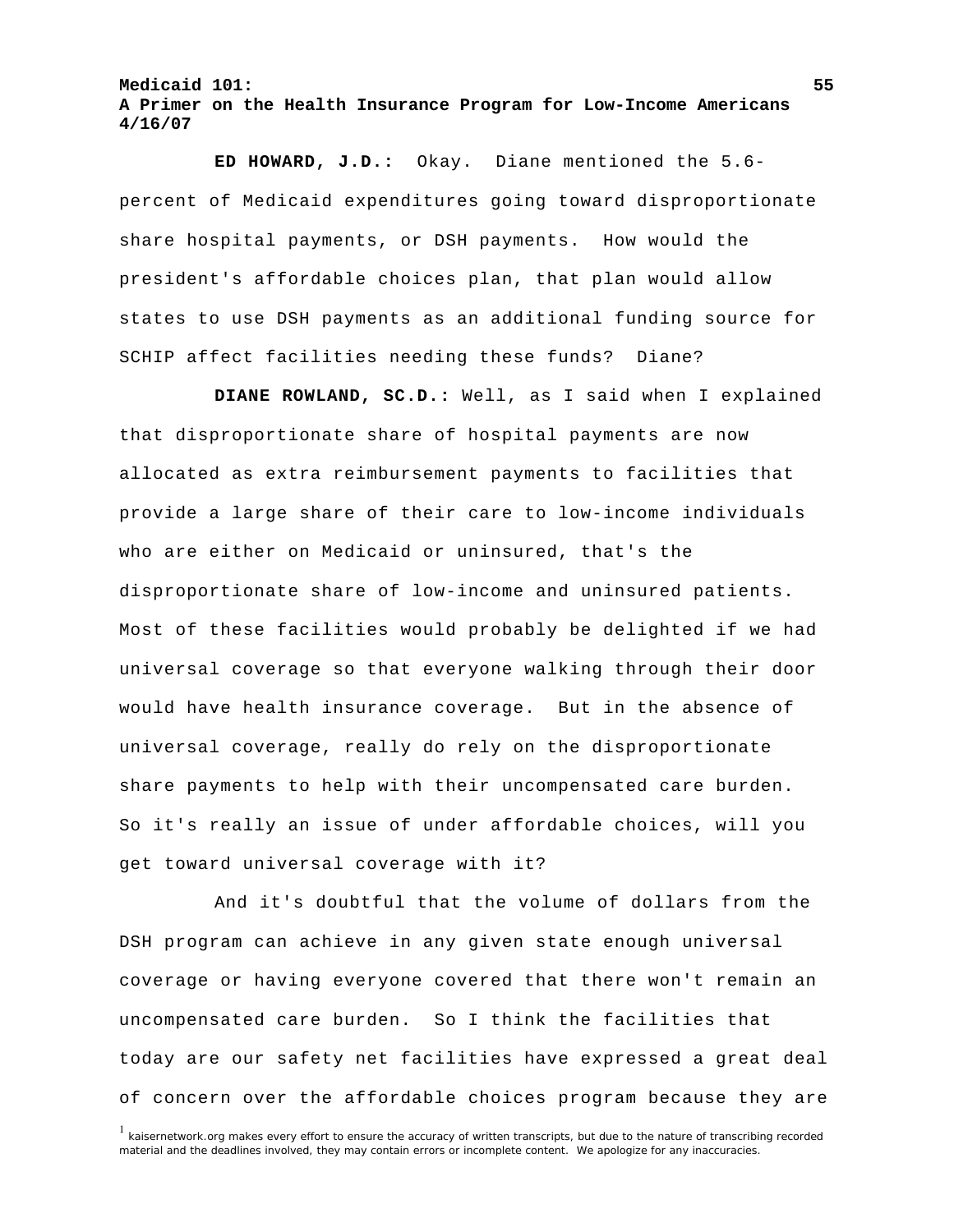concerned that the funds they now use to care for the uninsured will get taken away to be used for private health insurance premiums for individuals that may not come through their doors. But, in addition, there will still be many coming through their doors who are uninsured, for whom there would then be no coverage.

**ED HOWARD, J.D.:** Now, it is true that many of the state reform plans seem to incorporate some aspect of this kind of proposal in their financing scheme. Trish, do you have some comments on that?

**TRISH RILEY:** Well, Maine, like several other states, doesn't have public hospitals. And as a result, our DSH money is being used to fund our childless adult waiver. And our strategy is that you want to fund people for the services and not providers for uncompensated care and provide people with coverage. So our DSH dollars are pretty much all involved with our childless adult waiver.

 And there are several other states like that, Massachusetts model uses some of its money. And I think you'll see that as the states reform health care, DSH is an important part of the strategy.

**ED HOWARD, J.D.:** Will any of the panelists speak about carve-outs? How you define what a carve-out is? How you determine what should be carved-out? This writer is especially concerned about dental services for children but also services

<sup>&</sup>lt;sup>1</sup> kaisernetwork.org makes every effort to ensure the accuracy of written transcripts, but due to the nature of transcribing recorded material and the deadlines involved, they may contain errors or incomplete content. We apologize for any inaccuracies.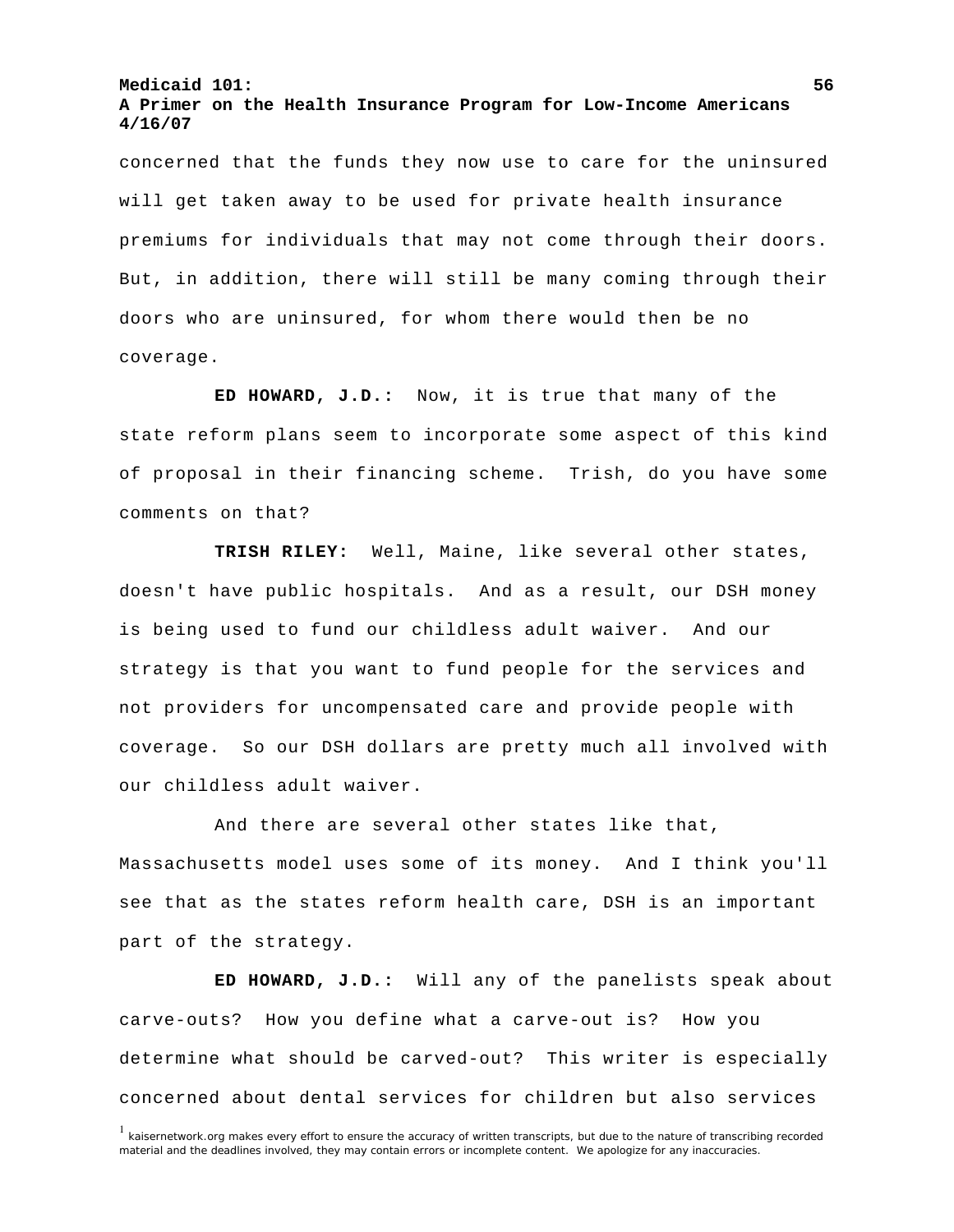for adults with chronic illnesses like diabetes and cardiac illnesses that can lead to complicated dental care conditions. I didn't know that.

**JEFFERY CROWLEY:** I'm not really sure I know how to answer this question. Carve-outs are something where if a state say was going to move to manage care and they were going to provide a broad range of services through managed care, they might so-call carve out certain services and pay for those in a different way. So again, in the context of managed care for people with disabilities, some states have been worried about if they capitated everything, what would happen to access to prescription drugs? So they've carved out prescription drugs and said we're just going to pay for that on fee-for-service basis. Or in some cases, they've carved out behavioral health care services, saying, "Well, you know, this involves really specialized services. We need somebody else to provide those services." I'm not sure I can answer the part about the dental care access, but.

**DIANE ROWLAND, SC.D.:** Dental care is an optional benefit under Medicaid and often the benefit that in fiscal tight times is dropped for adults. It's kind of one of those bellwether. You know that states are in trouble when they start cutting provider payment rates and dropping dental care for adults. They can't really drop it for children because of the EPSDT provision, though it is an area where the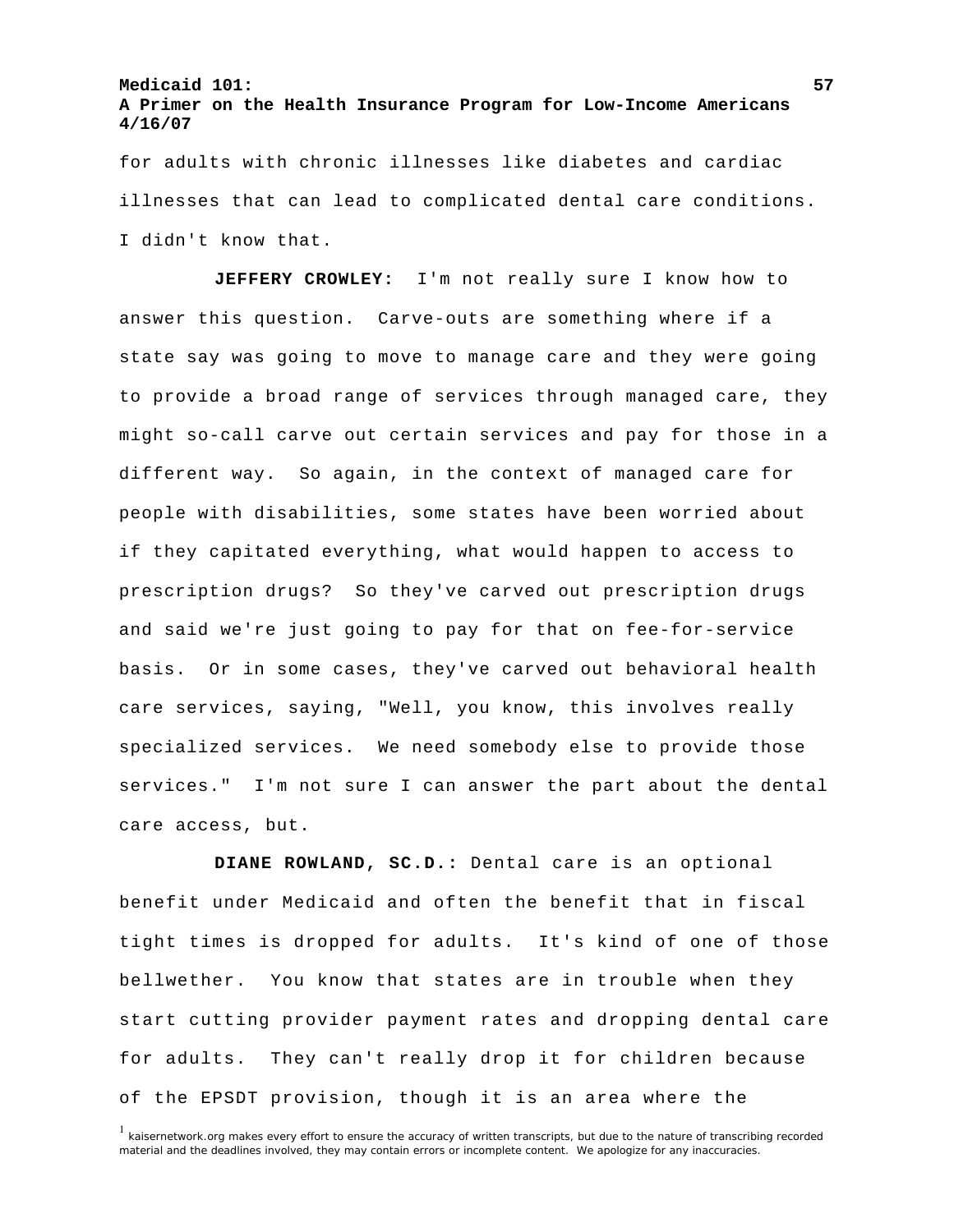participation rates of dentists in the program have been very low. And much of the payment policy for dental care has been even poorer than the payment policy for other services under Medicaid. So it is one in which I think the benefit has often been there, but the reality of being able to get access to dental services has been very limited.

 If a carve-out is a mechanism states can use to try and both boost participation and or boost payment rates, it may be very important for improving access to dental services because they really have been one of the more limited benefits under Medicaid. They've been there on paper often and not in reality.

**ED HOWARD, J.D.:** We are getting down to the last few questions. So I would urge you to get your last questions in if you have that in you and also to get that evaluation form and fill it out, if you would. This one asks, we've talked a lot about how variable the Medicaid program is from state to state. What are the largest variations between states that make Medicaid so complicated? Is it covered services, eligibility, or what? General categories of causes of those variations are what the questioner is seeking.

**DIANE ROWLAND, SC.D.:** Well, maybe one should say that the biggest source of variation is the way in which the Medicaid statute operates at the federal level. That it sets up categories of individuals who must be covered, categories of

<sup>&</sup>lt;sup>1</sup> kaisernetwork.org makes every effort to ensure the accuracy of written transcripts, but due to the nature of transcribing recorded material and the deadlines involved, they may contain errors or incomplete content. We apologize for any inaccuracies.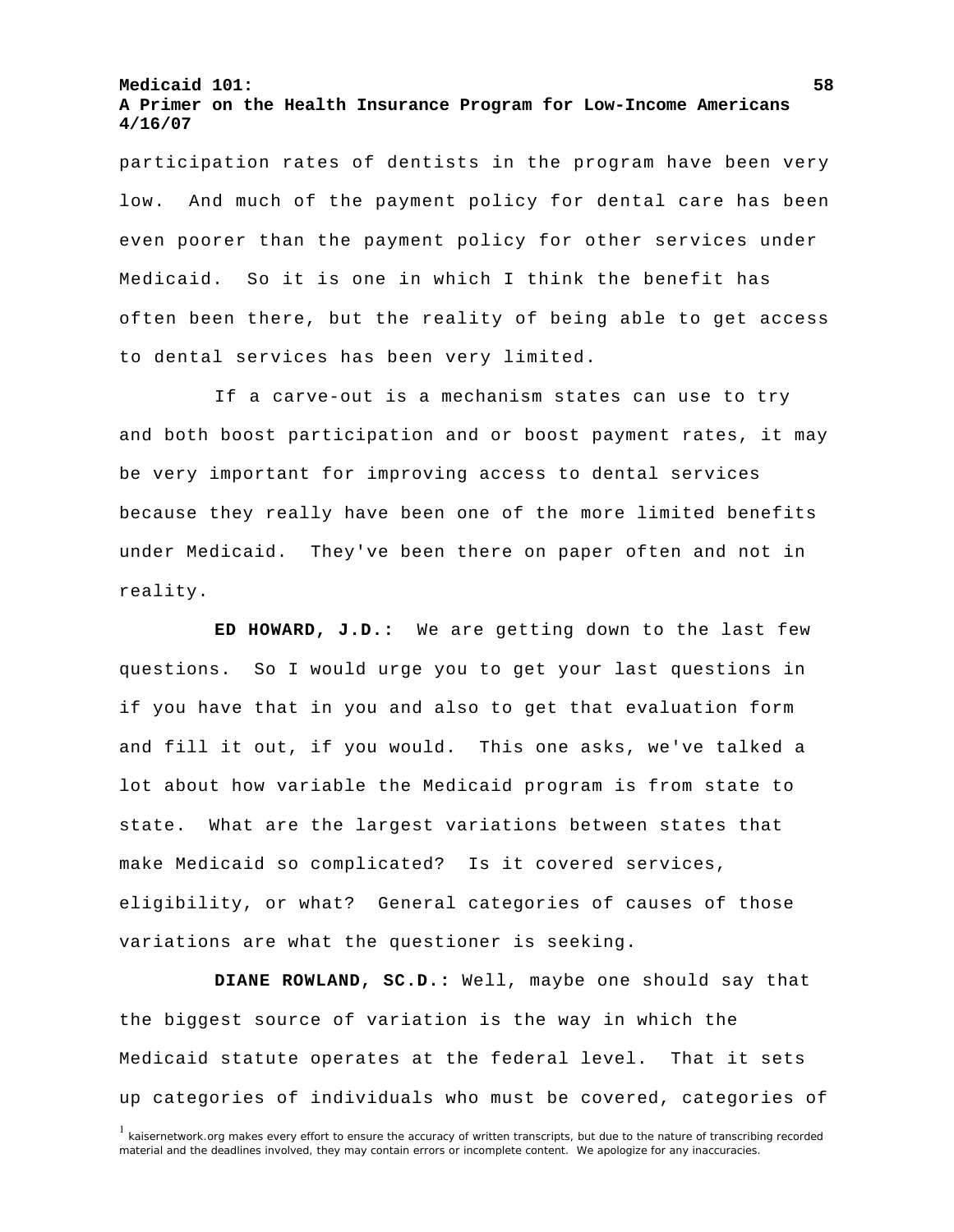# **A Primer on the Health Insurance Program for Low-Income Americans 4/16/07**

individuals who states have the option to cover, benefits that must be covered, benefits that states have the option to cover, and then give states great discretion over their payment policies and their payment rates so that when you put all of that together there's a core that you can expect to be there in every state. But we have to keep tracking who they cover, what their eligibility levels are. They have different eligibility levels.

 For example, for parents who are working and nonworking, in some states they have different benefit packages for adults. And they have obviously very different standards for what they do above the federal minimums for people with disabilities. So it's literally that there's a lot of mandatory requirements in the program but there's far more optional. Two-thirds of the spending under the Medicaid program comes from options states pursue in terms of both eligibility and benefits.

**TRISH RILEY:** And I think states are always wanting to ask for more flexibility though the flexibility, while it can create opportunities for creativity, it also creates opportunities for more variability.

**ED HOWARD, J.D.:** Here's another opportunity for variability. We're beginning to learn, the questioner writes, about new evidence-based programs that improve the health of disabled and older adults, programs such as chronic disease

<sup>&</sup>lt;sup>1</sup> kaisernetwork.org makes every effort to ensure the accuracy of written transcripts, but due to the nature of transcribing recorded material and the deadlines involved, they may contain errors or incomplete content. We apologize for any inaccuracies.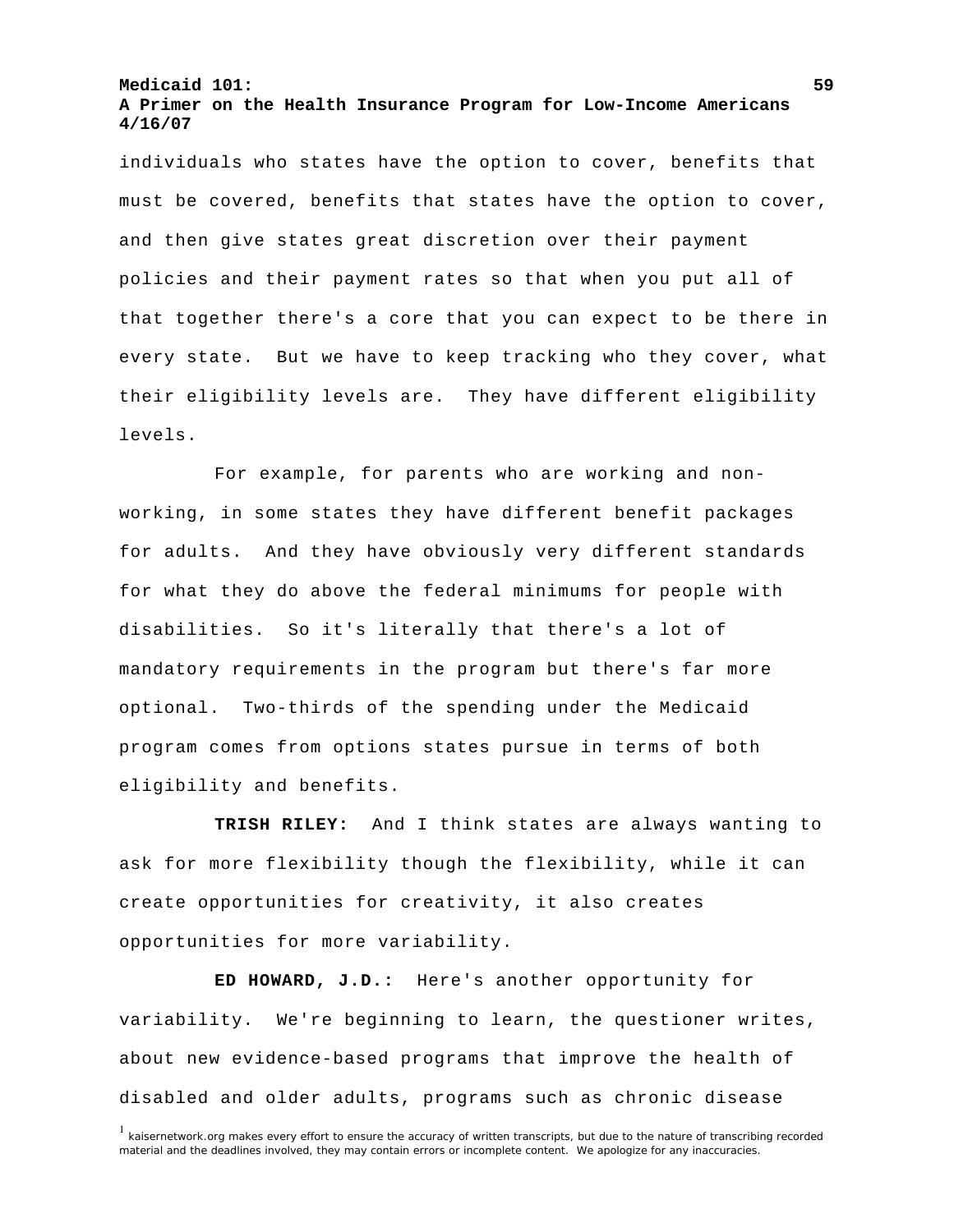self-management, physical activity, and fall prevention developed with funding from NIH and CDC and HRQ, et cetera, AOA. How can we systematically inform the Medicaid coverage process so that as new programs are identified as effective, they can be covered by Medicaid?

**JEFFERY CROWLEY:** Again, I'm not sure I have the answer to that. I think the questioner raised some interesting areas where we're seeing new evidence. There's been a lot of excitement about how we use evidence-based prescription drug practices. I think we can learn from there there's a process based in Oregon called the drug effectiveness review project where a number of states collaborate together to do these drug class reviews. They publish reports. But the interesting thing is they rely on sort of experts on how you evaluate evidence to do these reviews. But then each state makes their own coverage decisions because each state is different. I think what we need to do is promote more of these things so both we expand the expertise to evaluate evidence and also to do a better job disseminating it, whether it's programs for a specific populations or specific services. I think we're seeing a lot of interest in that.

**TRISH RILEY:** And I'm not sure it's necessarily a need for expanded coverage. I would argue that states have considerable flexibility now to change incentives for providers, to change protocols and expectations. We obviously

<sup>&</sup>lt;sup>1</sup> kaisernetwork.org makes every effort to ensure the accuracy of written transcripts, but due to the nature of transcribing recorded material and the deadlines involved, they may contain errors or incomplete content. We apologize for any inaccuracies.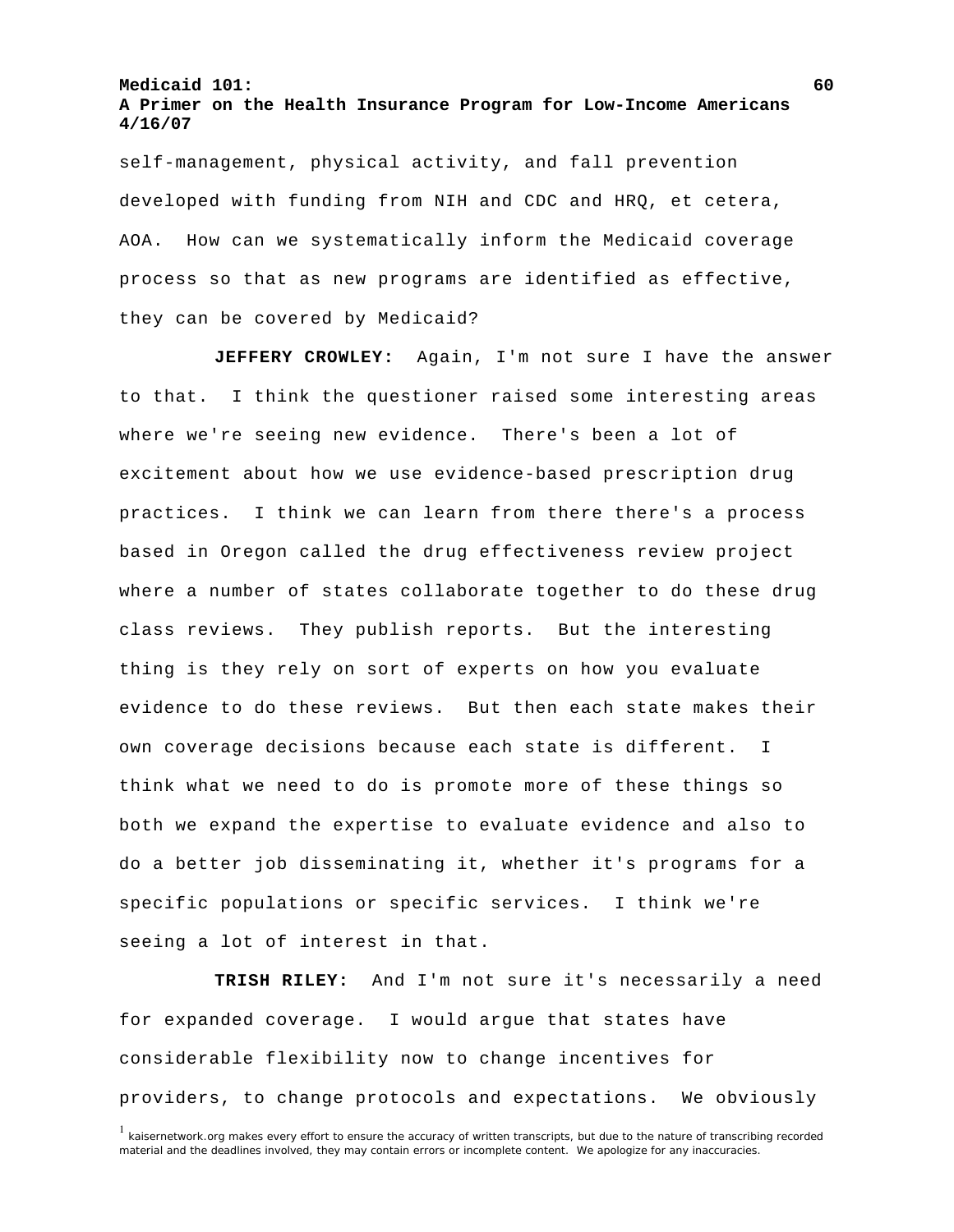# **A Primer on the Health Insurance Program for Low-Income Americans 4/16/07**

have quality standards and can set for the care model as one of those. But I think the change at a state level is tougher when you've got a provider base used to the program. Many of the providers in long-term care and disability are largely Medicaid providers. They're not like physicians for whom a portion of their practice is made up of Medicaid. They are largely Medicaid providers. So that's an opportunity in that you can change expectations, contacts, reviews, expectations. It's also a challenge because the status quo and how funds have been going to those agencies are tough to change. But I don't think it's necessarily always a need to expand something federally as much as it is an opportunity for states to think differently about how to do business.

**ED HOWARD, J.D.:** We've got a couple of questions that involve undocumented aliens. One question about whether or not minor children of such aliens are eligible for Medicaid and whether that has a direct impact on boarder state's Medicaid programs. And another question that talks about the long-term fiscal implications of immigration reform that would lead to people who are now in the country without documentation becoming citizens over a period of time and, presumably, this question assumes generating more people on Medicaid over a period of time. I wonder whether panelists have talked about that or heard it discussed, what the order of magnitude is of that particular area of problem.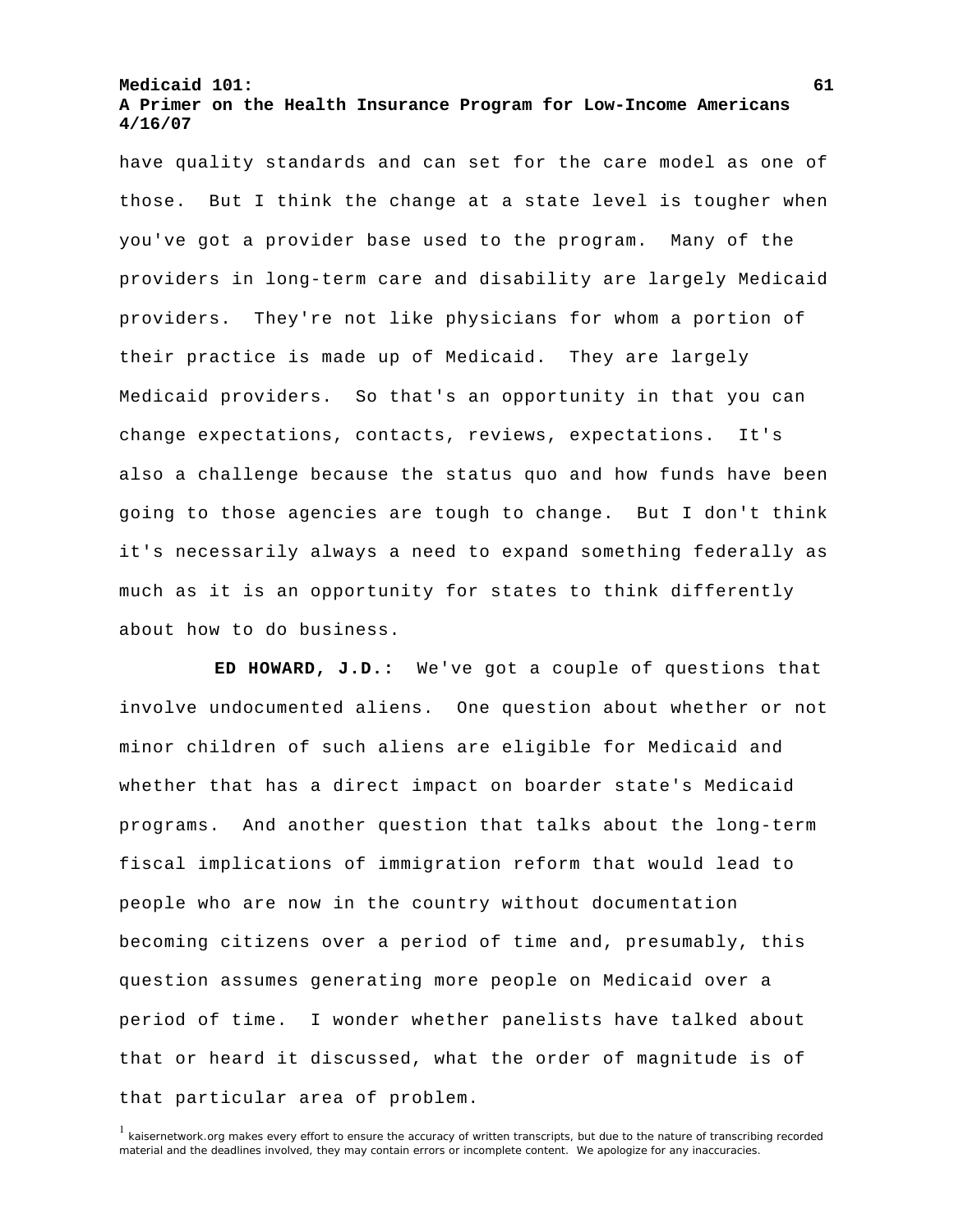**DIANE ROWLAND, SC.D.:** One of the things that makes Medicaid complex is what the federal government will provide matching funds for and what it won't provide matching funds for. And the Congress, you all, help to determine whether there are groups that are excluded from coverage. And one of those groups under Medicaid has been not just illegal immigrants but legal immigrants within their first five years of being in the U.S. are not eligible for federal matching funds. If a state elects to cover them, they must do that with their own state funds and not with federal matching funds.

 The question about children is a difficult one, depending on where the child is born. If the child was born in the United States, that child, regardless of the immigration status of their parents, is an American citizen and is entitled to be covered under the Medicaid program. However, if the child was born in the country of origin of their parent, then that child is subject to the same bar on eligibility for five years until their family and they have been in the U.S. for five years if they are legal. And if they are illegal, they remain ineligible for coverage.

 So one of the issues here is rather the border states and, in fact, if you look at immigration policy and distribution, immigrants are not just in the border states. There's a higher concentration of them but they are throughout the United States. And we are really unable to provide for

<sup>1</sup> kaisernetwork.org makes every effort to ensure the accuracy of written transcripts, but due to the nature of transcribing recorded material and the deadlines involved, they may contain errors or incomplete content. We apologize for any inaccuracies.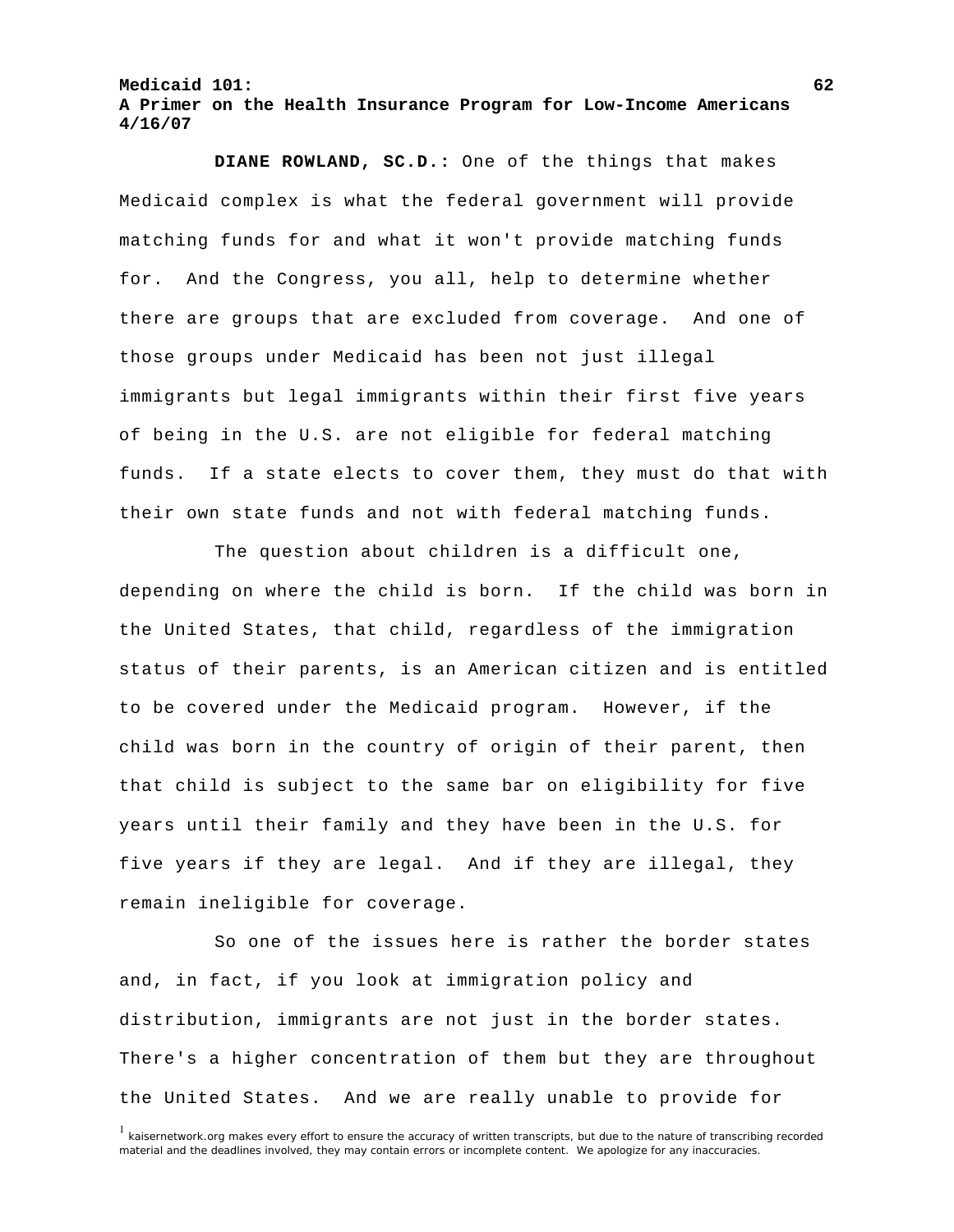full coverage for them under the Medicaid program now although we do provide for emergency services under Medicaid even for illegal immigrants when they are delivering a baby at a hospital or whatever. So many children to illegals are being born in the U.S.

 But those are all very complex issues. I don't know about the estimate of over 20 years what it would cost to provide amnesty because we are still in the process of trying to get a better count on how many people are here legally and illegally. But I do know that this is a matter of different states having different levels of burden for their immigrant population. And we saw in California's health reform proposal that, at least for the children of immigrants, they were providing full coverage for them although they were still leaving adults to have to rely on a county health system if they were not legal.

**ED HOWARD, J.D.:** Okay. I think we have just about come to the end of our time. Let me just make one more pitch for your filling out the evaluation forms and turn, if I can, to thank both those of you who have sat through this discussion and those of you in congressional district and state offices for staying with us through technical glitches and wind storms and other difficulties. Thank Diane and the rest of the folk, her colleagues at the Kaiser Commission for their cosponsorship and very active participation and positive

<sup>&</sup>lt;sup>1</sup> kaisernetwork.org makes every effort to ensure the accuracy of written transcripts, but due to the nature of transcribing recorded material and the deadlines involved, they may contain errors or incomplete content. We apologize for any inaccuracies.